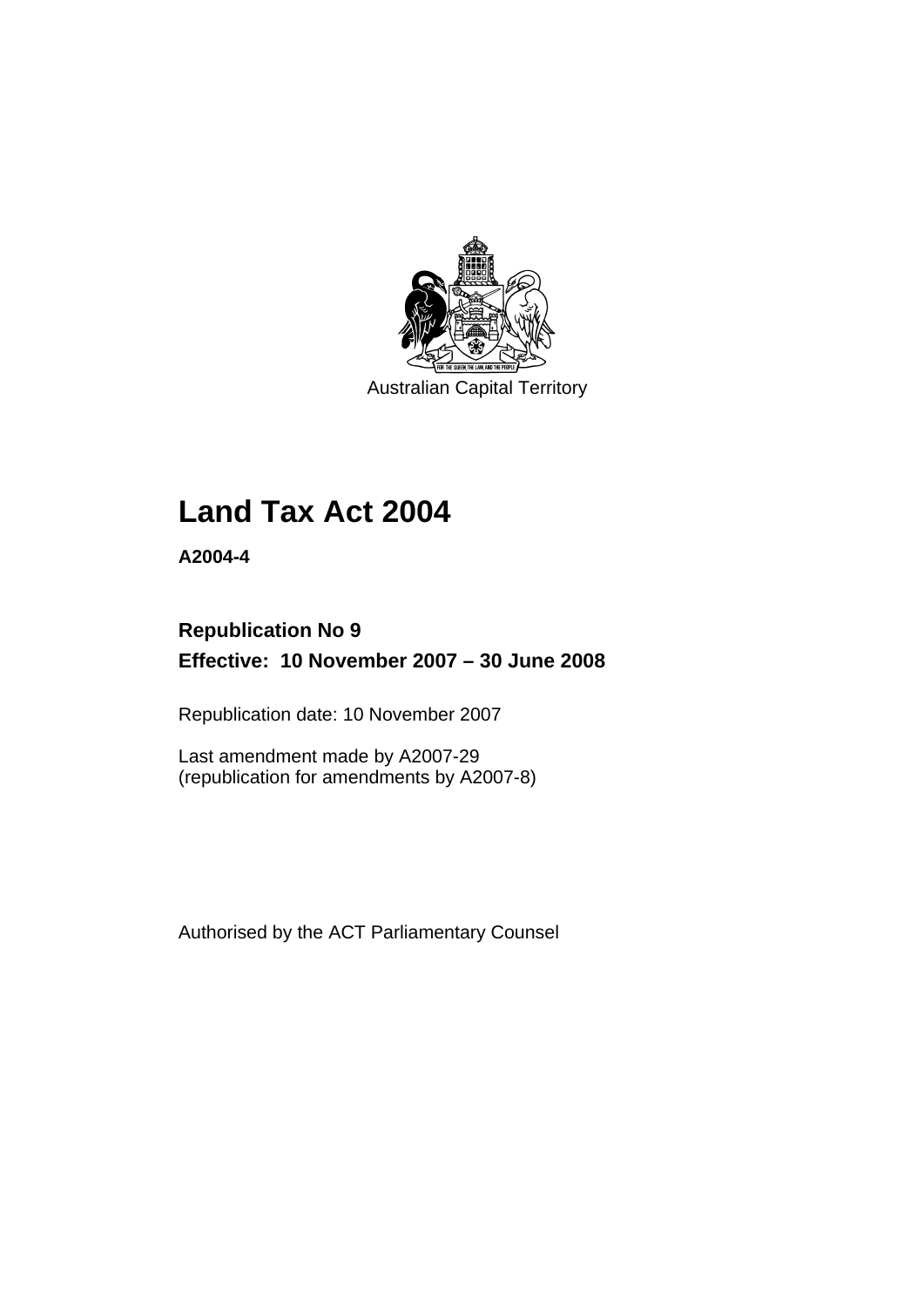### **About this republication**

#### **The republished law**

This is a republication of the *Land Tax Act 2004* (including any amendment made under the *Legislation Act 2001*, part 11.3 (Editorial changes)) as in force on 10 November 2007*.* It also includes any amendment, repeal or expiry affecting the republished law to 10 November 2007.

The legislation history and amendment history of the republished law are set out in endnotes 3 and 4.

#### **Kinds of republications**

The Parliamentary Counsel's Office prepares 2 kinds of republications of ACT laws (see the ACT legislation register at www.legislation.act.gov.au):

- authorised republications to which the *Legislation Act 2001* applies
- unauthorised republications.

The status of this republication appears on the bottom of each page.

#### **Editorial changes**

The *Legislation Act 2001*, part 11.3 authorises the Parliamentary Counsel to make editorial amendments and other changes of a formal nature when preparing a law for republication. Editorial changes do not change the effect of the law, but have effect as if they had been made by an Act commencing on the republication date (see *Legislation Act 2001*, s 115 and s 117). The changes are made if the Parliamentary Counsel considers they are desirable to bring the law into line, or more closely into line, with current legislative drafting practice.

This republication does not include amendments made under part 11.3 (see endnote 1).

#### **Uncommenced provisions and amendments**

If a provision of the republished law has not commenced or is affected by an uncommenced amendment, the symbol  $\mathbf{U}$  appears immediately before the provision heading. The text of the uncommenced provision or amendment appears only in the last endnote.

#### **Modifications**

If a provision of the republished law is affected by a current modification, the symbol  $\mathbf{M}$ appears immediately before the provision heading. The text of the modifying provision appears in the endnotes. For the legal status of modifications, see *Legislation Act 2001*, section 95.

#### **Penalties**

The value of a penalty unit for an offence against this republished law at the republication date is—

- (a) if the person charged is an individual—\$100; or
- (b) if the person charged is a corporation—\$500.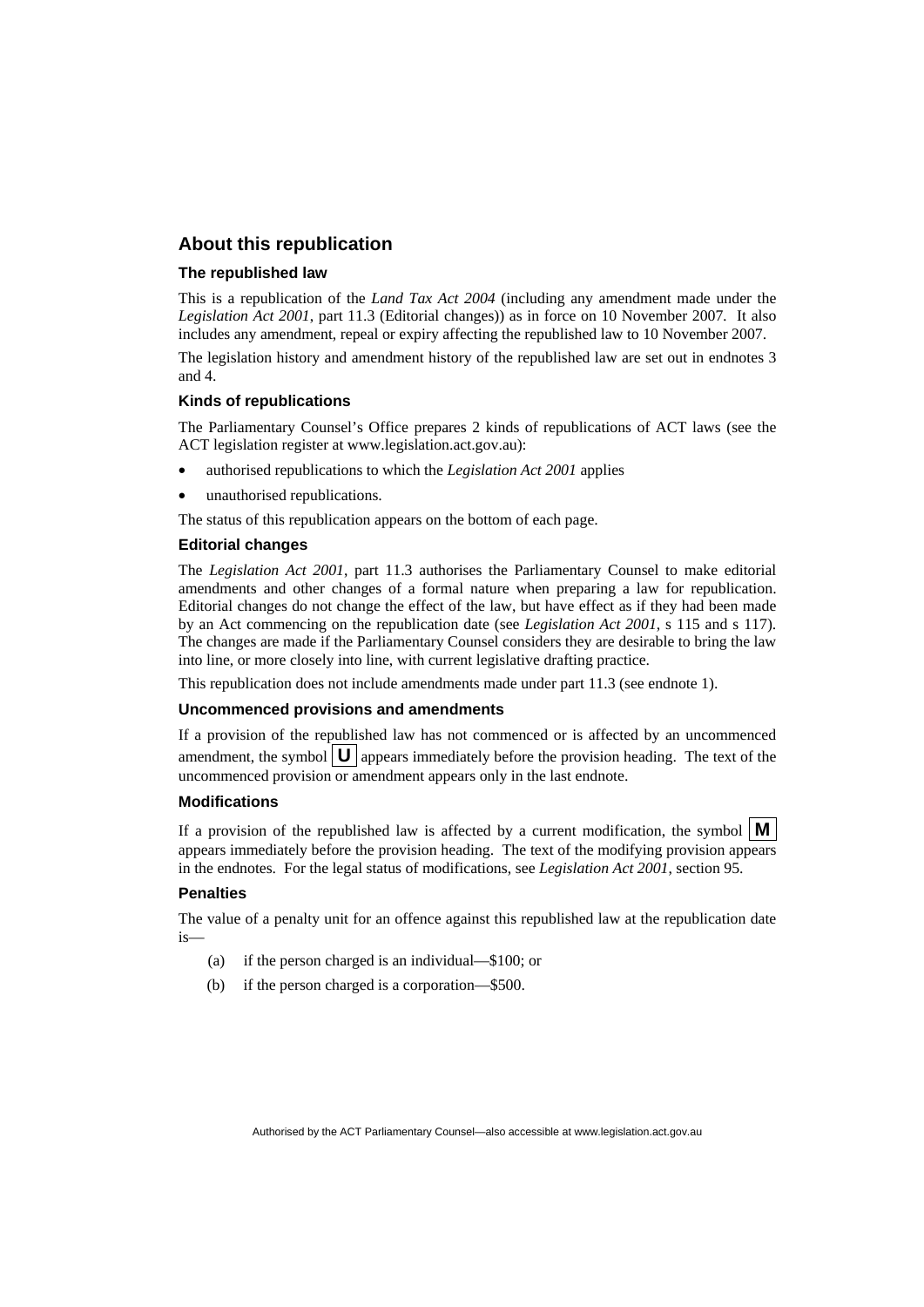

Australian Capital Territory

# **[Land Tax Act 2004](#page-6-0)**

# **Contents**

| Part 1 | <b>Preliminary</b>                                    |    |
|--------|-------------------------------------------------------|----|
| 1      | Name of Act                                           | 2  |
| 3      | Dictionary                                            | 2  |
| 4      | <b>Notes</b>                                          | 2  |
| 5      | Offences against Act—application of Criminal Code etc | 3  |
| Part 2 | Imposition and payment of land tax                    |    |
| 6      | Pt 2 subject to pt 4                                  | 4  |
| 7      | Definitions for pt 2                                  | 4  |
| 8      | When is something rented for pt 2?                    | 5  |
| 9      | Imposition of land tax                                | 6  |
| 10     | Land exempted from s 9 generally                      |    |
| 11     | Land exempted from land tax                           | 9  |
| 12     | Application for compassionate case exemption          | 10 |
|        |                                                       |    |

Page

| <b>R9</b> | Land Tax Act 2004            | contents 1 |
|-----------|------------------------------|------------|
| 10/11/07  | Effective: 10/11/07-30/06/08 |            |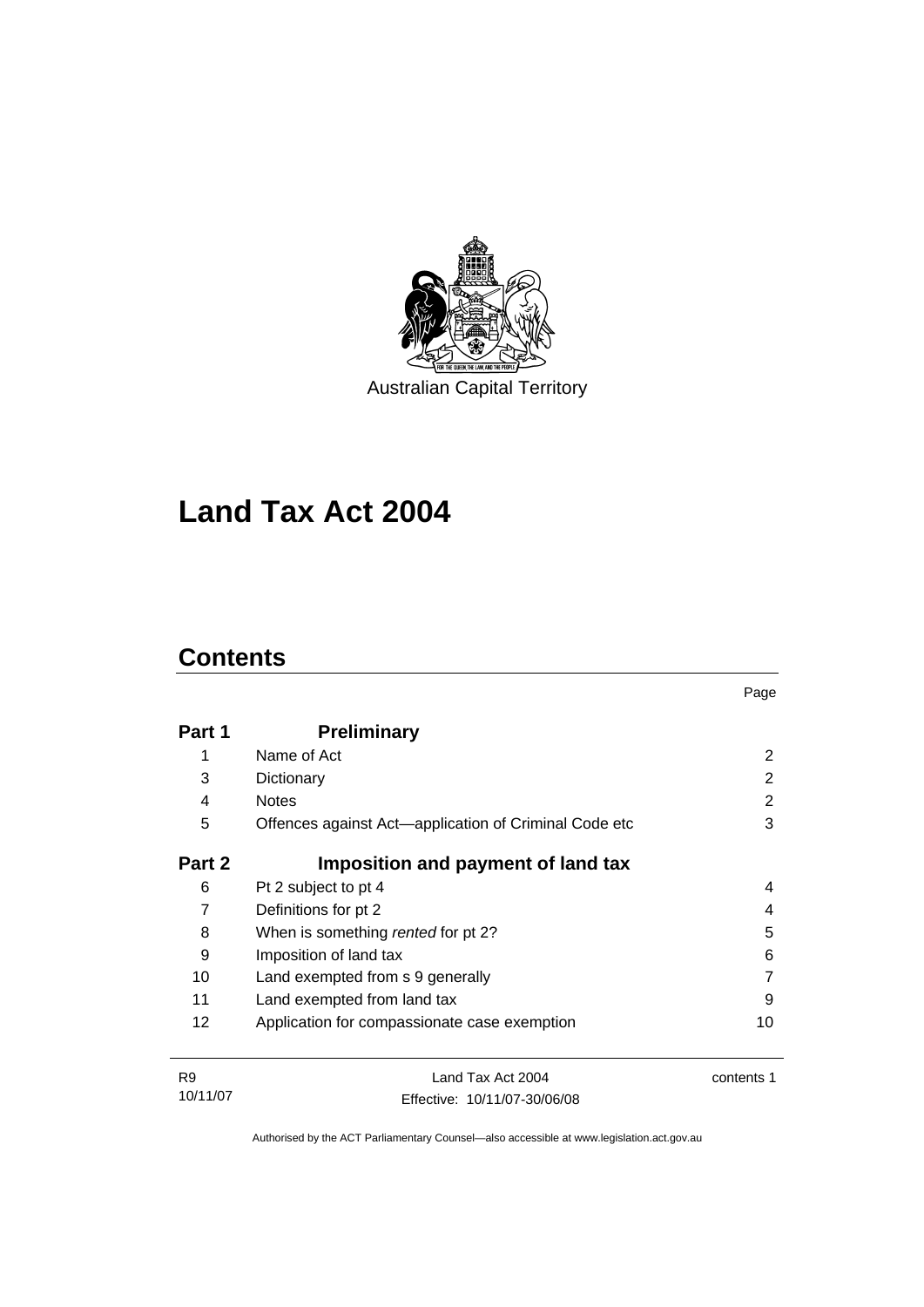|                     |                                                               | Page           |  |
|---------------------|---------------------------------------------------------------|----------------|--|
| 13                  | Decision on compassionate application                         |                |  |
| 14                  | Commissioner to be told if residential land rented            | 11             |  |
| 15                  | Multiple dwellings                                            | 12             |  |
| 16                  | Land partly owned by corporation or trustee                   | 13             |  |
| 17                  | Payment of land tax                                           | 14             |  |
| 18                  | Land tax for part of quarter                                  | 15             |  |
| Part 3              | <b>Enforcement</b>                                            |                |  |
| 19                  | Interest payable on overdue land tax                          | 16             |  |
| 19A                 | Interest and penalty tax payable on land tax if no disclosure | 16             |  |
| 20                  | Charge of land tax on rateable land                           | 18             |  |
| 21                  | Notice of land tax in arrears                                 | 18             |  |
| 22                  | Unoccupied land-letting for unpaid land tax                   | 18             |  |
| 23                  | Entitlement to possession of land held by commissioner        | 20             |  |
| 24                  | Sale of land for nonpayment of land tax                       | 20             |  |
| 25                  | Application may relate to more than 1 parcel                  | 24             |  |
| Part 4              | <b>Unit subdivisions</b>                                      |                |  |
| Division 4.1        | Application of Act to unit subdivisions                       |                |  |
| 26                  | Unit subdivisions                                             | 25             |  |
| 27                  | Unit subdivisions—land tax                                    | 25             |  |
| <b>Division 4.2</b> | <b>Certain proposed unit subdivisions</b>                     |                |  |
| 28                  | Meaning of qualifying parcel of land for div 4.2              | 27             |  |
| 29                  | When div 4.2 applies to parcel of land                        | 27             |  |
| 30                  | Imposition of land tax-qualifying parcels of land             | 27             |  |
| 31                  | End of application of div 4.2                                 | 28             |  |
| 32                  | Reassessment-completion of development                        |                |  |
| 33                  | Reassessment-noncompletion of development                     | 29             |  |
| Part 5              | <b>Exemptions, remissions and certain interest</b>            |                |  |
|                     | payments                                                      |                |  |
| 34                  | Exemption from land tax                                       | 31             |  |
| 35                  | Remission of land tax                                         | 31             |  |
| 36                  | Remission of interest                                         | 32             |  |
| contents 2          | Land Tax Act 2004                                             | R <sub>9</sub> |  |

Effective: 10/11/07-30/06/08

10/11/07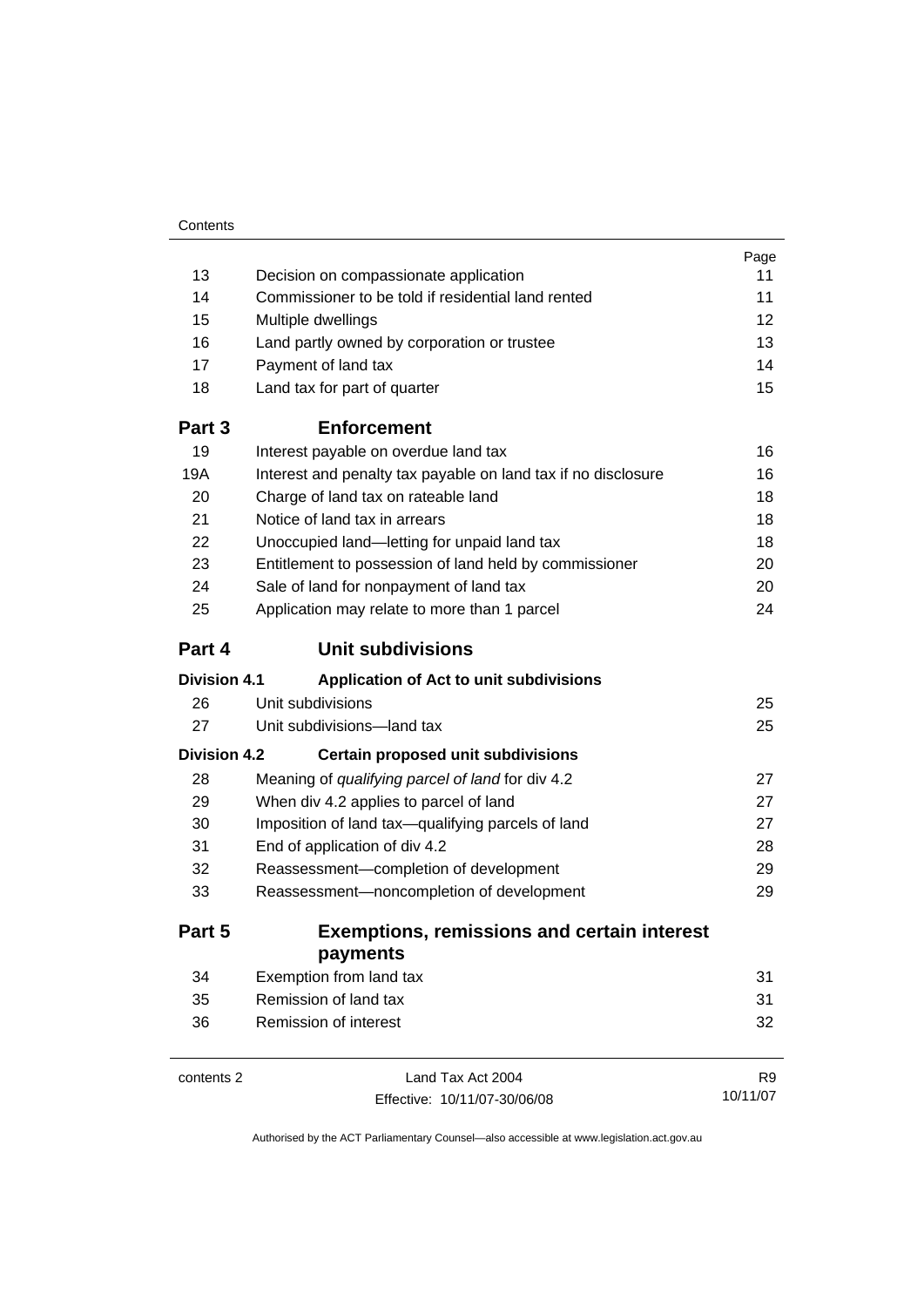|        |                                                | Contents   |
|--------|------------------------------------------------|------------|
| 37     | Interest on refund                             | Page<br>32 |
| Part 6 | <b>Miscellaneous</b>                           |            |
| 38     | Objections                                     | 33         |
| 39     | Review by AAT                                  | 33         |
| 40     | Working out amounts with fractions for Act     | 34         |
| 41     | Certificate of land tax and other charges      | 34         |
| 42     | Statement of amounts payable and payments made | 35         |
| 43     | Determination of fees                          | 35         |
| 44     | Regulation-making power                        | 36         |
|        |                                                |            |
|        |                                                |            |

# **Dictionary** [37](#page-42-0)

### **Endnotes**

| About the endnotes     | 40 |
|------------------------|----|
| Abbreviation key       | 40 |
| Legislation history    | 41 |
| Amendment history      | 42 |
| Earlier republications | 44 |
|                        |    |

contents 3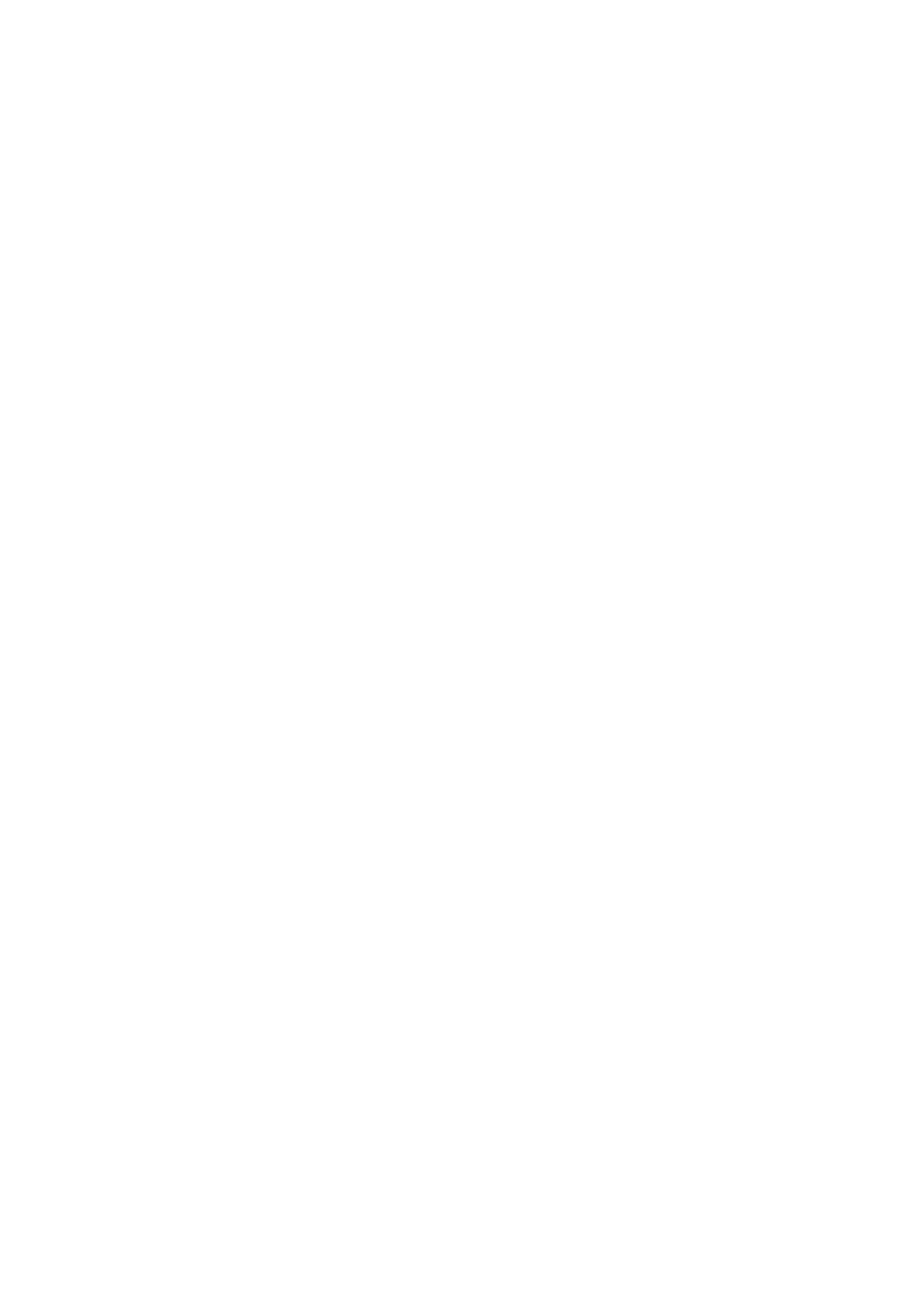<span id="page-6-0"></span>

Australian Capital Territory

# **Land Tax Act 2004**

An Act about land tax

l

R9 10/11/07

Land Tax Act 2004 Effective: 10/11/07-30/06/08 page 1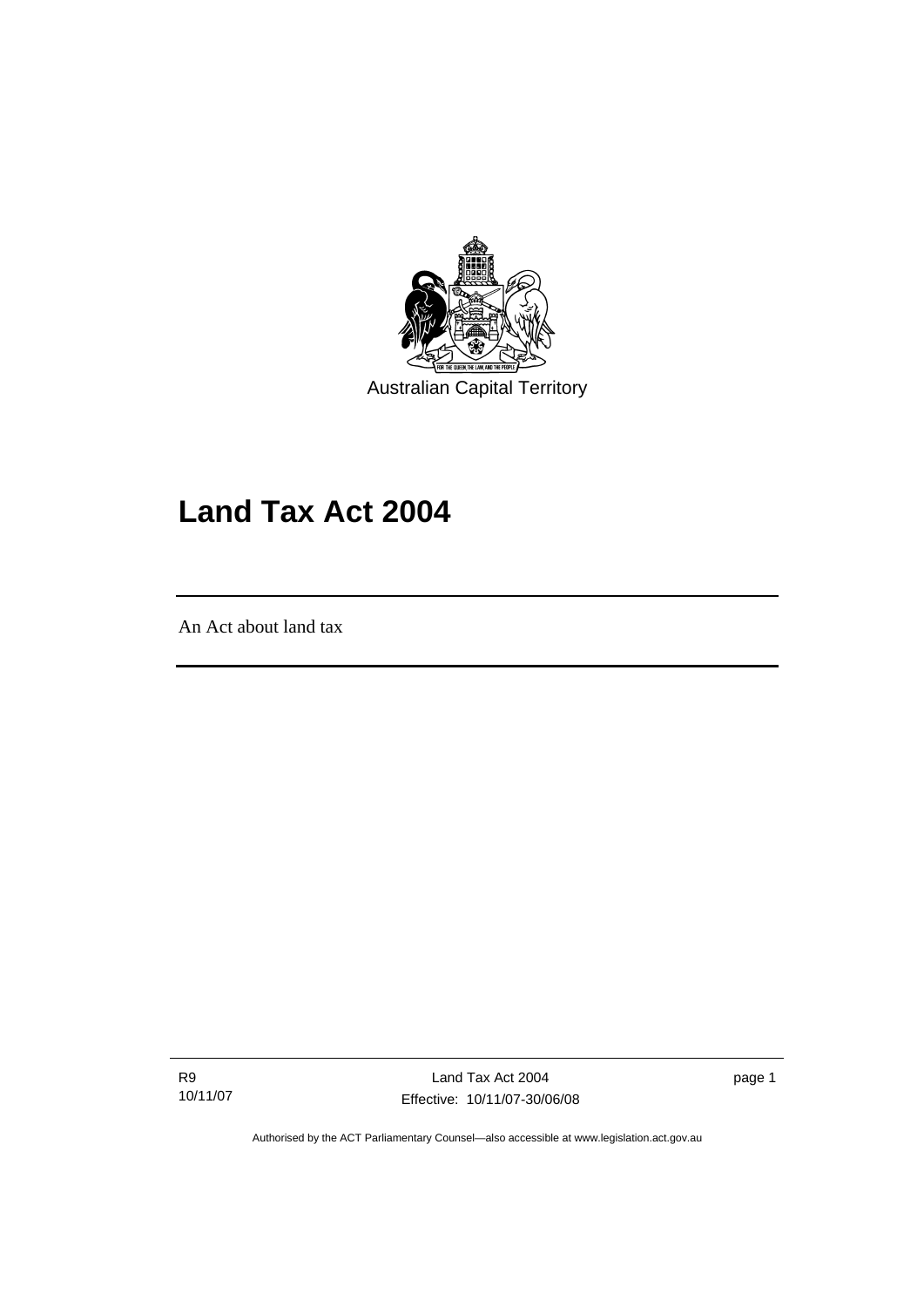#### <span id="page-7-0"></span>Part 1 **Preliminary**

Section 1

# **Part 1** Preliminary

### **1 Name of Act**

This Act is the *Land Tax Act 2004*.

*Note* This Act is a *tax law* under the Taxation Administration Act. As a tax law, this Act is subject to provisions of the Taxation Administration Act about the administration and enforcement of tax laws generally.

### **3 Dictionary**

The dictionary at the end of this Act is part of this Act.

*Note 1* The dictionary at the end of this Act defines certain terms used in this Act, and includes references (*signpost definitions*) to other terms defined elsewhere.

> For example, the signpost definition '*unit subdivision*—see the *Rates Act 2004*, dictionary.' means that the term 'unit subdivision' is defined in that dictionary and the definition applies to this Act.

*Note* 2 A definition in the dictionary (including a signpost definition) applies to the entire Act unless the definition, or another provision of the Act, provides otherwise or the contrary intention otherwise appears (see Legislation Act,  $s$  155 and  $s$  156 (1)).

### **4 Notes**

A note included in this Act is explanatory and is not part of this Act.

*Note* See Legislation Act, s 127 (1), (4) and (5) for the legal status of notes.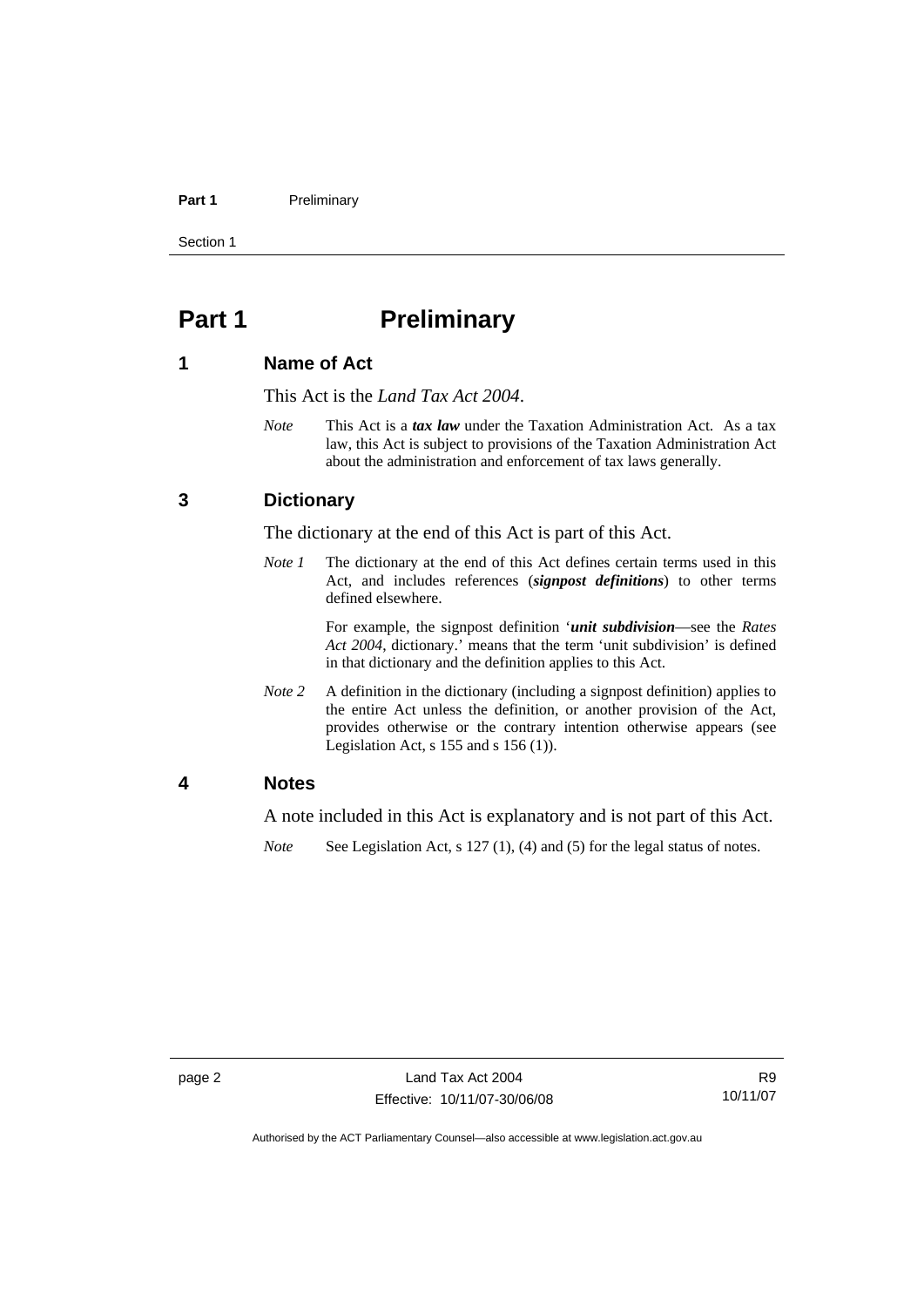### <span id="page-8-0"></span>**5 Offences against Act—application of Criminal Code etc**

Other legislation applies in relation to offences against this Act.

*Note 1 Criminal Code*

The Criminal Code, ch 2 applies to all offences against this Act (see Code, pt 2.1).

The chapter sets out the general principles of criminal responsibility (including burdens of proof and general defences), and defines terms used for offences to which the Code applies (eg *conduct*, *intention*, *recklessness* and *strict liability*).

*Note 2 Penalty units* 

The Legislation Act, s 133 deals with the meaning of offence penalties that are expressed in penalty units.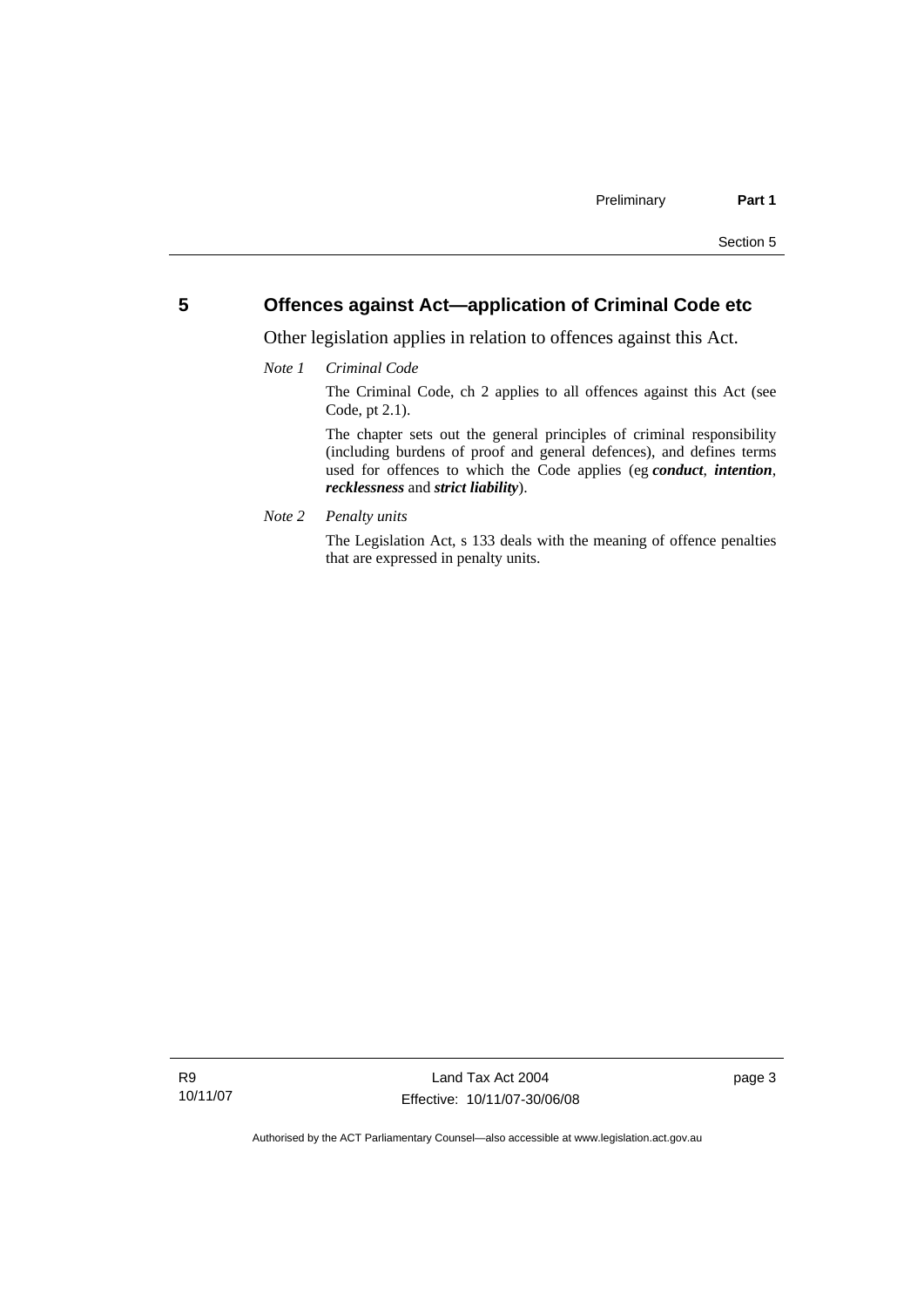<span id="page-9-0"></span>Section 6

# **Part 2 Imposition and payment of land tax**

### **6 Pt 2 subject to pt 4**

This part is subject to part 4 (Unit subdivisions).

### **7 Definitions for pt 2**

In this part:

*rent* means valuable consideration for which a tenant is liable under a tenancy agreement in relation to the tenancy or a period of the tenancy.

#### *tenancy agreement*—

- (a) means an agreement under which a person grants to someone else for value a right of occupation of a parcel of land for use as a residence—
	- (i) whether the right of occupation is exclusive or not; and
	- (ii) whether the agreement is express or implied; and
	- (iii) whether the agreement is in writing, is oral, or is partly in writing and partly oral; but
- (b) does not include an agreement giving a right of occupation only as a boarder or lodger.

*tenant* means a person with a right of occupation under a tenancy agreement.

*trustee* does not include—

 (a) in relation to a dead person—an executor of the will, or an administrator of the estate, of the dead person; or

R9 10/11/07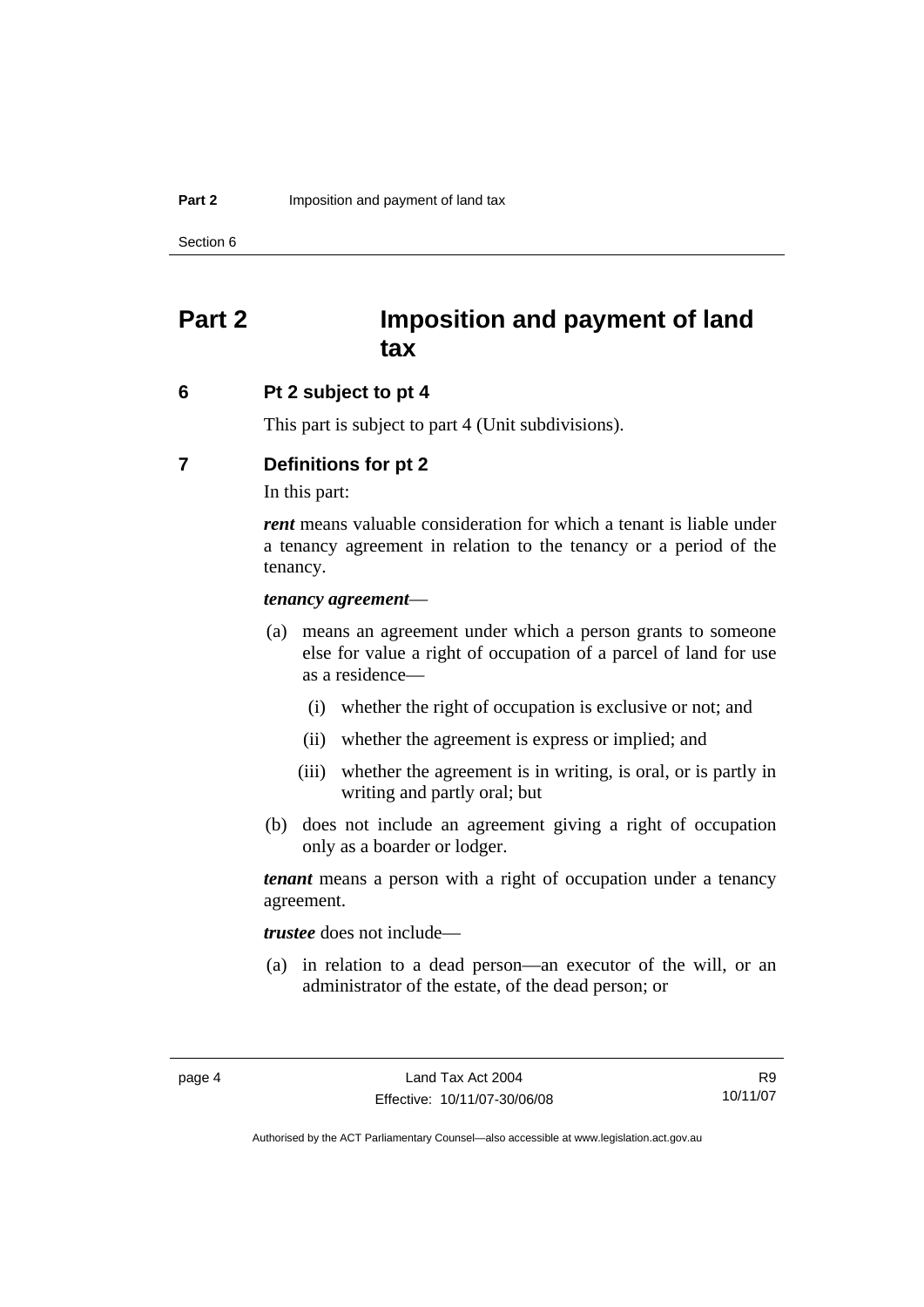(b) a guardian or manager of the property of a person with a legal disability.

### <span id="page-10-0"></span>**8 When is something** *rented* **for pt 2?**

 (1) For this part, a parcel of land or dwelling is not taken to be *rented* only because a tenant is liable to pay for rates, land tax, repairs, maintenance or insurance in relation to the parcel or dwelling.

*Note* For provision about multiple dwellings on a parcel of land, see s 15.

- (2) For this part, a parcel of land or dwelling is taken to be *rented* if it is rented on the 1st day of a quarter.
- (3) For this part, a parcel of land or dwelling is taken to be *rented* on the 1st day of a quarter if—
	- (a) it is leased for residential purposes on that day; and
	- (b) it was rented at any time in the previous quarter.
- (4) However, the parcel of land or dwelling is taken not to be *rented* on the 1st day of a quarter if—
	- (a) the owner gives written notice to the commissioner before the beginning of the quarter that the parcel or dwelling will not be rented at any time in the quarter; or
	- (b) the owner gives written notice to the commissioner during the quarter that the parcel or dwelling has not been, and will not be, rented at any time in the quarter; or
	- (c) the owner gives written notice to the commissioner after the quarter that the parcel was not rented at any time in the quarter; or
	- (d) the owner gives written notice to the commissioner that the parcel or dwelling was not rented during a continuous period of at least 91 days that—
		- (i) begins in a quarter after the 1st day of the quarter; and

page 5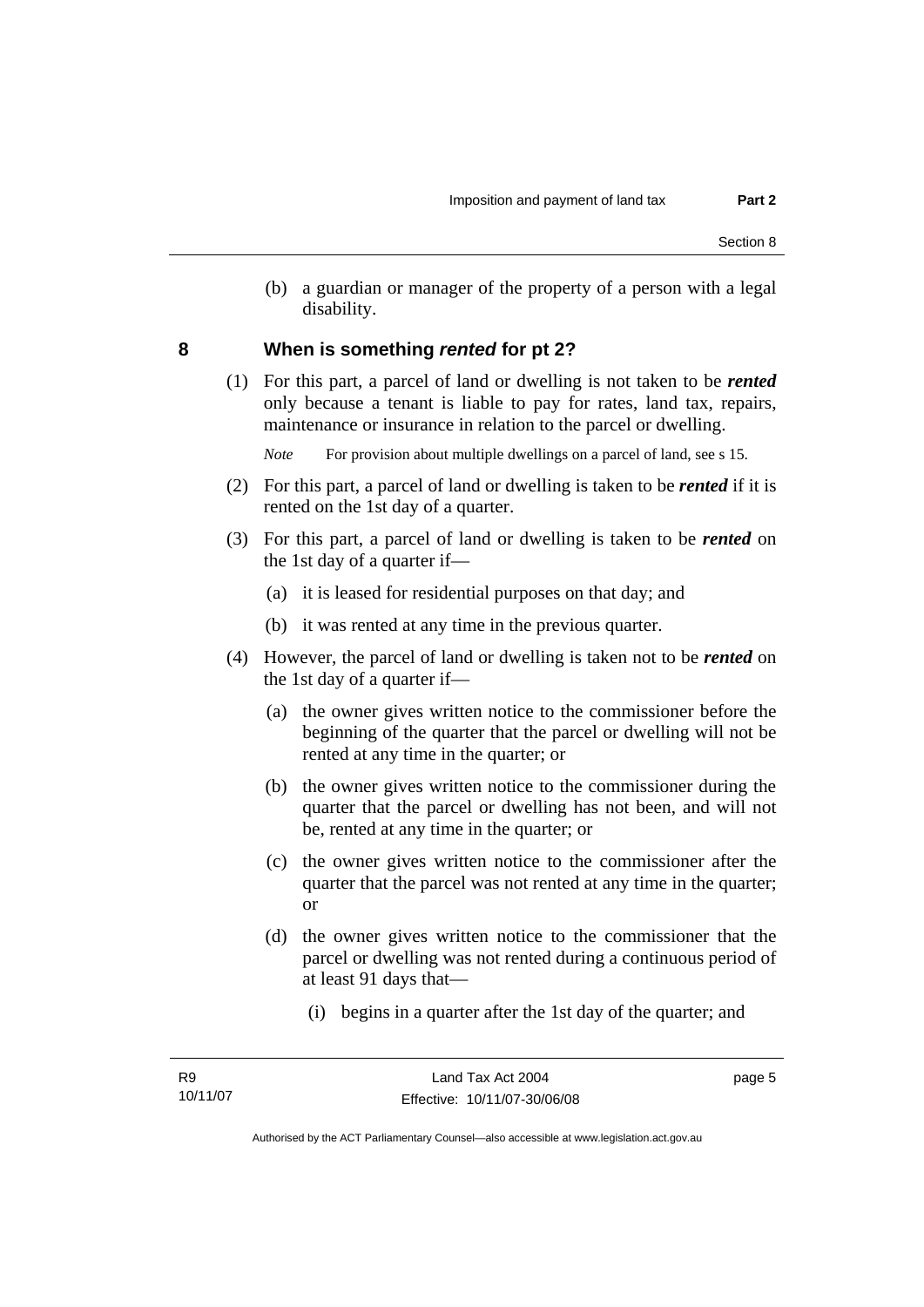<span id="page-11-0"></span>Section 9

- (ii) ends in the following quarter.
- (5) Also, if the owner of a parcel of land becomes the owner on the 1st day of a quarter or during the previous quarter, the parcel is taken to be not rented on the 1st day of the quarter unless—
	- (a) the owner advises under section 14 that the parcel is rented; or
	- (b) the commissioner is otherwise satisfied that the parcel is rented.

### **9 Imposition of land tax**

- (1) Land tax at the appropriate rate is imposed for a quarter on each parcel of rateable land that is—
	- (a) rented residential land; or
	- (b) residential land owned by a corporation or trustee; or
	- (c) commercial land.
- (2) The *appropriate rate* of land tax for a parcel of land is the amount worked out for the parcel as follows:

determined rate  $\times$  average unimproved value

- (3) However, land tax is not imposed on a parcel of land that is exempt under section 10 or section 11.
- (4) In this section:

*average unimproved value* means the average unimproved value of the parcel of land under the *Rates Act 2004*.

### *commercial land*—

- (a) means rateable land that is not residential land or rural land; and
- (b) includes part of a parcel of land used for commercial purposes.

R9 10/11/07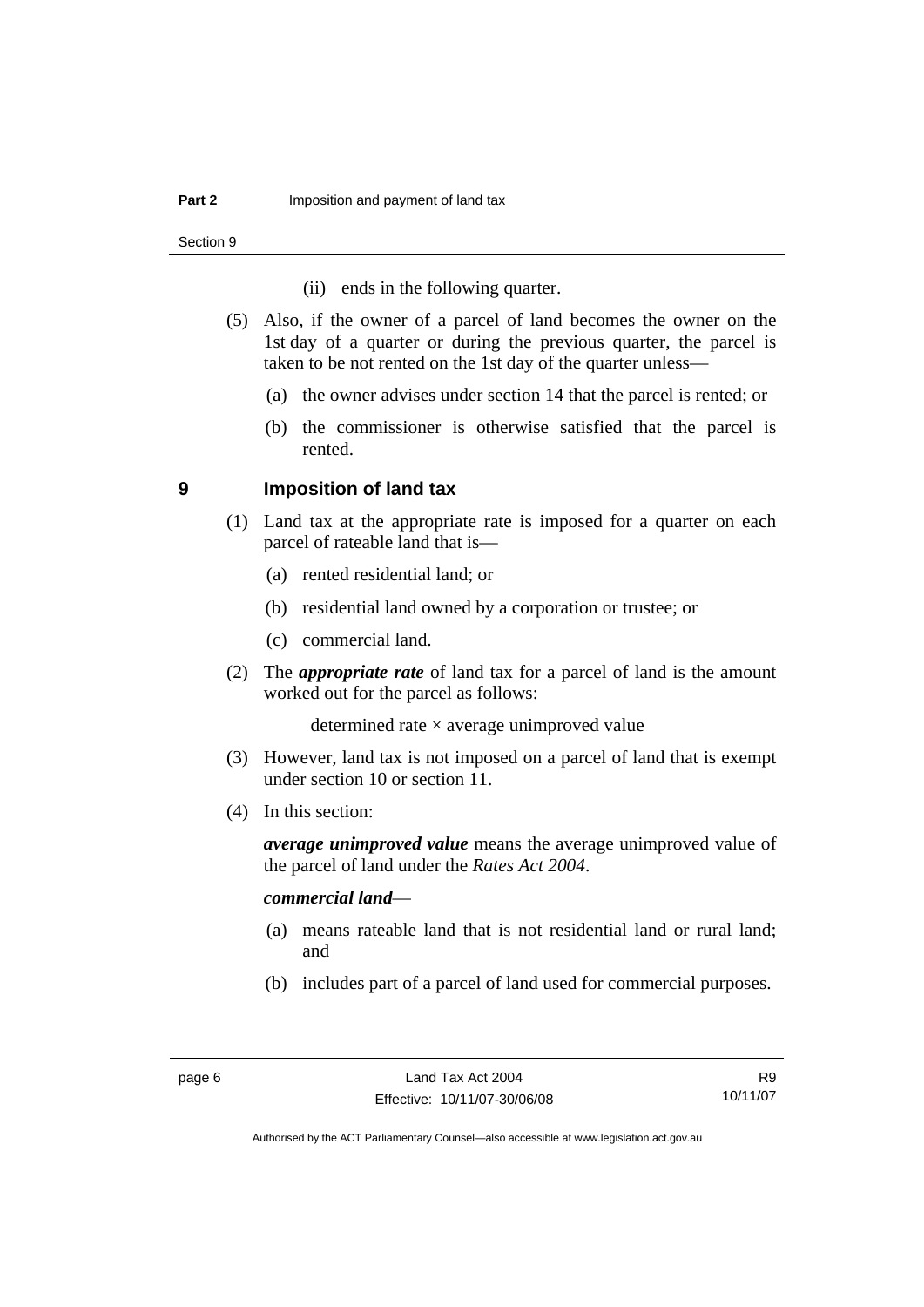<span id="page-12-0"></span>*determined rate* means the rate determined under the Taxation Administration Act, section 139.

*Note* The power to determine a rate under the Taxation Administration Act includes the power to determine a different rate for different matters or different classes of matters (see Legislation Act, s 48).

### **10 Land exempted from s 9 generally**

- (1) The following parcels of land are exempt from land tax imposed under section 9:
	- (a) a parcel of residential land owned by an individual if the parcel is exempted under section 13 (Decision on compassionate application) in relation to the parcel;
	- *Note* An exemption under s 13 is for 1 year or less.
	- (b) a parcel of rural land;
	- (c) a parcel of land owned by the housing commissioner under the *Housing Assistance Act 2007*;
	- (d) a parcel of land owned or leased by an entity declared under the *Duties Act 1999*, section 73A (Transfers etc to entities for community housing);
	- (e) a parcel of land leased for a retirement village;
	- (f) a parcel of land leased for a nursing home;
	- (g) a parcel of land leased for a nursing home and a retirement village;
	- (h) a parcel of land leased by a religious institution or order to provide residential accommodation to a member of the institution or order and allow the member to perform his or her duties as a member of the institution or order;
	- (i) a parcel of land, other than a parcel of residential land leased to a corporation or trustee, being used for a purpose prescribed under the regulations.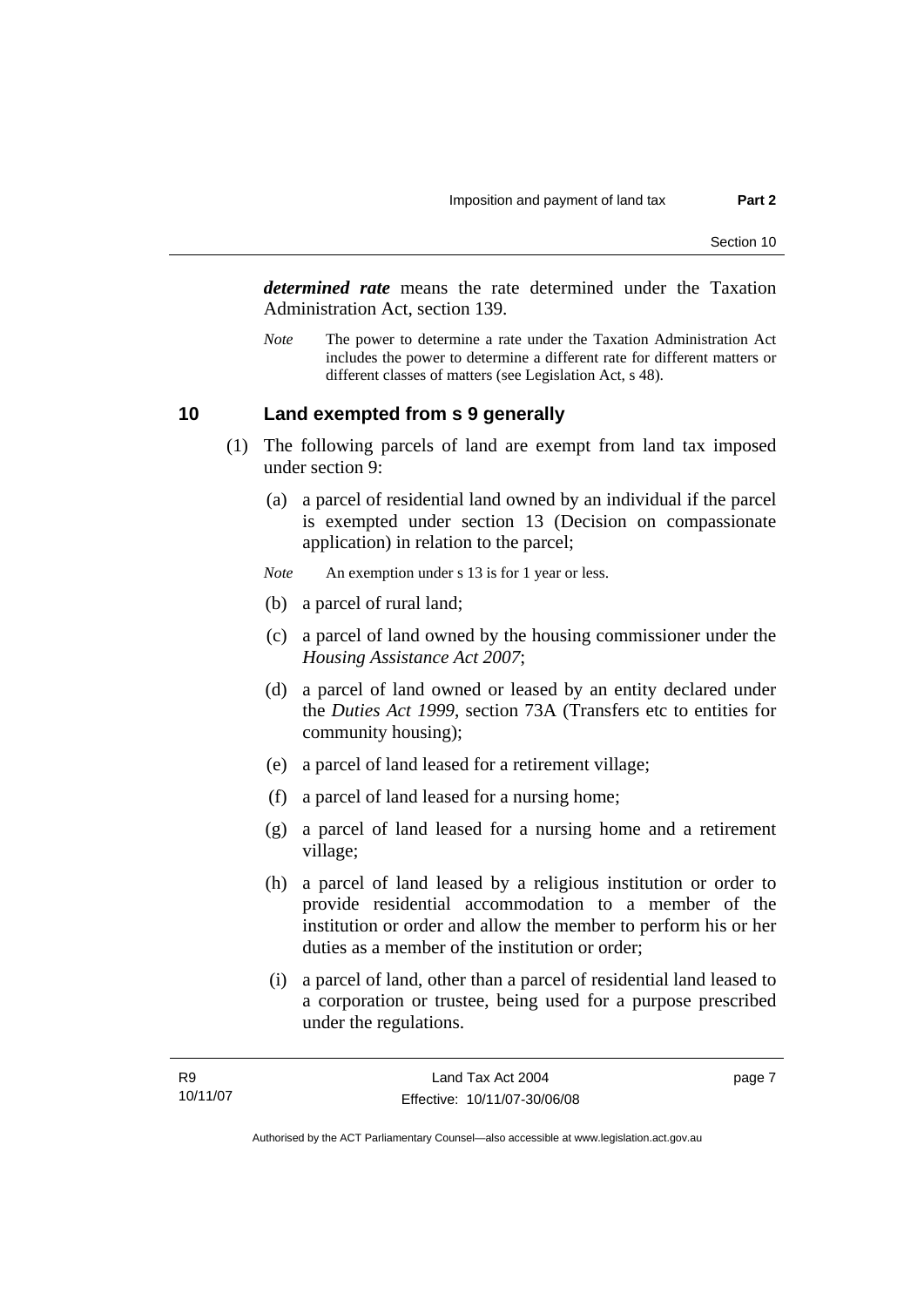Section 10

(2) In this section:

*nursing home* means premises that—

- (a) are approved, or taken to be approved, as a nursing home under the *National Health Act 1953* (Cwlth); and
- (b) are built on land under a lease that allows the use of the land—
	- (i) for residential accommodation and nursing care for patients who, because of infirmity or illness, disease, incapacity or disability have a continuing need for nursing care; and
	- (ii) if the land is also used, or to be used, as a retirement village—for residential retirement accommodation.

*retirement village* means a complex of buildings (whether or not including hostel units)—

- (a) that is intended predominantly for retired people who are at least 55 years old, or couples, at least 1 of whom is at least 55 years old; and
- (b) each of which is, or is to be, occupied or used under a sublease, licence or other arrangement (other than a lease); and
- (c) each of which is intended, and able, to be occupied as a home; and
- (d) that is built on land under a lease that allows the use of the land—
	- (i) for residential retirement accommodation; and
	- (ii) if the land is also used, or to be used, for a nursing home—for residential accommodation and nursing care for patients who, because of infirmity or illness, disease, incapacity or disability have a continuing need for nursing care; and

R9 10/11/07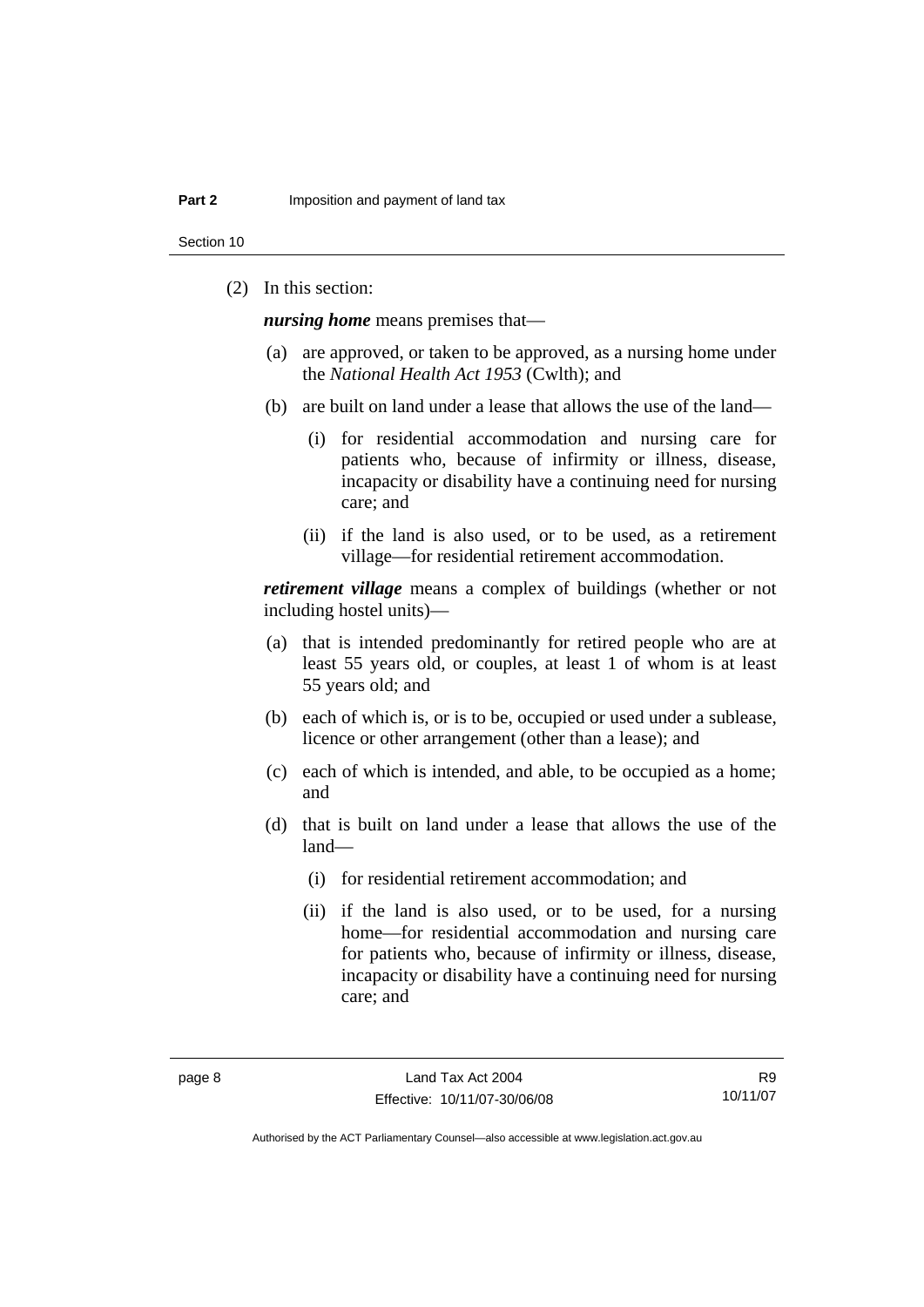- <span id="page-14-0"></span> (e) from which no business activity is conducted by the lessee, other than a business connected with the conduct of—
	- (i) a retirement village; or
	- (ii) if a nursing home is also conducted under the same lease—the nursing home.

*Note* Section 15 (2) disapplies this section in certain circumstances.

### **11 Land exempted from land tax**

- (1) The following parcels of land are exempted from land tax:
	- (a) a parcel of land held under a development lease by a corporation;
	- (b) a parcel of residential land owned by a not-for-profit housing corporation.
- (2) A parcel of land owned by a corporation carrying on business as a builder or land developer is exempt from land tax in relation to the parcel for 2 years beginning on the 1st day of the 1st quarter after the corporation becomes the owner of the parcel if—
	- (a) the parcel is used by the corporation only to construct new residential premises; and
	- (b) the new residential premises are to be sold by the corporation when finished.
- (3) In this section:

*development lease*, of land, means a lease for the development of the land by the lessee, or at the lessee's expense, by clearing, filling, grading, draining, levelling or excavating the land to make it suitable for subdivision into parcels of land to be leased.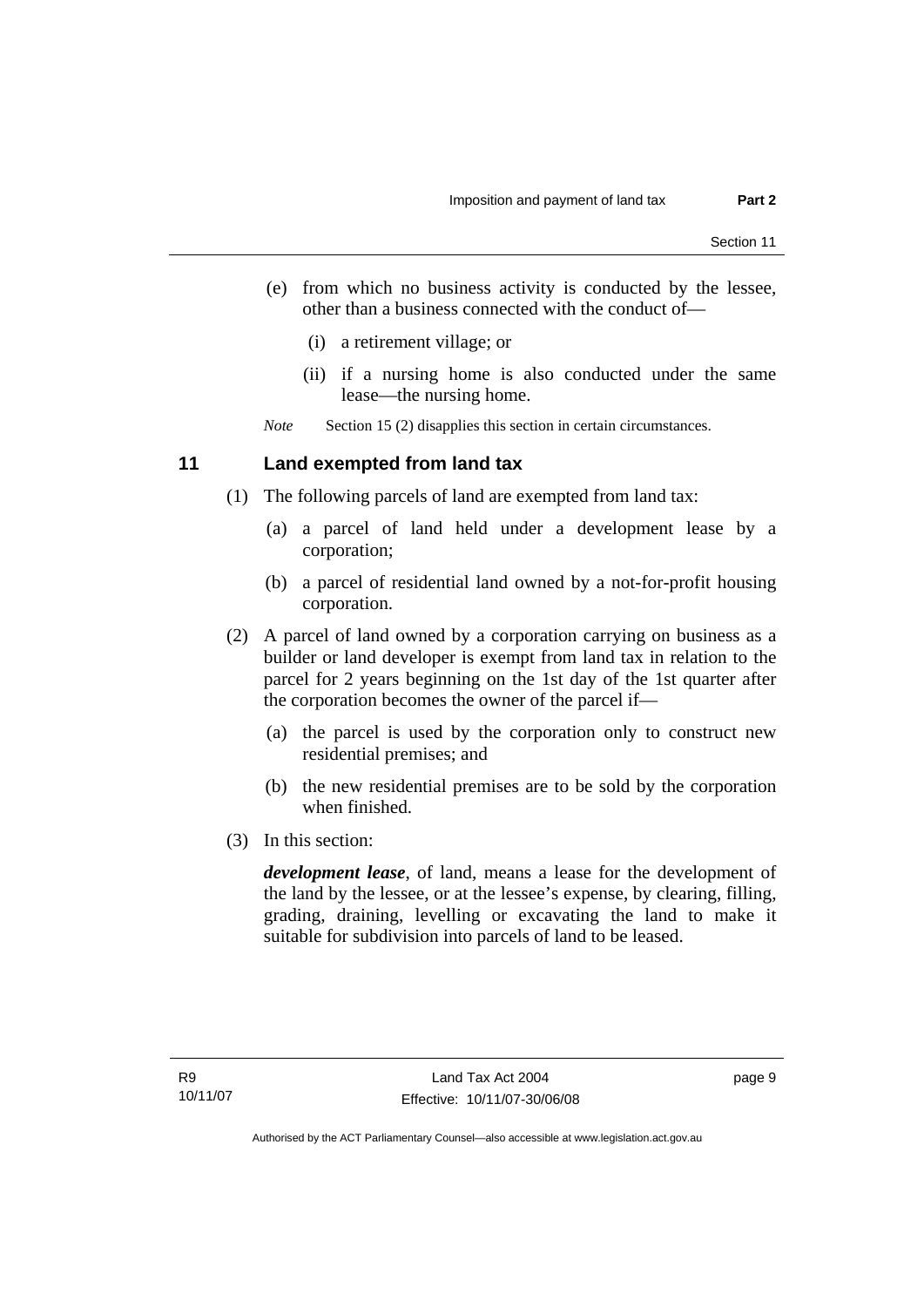<span id="page-15-0"></span>*new residential premises* includes premises intended and able to be occupied as a home that—

- (a) have been created through substantial renovations of a building; or
- (b) have been built, or contain a building that has been built, to replace demolished premises on the same land.

*not-for-profit housing corporation* means a corporation registered under the Corporations Act or the *Cooperatives Act 2002* with a constitution that—

- (a) states that the main objective of the corporation is the provision of housing; and
- (b) prohibits the corporation from making a distribution (whether in money, property or another way) to its members.

*substantial renovations*, of a building, are renovations in which all, or substantially all, of the building is removed or replaced, whether or not the renovations involve removal or replacement of foundations, external walls, interior supporting walls, floors, roof or staircases.

*Note* Section 15 (2) disapplies this section in certain circumstances.

### **12 Application for compassionate case exemption**

- (1) This section applies if, on the  $1<sup>st</sup>$  day of a quarter, a parcel of residential land is owned by an individual (the *owner*) and rented by a tenant.
- (2) The owner may apply in writing to the commissioner for a declaration that the parcel of land be treated as exempt from land tax on compelling compassionate grounds.
- (3) The application must set out the grounds on which it is made.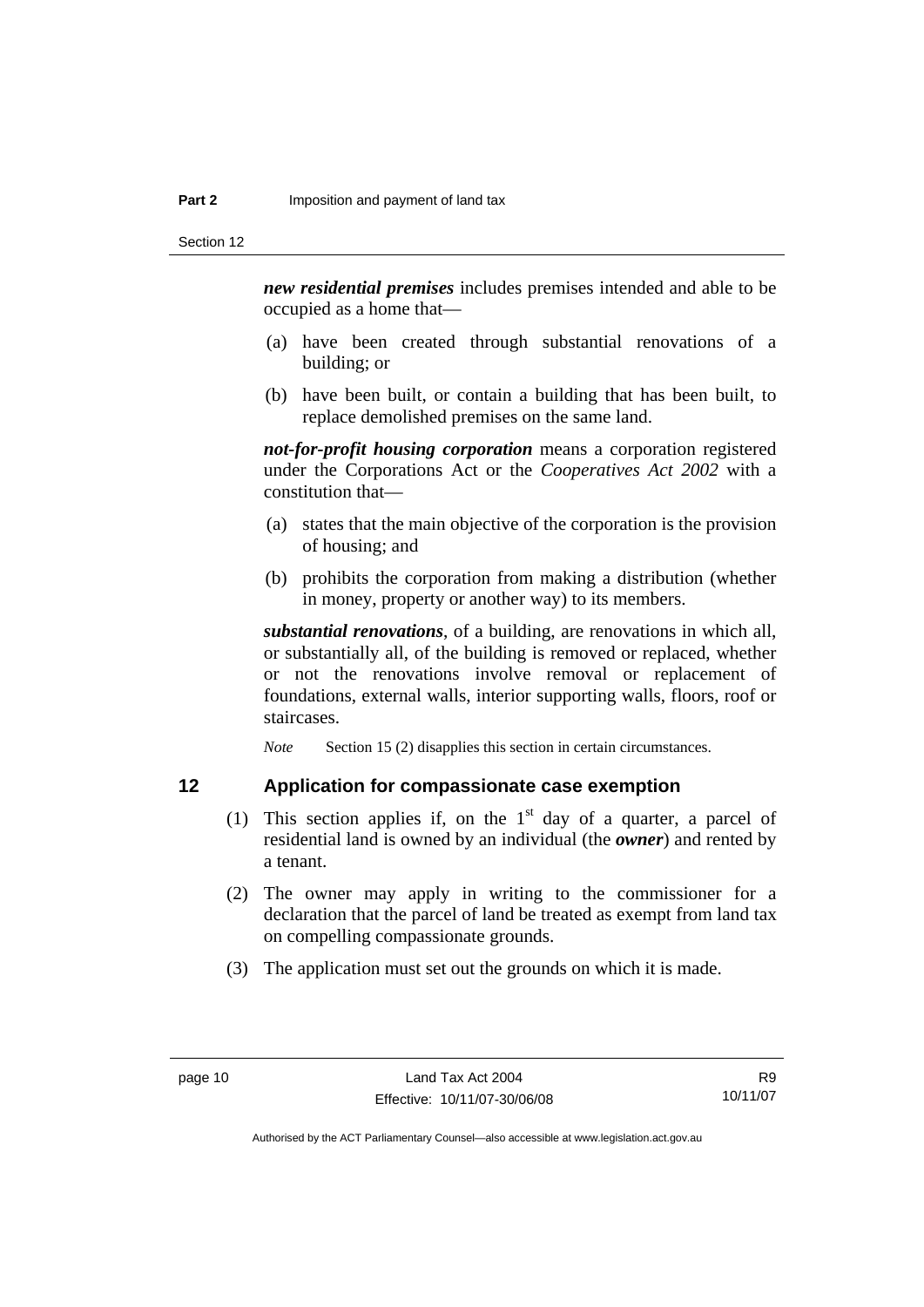### <span id="page-16-0"></span>**13 Decision on compassionate application**

- (1) On receiving an application under section 12 by the owner of a parcel of land, the commissioner must—
	- (a) if satisfied that the owner is temporarily absent because of compelling compassionate reasons and the parcel is not a parcel to which subsection (2) relates—exempt the parcel from land tax; or
	- (b) in any other case—refuse to exempt the parcel from land tax.
- (2) The commissioner must not exempt a parcel of land under this section if—
	- (a) a person carries on business as the proprietor of a boarding house on the parcel; or
	- (b) the parcel is leased to a corporation or trustee.
- (3) An exemption under subsection (1) in relation to a parcel of land must state that the parcel is exempt from land tax for a stated period of 1 year or less.
- (4) A notice of refusal under subsection (1) (b) must give reasons why the commissioner is not satisfied that the parcel should be exempt from land tax under this section.
- (5) The commissioner may, by notice given to the owner of the parcel of land, revoke an exemption under this section if satisfied that the parcel should no longer be exempted.

### **14 Commissioner to be told if residential land rented**

- (1) A person who becomes the owner of a parcel of land that is leased for residential purposes, and becomes or continues to be rented by a tenant on the change of ownership, must tell the commissioner in writing within 30 days after the day the person becomes the owner—
	- (a) that the parcel has begun or continued to be rented; and

Authorised by the ACT Parliamentary Counsel—also accessible at www.legislation.act.gov.au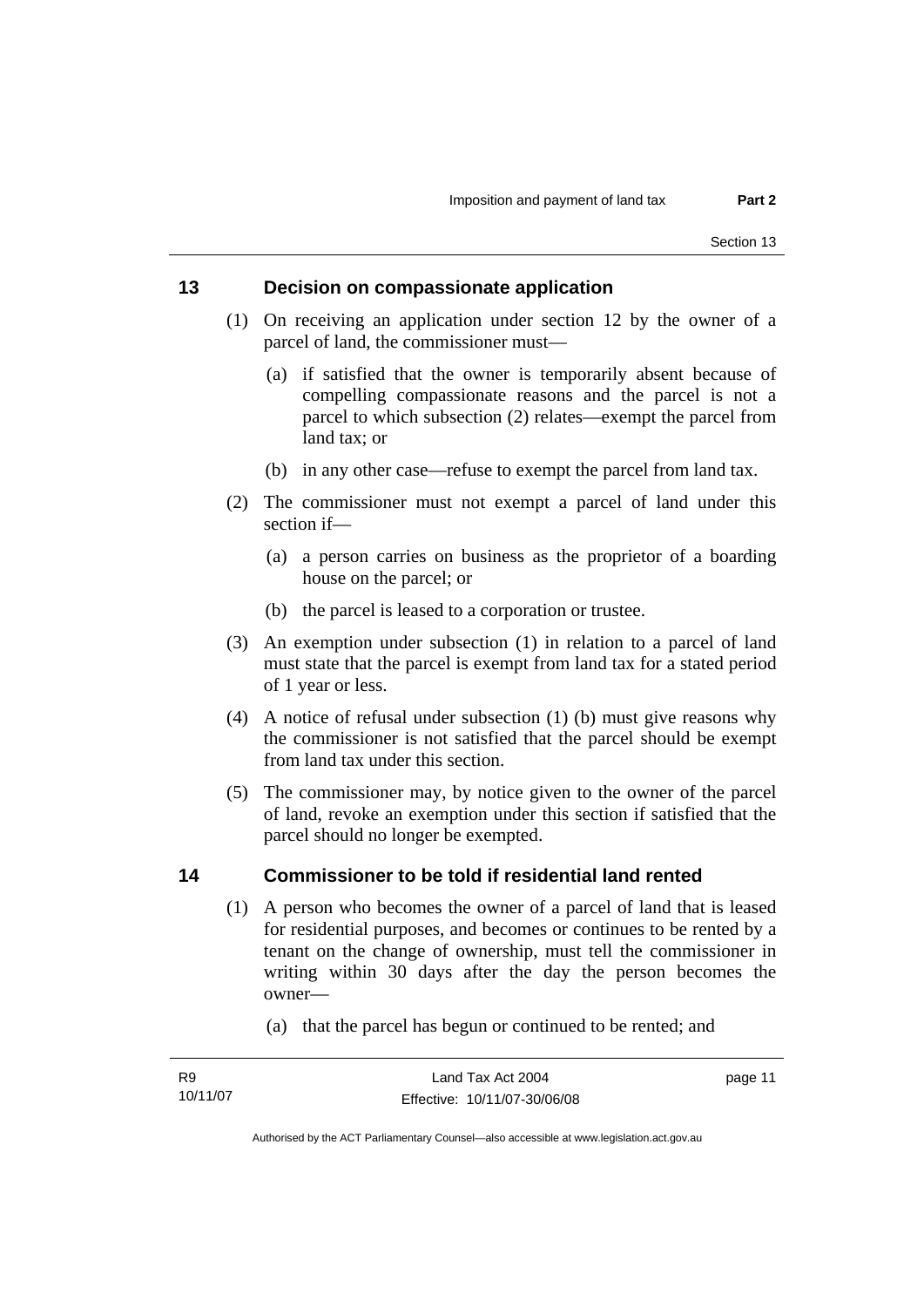<span id="page-17-0"></span>Section 15

- (b) the date when the rental began.
- (2) If a parcel of land that is leased for residential purposes becomes rented by a tenant, the owner of the parcel must tell the commissioner in writing about the rental (including the date the rental began) within 30 days after the day the rental begins.
- (3) This section does not apply if the owner of the parcel of land is a corporation.

### **15 Multiple dwellings**

- (1) This section applies if—
	- (a) a parcel of residential land owned by someone other than a corporation or trustee contains multiple dwellings; and
	- (b) at least 1 of the dwellings is rented by a tenant.
- (2) Section 10 (Land exempted from s 9 generally) and section 11 (Land exempted from land tax) do not apply to the parcel of land.
- (3) In working out the land tax payable for the parcel of land under section 9 (Imposition of land tax), the average unimproved value of the parcel of land is the amount worked out in accordance with the following formula:

$$
\text{AUV} {\times} \frac{\text{FA}}{\text{TFA}}
$$

(4) In this section:

*AUV* means the average unimproved value of the parcel of land under the *Rates Act 2004*.

*dwelling* does not include—

- (a) a garage, carport, garden shed, veranda, pergola or patio, or any other structure not used for living in; or
- (b) a unit.

R9 10/11/07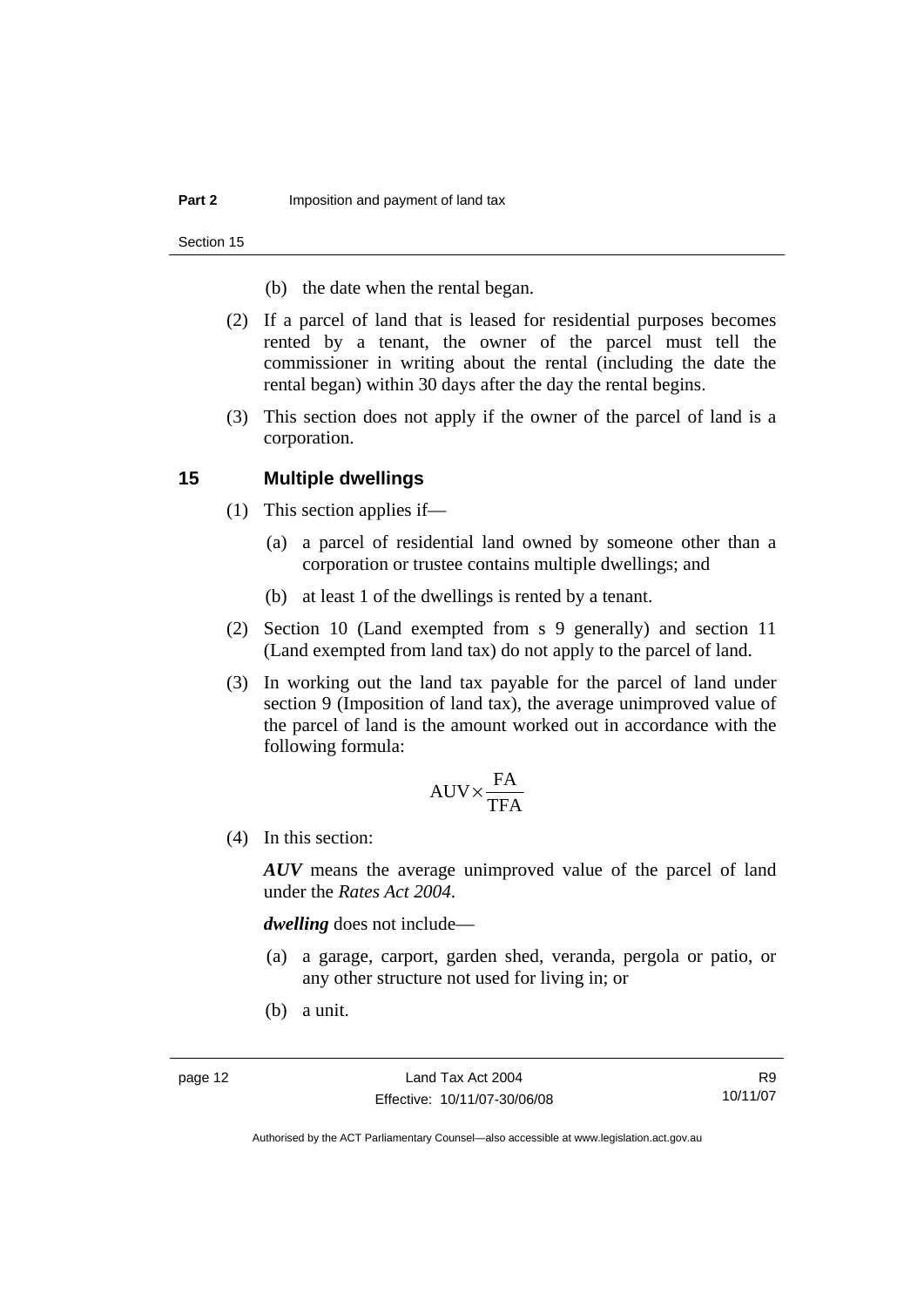<span id="page-18-0"></span>*FA* means the floor area of the rented dwelling.

*TFA* means the total floor area of all dwellings on the parcel of land.

### **16 Land partly owned by corporation or trustee**

- (1) This section applies to a parcel of residential land that is not rented and is owned by—
	- (a) 1 or more people who are corporations or trustees; and
	- (b) 1 or more people who are not corporations or trustees.
- (2) In working out the land tax payable for the parcel of land under section 9 (Imposition of land tax), the average unimproved value of the land is the amount worked out in accordance with the following formula:

$$
AUV \times \frac{C & TI}{AI}
$$

(3) In subsection (2):

*AI* means the value of all interests in the parcel of land.

*AUV* means the average unimproved value of the parcel of land under the *Rates Act 2004*.

*C&TI* means the value of all interests in the parcel of land held by corporations and trustees.

 (4) Any land tax payable for the parcel of land is payable by the owners of the land who are corporations or trustees.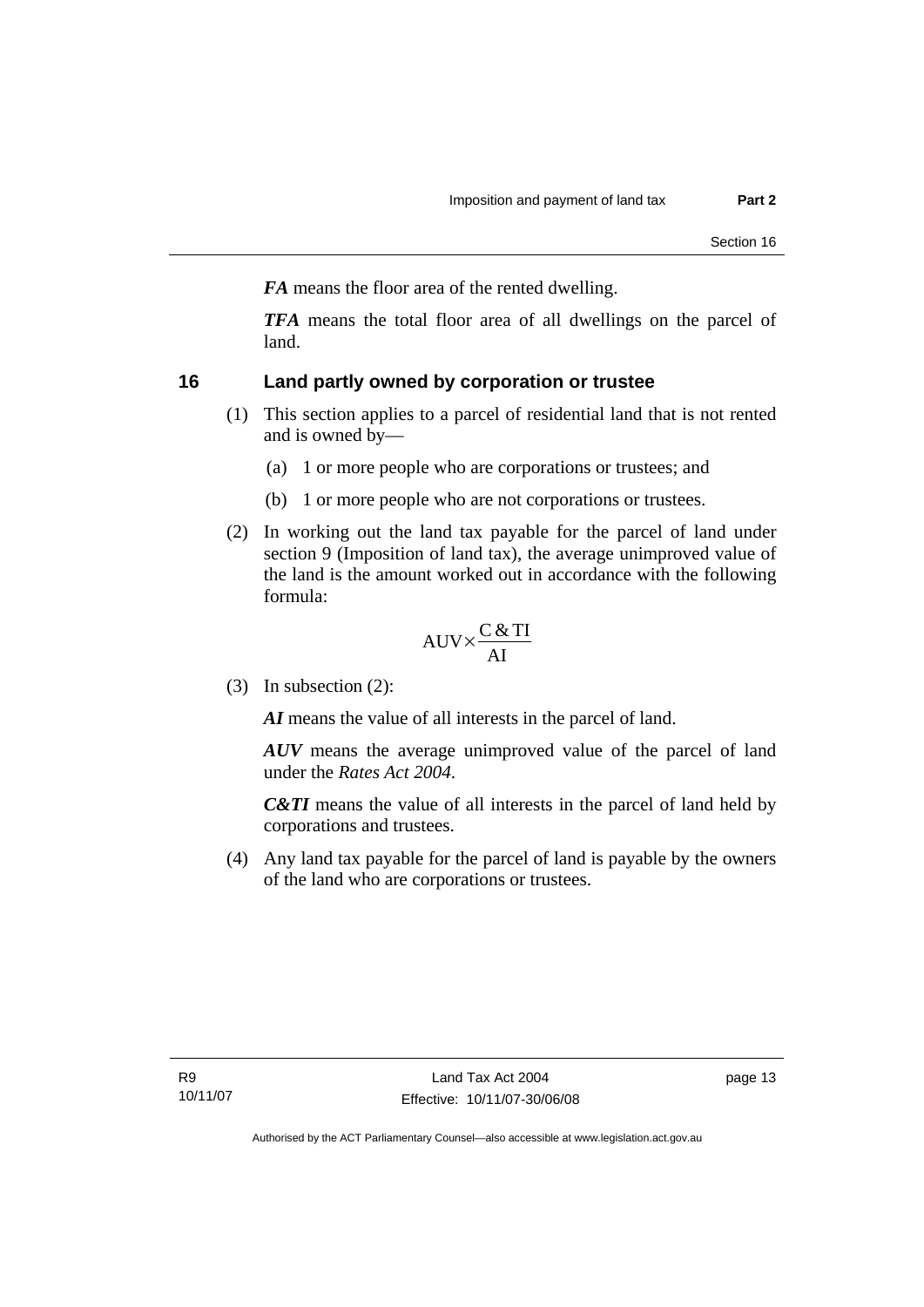<span id="page-19-0"></span>Section 17

### **17 Payment of land tax**

- (1) Land tax in relation to a parcel of land is payable to the commissioner by the owner of the parcel.
- (2) A person who is the owner of the parcel of land is liable to pay to the commissioner any unpaid land tax payable in relation to the parcel, whether the amount became payable before or after the person became the owner.
- (3) However, if the owner of the parcel is a person to whom section 20 (3) applies in relation to the unpaid land tax, the amount is payable by the person who was the owner of the parcel for the period to which the liability relates.
- (4) The assessment notice for the land tax payable for a quarter for a parcel of land must state a date for payment of the land tax (the *payment date*).
- (5) The payment date must not be earlier than 4 weeks after the date of the notice.
- (6) A person may pay the land tax in relation to which an assessment notice has been given—
	- (a) if the amount payable is for a quarter and any arrears of land tax in relation to previous quarters have been paid in full—by paying, on or before the date for the payment of the land tax, the amount of the land tax; or
	- (b) if the amount payable is for part of a quarter—by paying the amount of the land tax on or before the payment date for the land tax; or
	- (c) by paying the amounts on the days that the person wishes, but so that the amount owing on the date for payment is paid no later than the date for payment.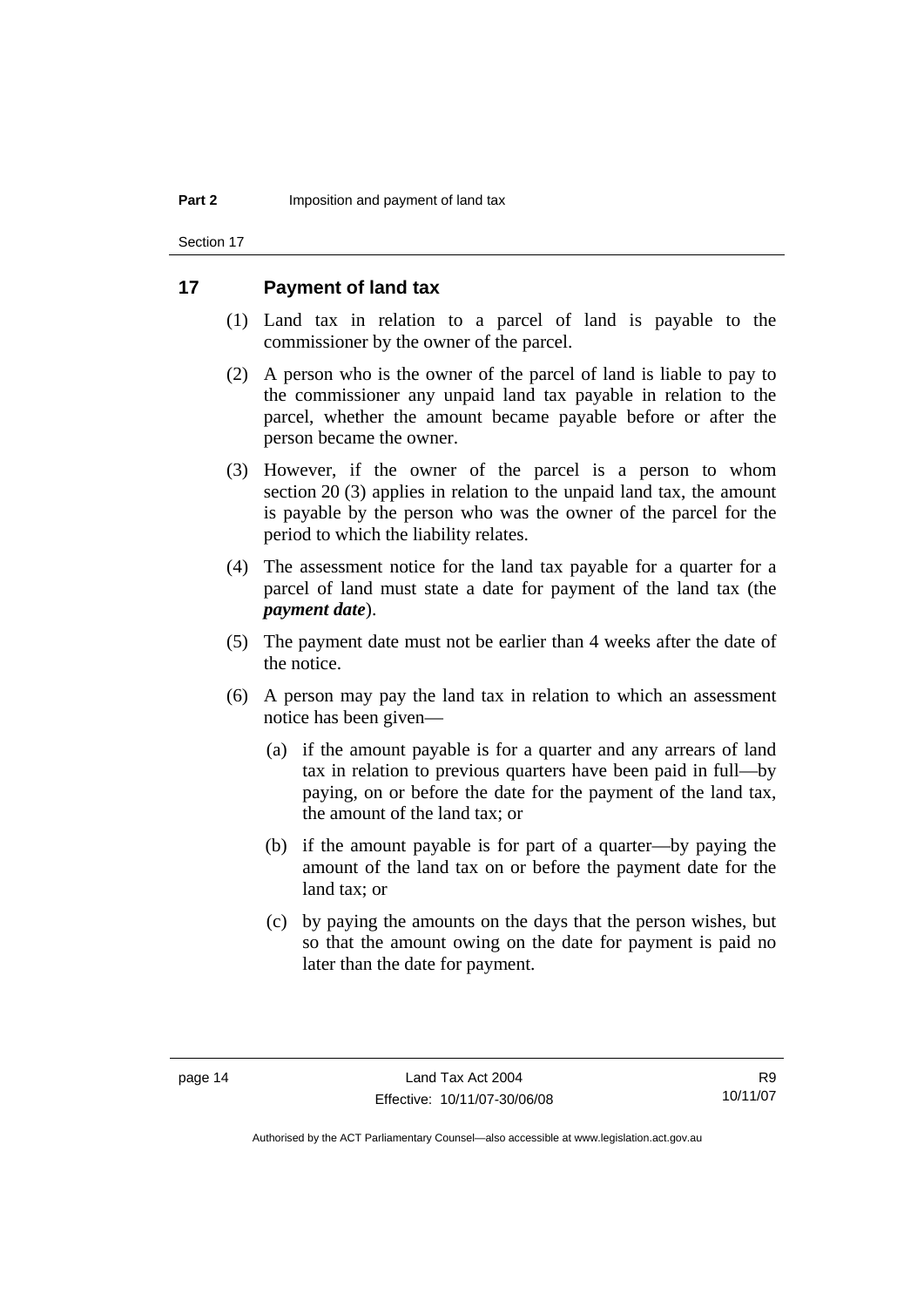### <span id="page-20-0"></span>**18 Land tax for part of quarter**

- (1) This section applies to a parcel of land if—
	- (a) the parcel starts or stops being rateable in the quarter; and
	- (b) land tax is payable for the parcel at any time during the quarter.
- (2) In working out the land tax payable for the parcel of land under section 9 (Imposition of land tax), the amount of land tax payable for the parcel for the quarter is the amount worked out in accordance with the following formula:

quarter day land tax otherwise payable for quarter  $\times$   $\frac{\text{taxable days}}{\text{ax}$ 

(3) In subsection (2):

*taxable days* means the number of days in the quarter that the parcel of land was a rateable parcel.

*quarter days* means the number of days in the quarter.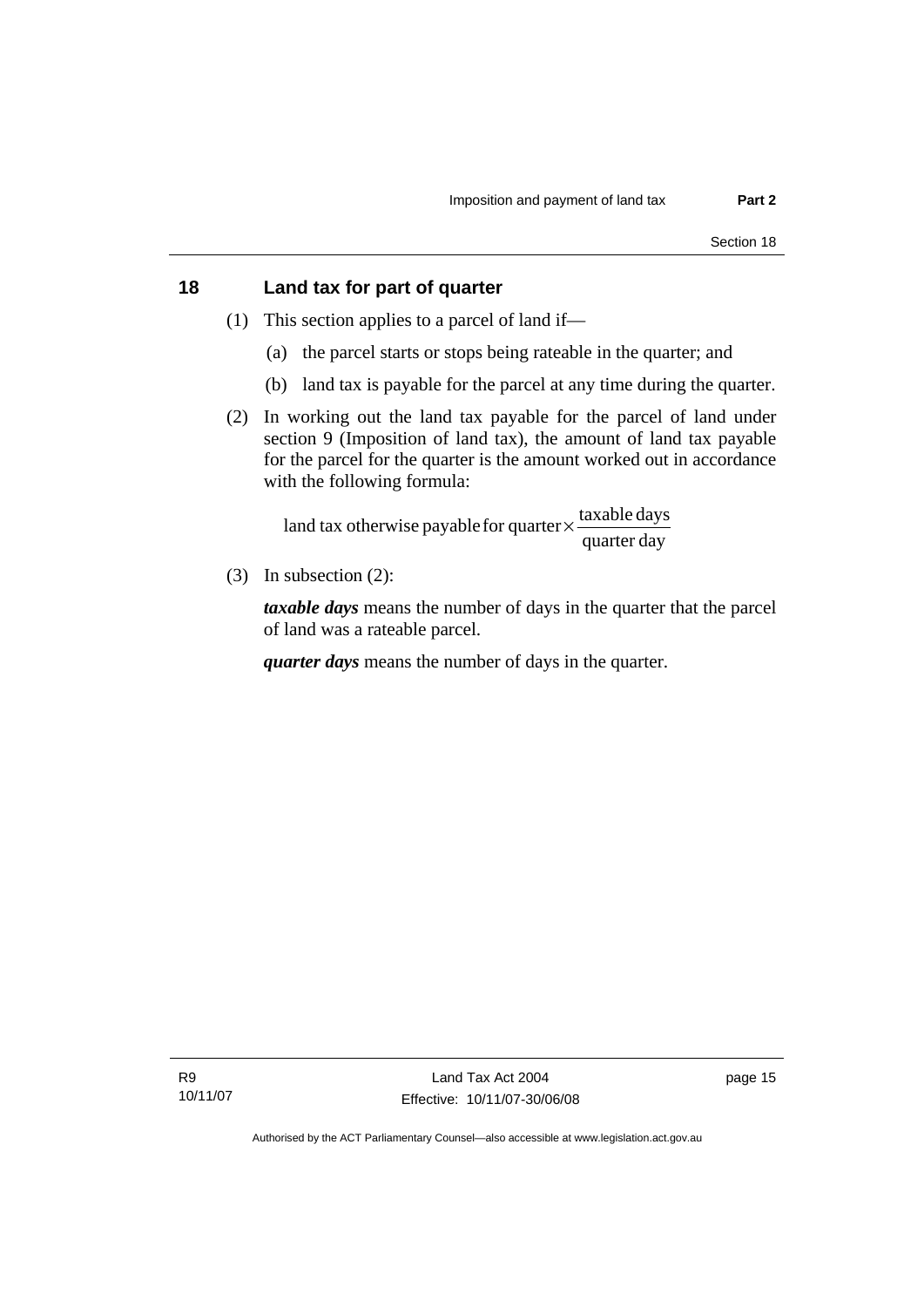#### <span id="page-21-0"></span>**Part 3** Enforcement

Section 19

## **Part 3 Enforcement**

### **19 Interest payable on overdue land tax**

- (1) Interest on an amount of unpaid overdue land tax is worked out—
	- (a) for each calendar month that the amount remains unpaid; and
	- (b) on the 1st day of that month; and
	- (c) at the interest rate applying to that day; and
	- (d) on the total amount of overdue land tax that is unpaid on a day when the interest is worked out.
	- *Note* The Minister may determine an interest rate for this section under the Taxation Administration Act, section 139.
- (2) For subsection (1) (a), if an amount remains unpaid for part of a calendar month, interest is payable for the whole month.

#### **Example**

Fred's land tax is due on 15 August. He doesn't pay it until 5 October. Fred has to pay interest worked out for the overdue period from 16 August to 5 October. Because of the operation of s (2), Fred has to pay interest for the period from 16 August to 15 October. Interest for the month from 16 August to 15 September is at the rate applying on 16 August, which is the 1st day of the 1st month that the amount remains unpaid (see s (1)). Interest for the month from 16 September to 15 October is at the rate applying on 16 September, which is the 1st day of the 2nd month that the amount remains unpaid (see s (1)).

- *Note* An example is part of the Act, is not exhaustive and may extend, but does not limit, the meaning of the provision in which it appears (see Legislation Act, s 126 and s 132).
- (3) The Taxation Administration Act, section 25 (Interest in relation to tax defaults) does not apply to unpaid overdue land tax.

### **19A Interest and penalty tax payable on land tax if no disclosure**

(1) This section applies if—

page 16 Land Tax Act 2004 Effective: 10/11/07-30/06/08

R9 10/11/07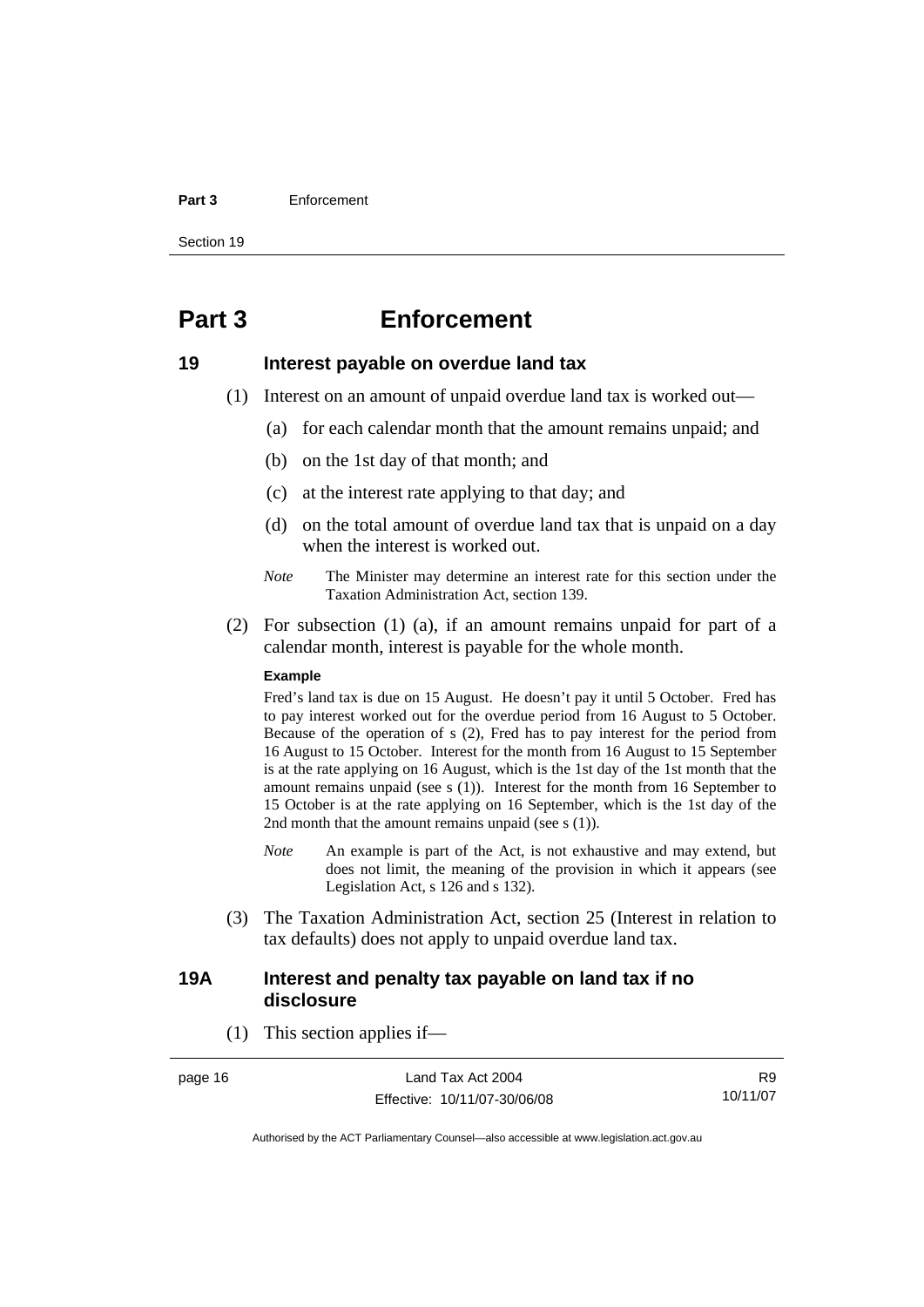- (a) land tax is imposed on a parcel of rateable land under section  $9(1)(a)$ ; and
- (b) the owner of the parcel of land fails to comply with section 14 (Commissioner to be told if residential land rented).
- (2) The owner is liable to pay interest on the amount of land tax from the end of 30 days after the 1st day of the 1st quarter for which the tax is imposed.
- (3) Interest on the amount of land tax is worked out—
	- (a) for each calendar month that the amount is payable; and
	- (b) on the 1st day of that month; and
	- (c) at the interest rate applying to that day; and
	- (d) on the total amount of land tax that is payable on a day when the interest is worked out.
	- *Note* The Minister may determine an interest rate for this section under the Taxation Administration Act, s 139.
- (4) For subsection (3) (a), if an amount of land tax is payable for part of a calendar month, interest is payable for the whole month.
- (5) The Taxation Administration Act, division 5.2 (Penalty tax) applies to the owner of the parcel of land as if—
	- (a) the owner's failure to comply with section 14 were a tax default; and
	- (b) a reference to interest under division 5.1 were a reference to interest under this section; and
	- (c) a reference to the amount of tax unpaid were a reference to the amount of land tax payable.
- (6) This section applies to land tax imposed before or after the commencement of this section.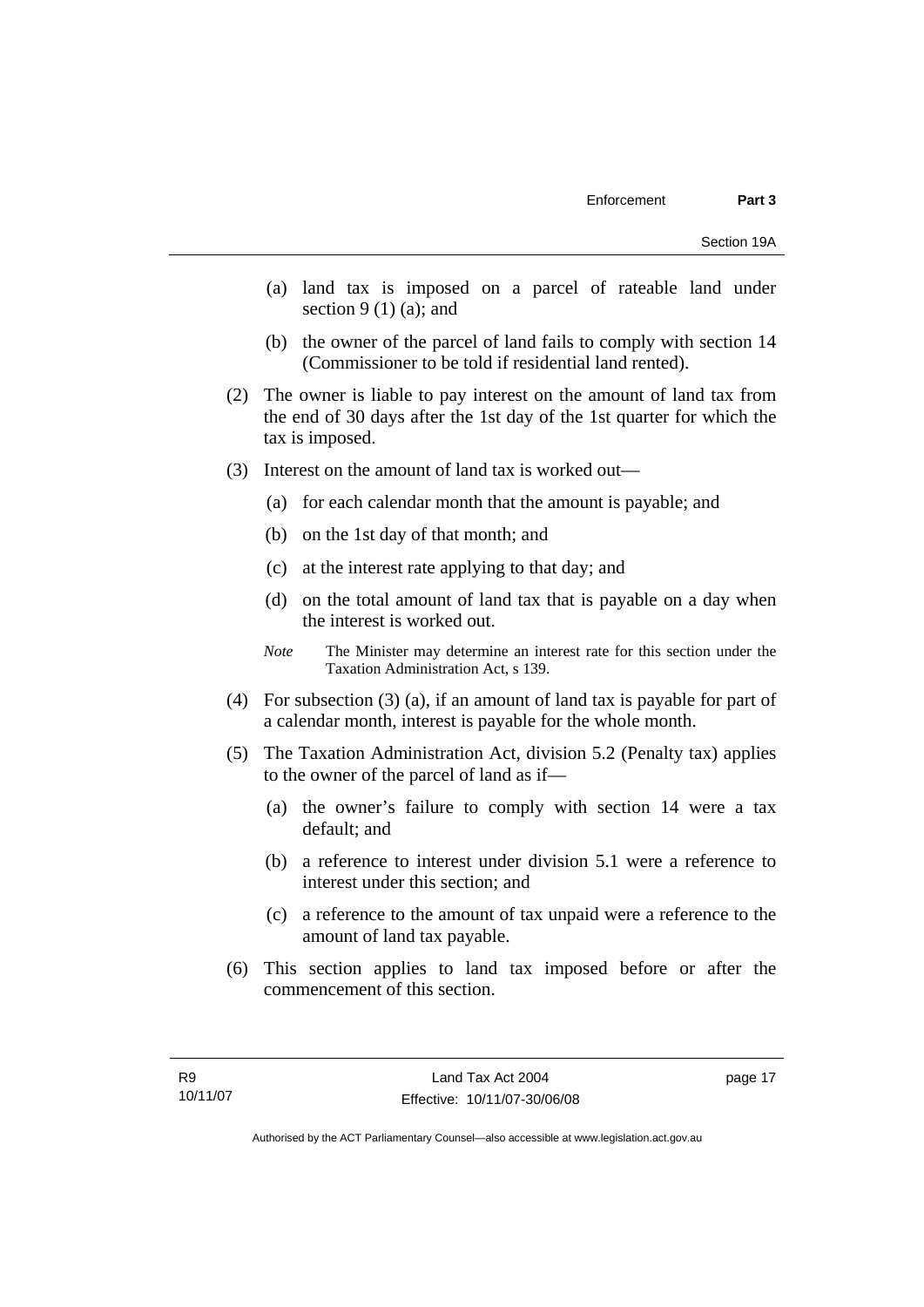#### <span id="page-23-0"></span>**Part 3** Enforcement

Section 20

### **20 Charge of land tax on rateable land**

- (1) Land tax payable in relation to a parcel of rateable land is a charge on the interest held by the owner of the parcel.
- (2) The charge takes priority over a sale, conveyance, transfer, mortgage, charge, lien or encumbrance in relation to the parcel of land.
- (3) The charge does not have effect against an honest purchaser of the parcel of land for value if—
	- (a) the purchaser had obtained a certificate under section 41 (Certificate of land tax and other charges) in relation to the parcel before the purchase; and
	- (b) at the time of purchase, the purchaser did not have notice of liability under the charge.

### **21 Notice of land tax in arrears**

- (1) If land tax payable for a parcel of land has been in arrears for at least 1 year, the commissioner may give the owner of the parcel written notice that the land tax is in arrears.
- (2) At any time after giving notice, the commissioner may declare, in writing, that the land tax for the parcel of land is in arrears.
- (3) A declaration is a notifiable instrument.

*Note* A notifiable instrument must be notified under the Legislation Act.

### **22 Unoccupied land—letting for unpaid land tax**

- (1) This section applies if—
	- (a) a declaration is made under section 21 in relation to an unoccupied parcel of land; and
	- (b) the land tax payable for the parcel is not paid within 30 days after the day the declaration is notified.

R9 10/11/07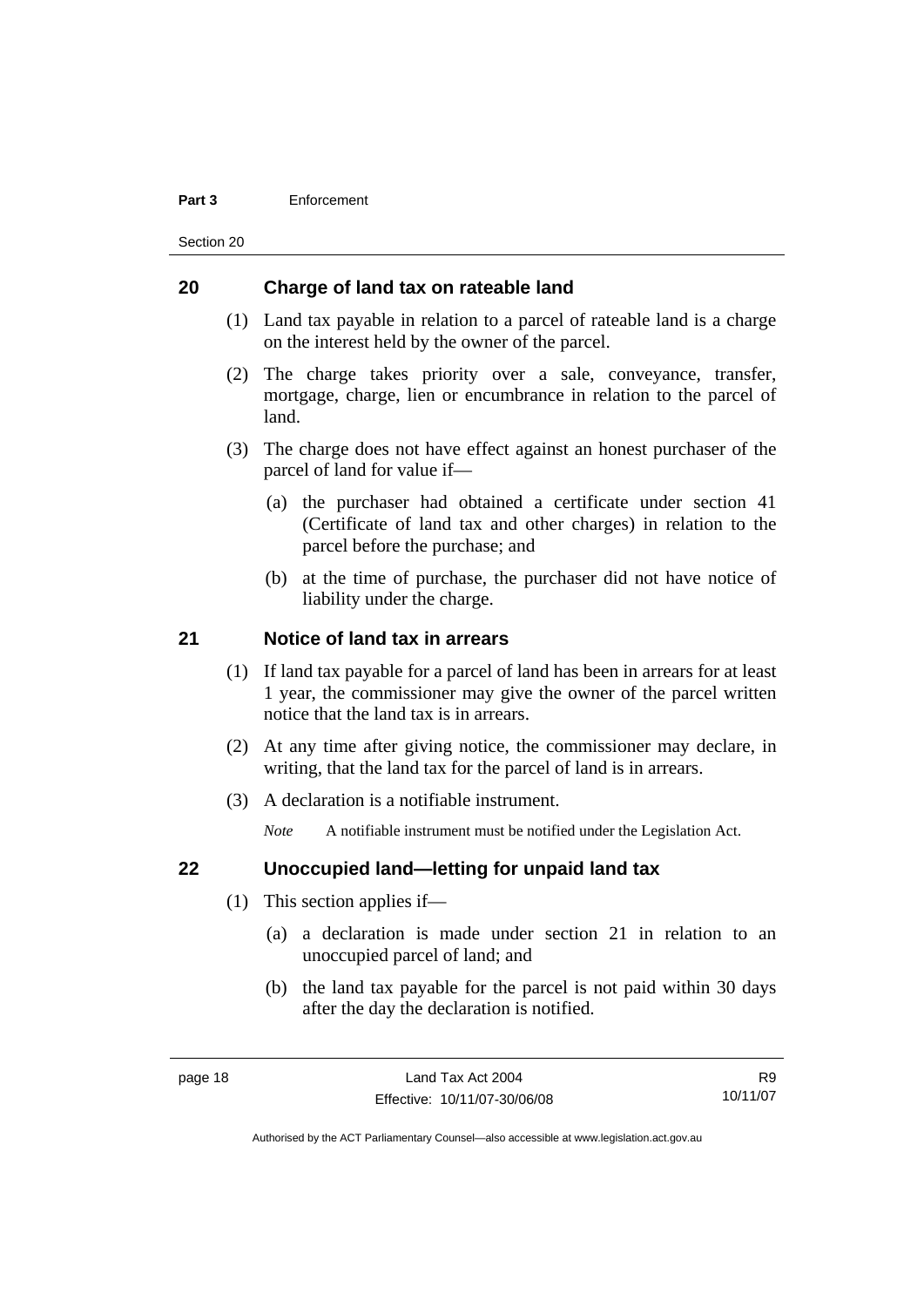- (2) The commissioner may—
	- (a) take possession of the parcel of land; and
	- (b) hold the parcel against anyone; and
	- (c) lease the parcel for not longer than 7 years.
- (3) If the commissioner takes possession of the parcel of land, the commissioner must keep accounts of—
	- (a) rent and other amounts received by the commissioner in relation to the parcel; and
	- (b) the expenses of the lease; and
	- (c) the land tax and rates payable for the land.
- (4) If rent and other amounts are received by the commissioner under this section—
	- (a) the rent and other amounts must be applied against—
		- (i) the expenses of the lease necessarily incurred by the commissioner; and
		- (ii) the land tax payable for the land; and
		- (iii) the rates payable for the land; and
		- (iv) any other expenses incurred by the commissioner in relation to the parcel; and
	- (b) any remaining rent and other amounts received belongs to anyone who, at the time it is received, would have been entitled to receive it if the parcel had not been in the commissioner's possession.
- (5) In this section:

*expenses*, of a lease, includes expenses incidental to the lease and the collection of rent under the lease.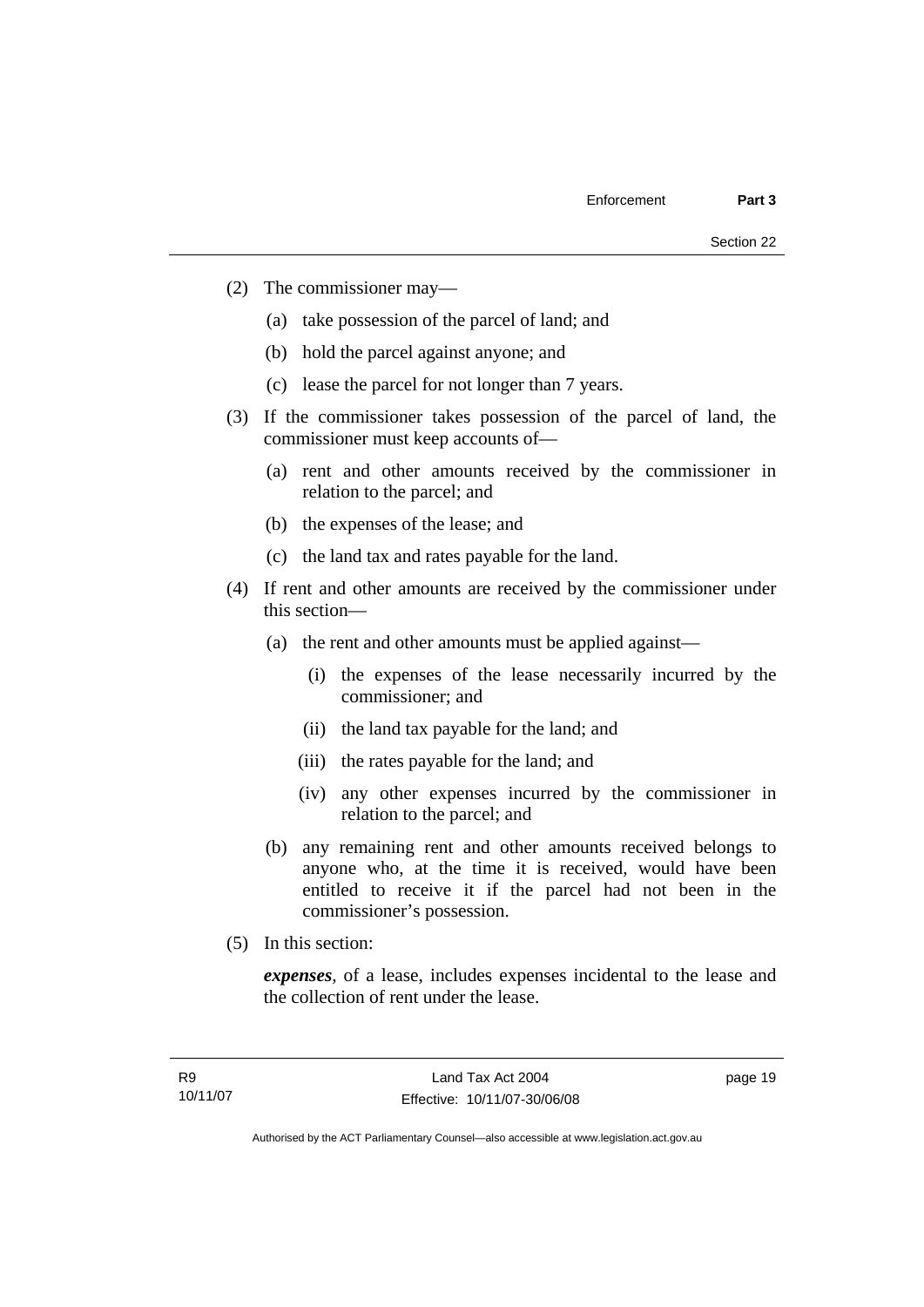#### <span id="page-25-0"></span>**Part 3** Enforcement

Section 23

### **23 Entitlement to possession of land held by commissioner**

- (1) This section does not apply to a parcel of land sold under section 24.
- (2) A person who, apart from section 22, would be entitled to a parcel of land may, within 16 years after the day the commissioner takes possession of the parcel—
	- (a) inspect the accounts kept under section 22; and
	- (b) ask the commissioner to put the person in possession of the parcel.
- (3) On request under subsection (2), the commissioner must put the person in possession of the parcel of land—
	- (a) if land tax, rates or both are payable for the parcel—on payment by the person of the amount payable; and
	- (b) if the parcel is subject to a lease made by the commissioner under section 22—subject to the lease.
- (4) If no-one is put in possession of the parcel of land under this section within 16 years after the day the commissioner takes possession of the parcel—
	- (a) the parcel vests absolutely in the Commonwealth; and
	- (b) rent and any other amounts received by the commissioner in relation to the land vest in the Territory.

### **24 Sale of land for nonpayment of land tax**

- (1) This section applies if—
	- (a) a parcel of land is held by the owner under a lease from the Commonwealth for a term of years; and
	- (b) the commissioner has complied with section 21 (Notice of land tax in arrears) in relation to the parcel; and

R9 10/11/07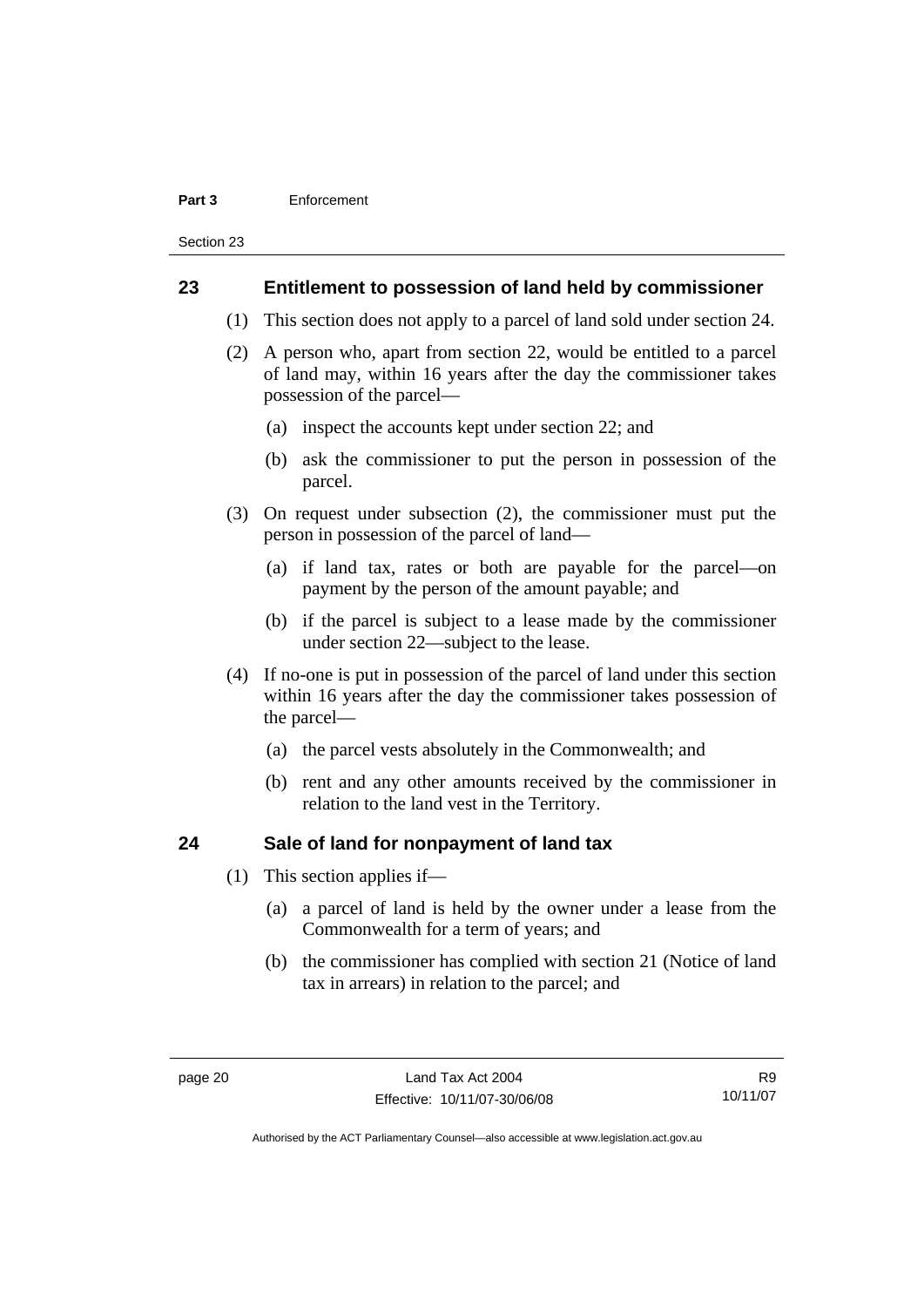- (c) land tax payable for the parcel are in arrears for at least 1 year after the day of notification under section 21 in relation to the parcel.
- (2) The commissioner may apply to a court of competent jurisdiction for an order for the sale of all or part of the parcel.

#### **Example**

The commissioner has given notice and made a declaration under section 21 in relation to a parcel of land held under lease from the Commonwealth. If the parcel is unoccupied, the commissioner may take action under section 22 to lease the parcel or, if the land tax is in arrears for at least 1 year after the day of notification of the declaration, make an application under this section for an order for sale. The option to lease would not be available if the property were occupied.

- *Note 1* An example is part of the Act, is not exhaustive and may extend, but does not limit, the meaning of the provision in which it appears (see Legislation Act, s 126 and s 132).
- *Note* 2 A single application form may be approved for this section and the *Rates Act 2004*, s 26 (see Legislation Act, s 255 (7)).
- (3) In the application, the commissioner may ask that the proceeds of the sale also be applied in paying the total amount of any land tax or rates in arrears for 1 or more related parcels of land stated in the application.
- (4) If the court is satisfied that this section applies to the parcel, the court must—
	- (a) order the sale by public auction of the parcel, or as much of the parcel as will be sufficient to pay the total of the following:
		- (i) the total amount of land tax in arrears for the parcel at the time the court makes the order;
		- (ii) the total amount of any rates in arrears for the parcel at the time the court makes the order;
		- (iii) costs and expenses in relation to the declaration, application and sale in relation to the parcel;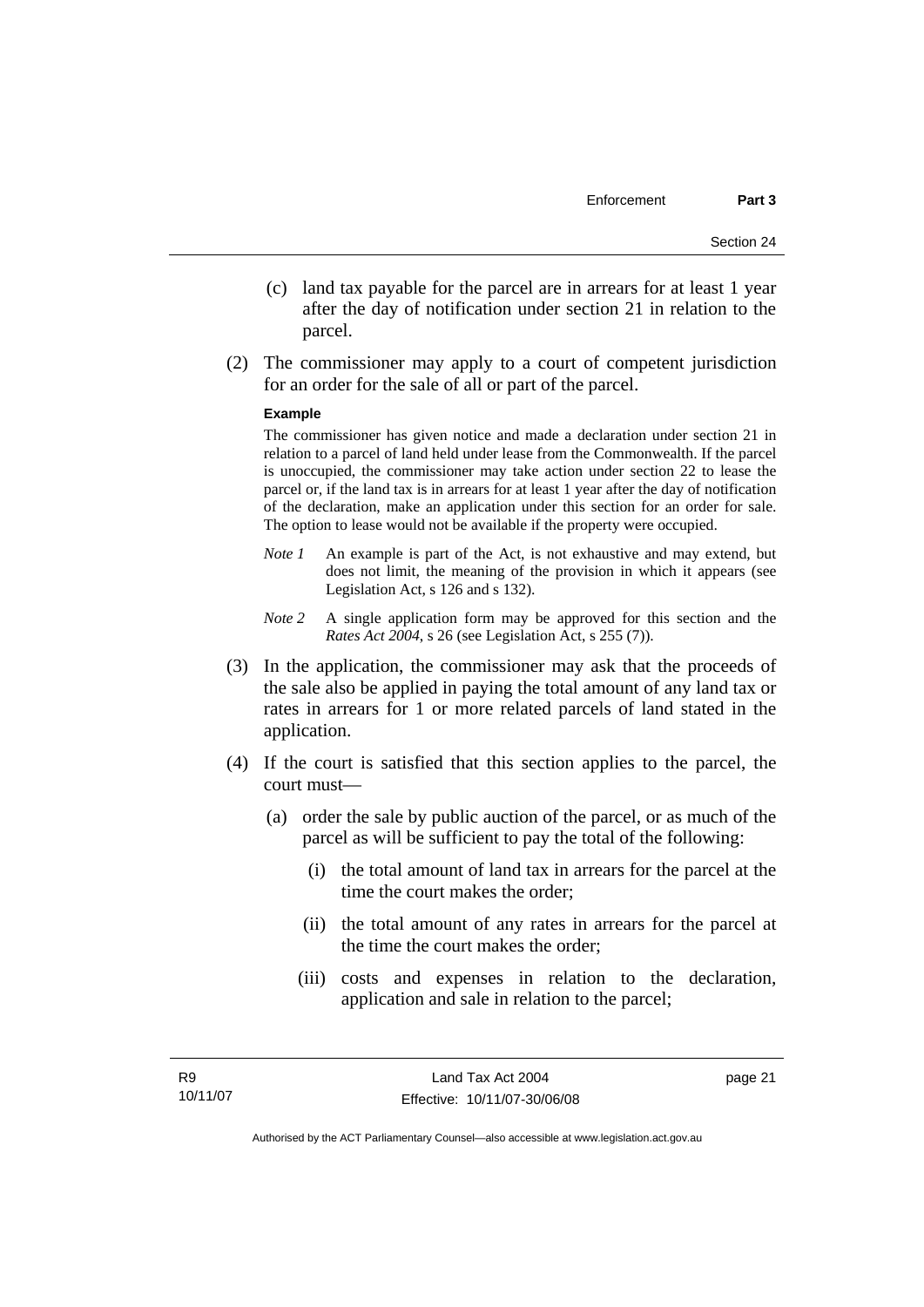#### **Part 3** Enforcement

#### Section 24

- (iv) if the commissioner has made a request mentioned in subsection (3) in the application in relation to another parcel of land and the court is satisfied that the parcel is a related parcel of land—the total amount of any land tax or rates in arrears for the other parcel, at the time the court makes the order; and
- (b) order that the proceeds be paid into court; and
- (c) order that the title to the parcel be transferred to the purchaser free from mortgages and other encumbrances.
- (5) The proceeds of the sale are to be applied in the following order:
	- (a) first, the commissioner is entitled to be paid the total of the amounts mentioned in subsection  $(4)$   $(a)$   $(i)$  to  $(iii)$ ;
	- (b) second, a person who was a mortgagee of the parcel before the sale is entitled to be paid the amount owing to the person under the mortgage (or, if that amount is more than the amount of any remaining proceeds, the remaining proceeds);
	- (c) third, subject to subsection (9), the commissioner is entitled to be paid the total of amounts to which subsection (4) (a) (iv) applies (or, if that amount is more than the amount of any remaining proceeds, the remaining proceeds);
	- (d) finally, subject to subsection (10), the person who was the owner of the parcel before the sale is entitled to be paid any balance.
- (6) The commissioner must be paid out of court any amounts to which the commissioner is entitled under subsection (5) without a court order.
- (7) If a person who was the owner or mortgagee of the parcel before the sale hands over to the court the certificate or other title to the parcel, the person must be paid out of court any amount to which the person is entitled under subsection (5) without a court order.

R9 10/11/07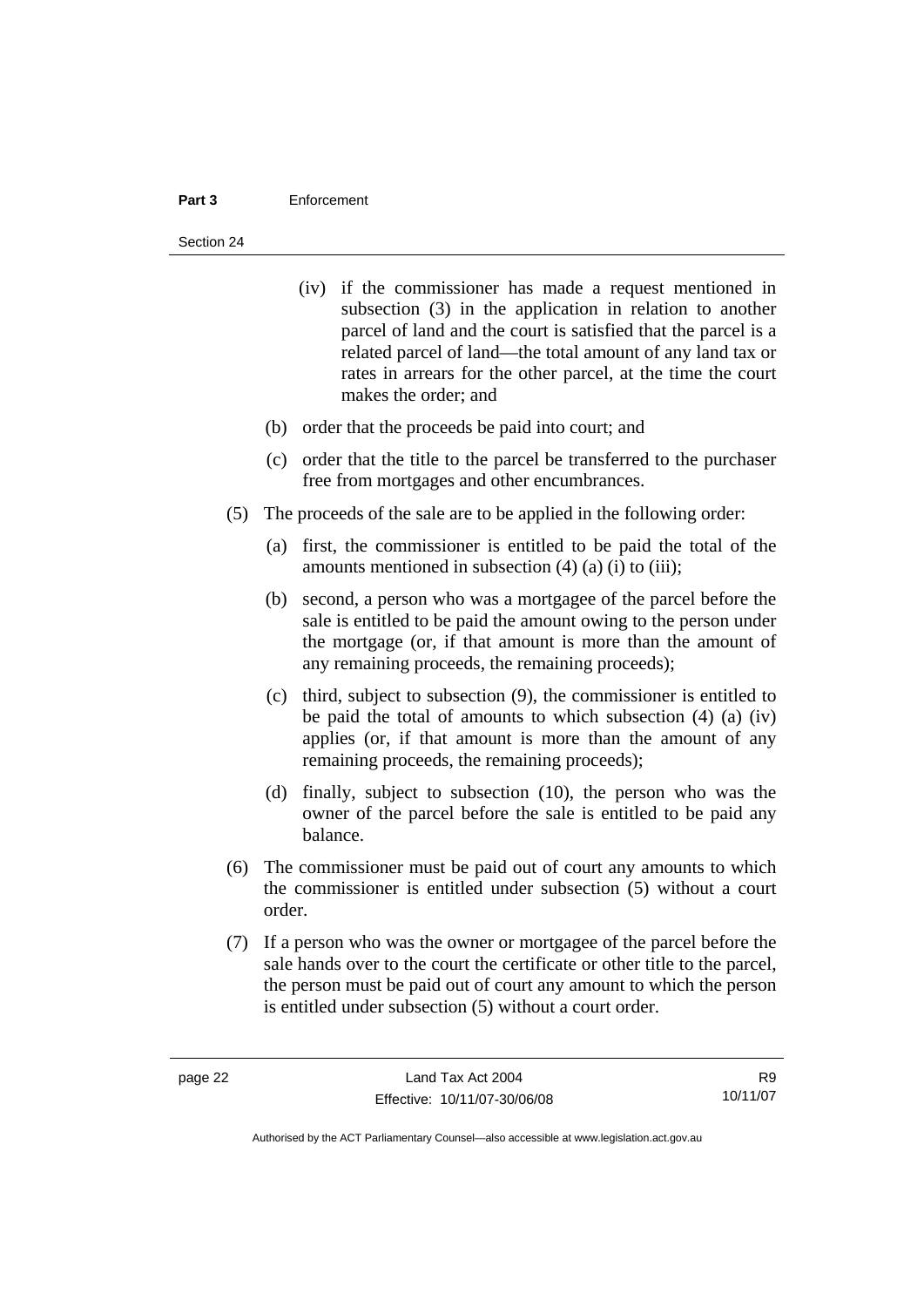- (8) If there were 2 or more mortgagees of the parcel before the sale, the court may make the orders about their respective entitlements that the court considers just.
- (9) On application by a person who has an interest in the land otherwise than as owner or mortgagee, the court may order that the person is entitled to be paid the value of the person's interest (as decided by the court) in priority to the commissioner's entitlement under subsection  $(5)$  (c).
- (10) On application by any other interested person, the court may order payment out of court of all or part of any balance to a person other than the person who was the owner before the sale if the court considers it just to do so.
- (11) Any sale of the parcel or a part of the parcel under this section must be abandoned if the owner pays—
	- (a) the total land tax in arrears for the parcel at the time of the payment; and
	- (b) the total of any rates in arrears for the parcel at the time of the payment; and
	- (c) the costs and expenses incurred up to the time of payment in relation to the declaration, application and sale in relation to the parcel; and
	- (d) the costs and expenses reasonably incurred in relation to the abandonment of the sale; and
	- (e) if the commissioner has made a request under subsection (3) in the application in relation to 1 or more related parcels of land—the total amount of any land tax or rates in arrears for the related parcel or parcels at the time of the payment.

### **Example for par (d)**

advising the public that an auction has been cancelled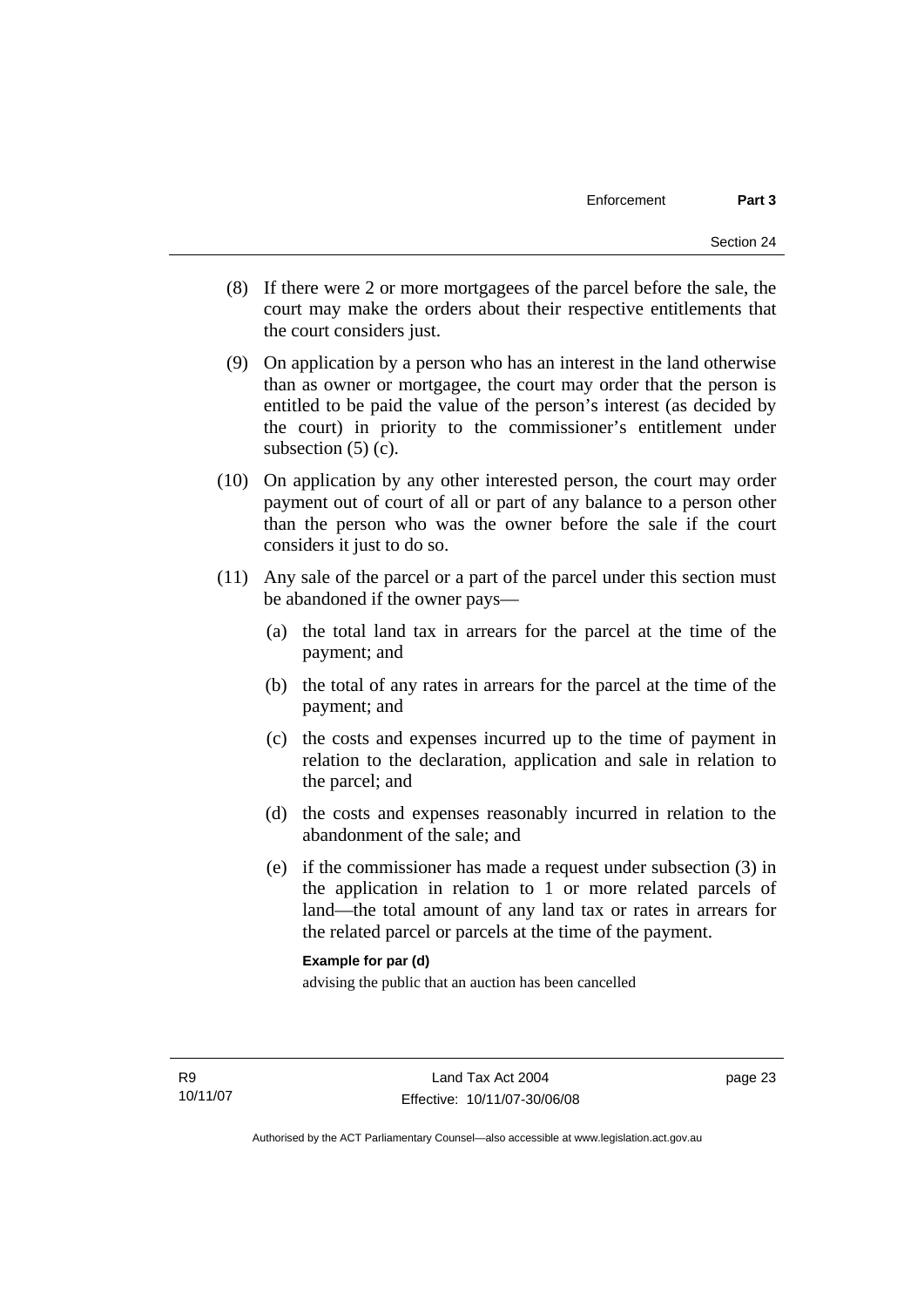#### <span id="page-29-0"></span>**Part 3** Enforcement

Section 25

(12) In this section:

*related*—a parcel of land is a *related* parcel of land in relation to another parcel of land if—

- (a) the parcels have the same owner; and
- (b) the commissioner has complied with section 21 in relation to them.

### **25 Application may relate to more than 1 parcel**

- (1) The commissioner may make a single application under section 24 in relation to more than 1 parcel of land even if—
	- (a) the parcels belong to different owners; or
	- (b) the notices under section 21 (Notice of land tax in arrears) for the parcels were given at different times.
- (2) If the commissioner makes an application in relation to 2 or more parcels of land, the following provisions apply:
	- (a) if the parcels or 2 or more of them have the same owner—the court may, on application by the commissioner, make a single order under section 24 in relation to all of those parcels;
	- (b) the court may make the orders about apportionment of rates and land tax, and any other amounts payable, that the court considers just;
	- (c) if the court makes an order under paragraph (a)—the court may, on application by the commissioner, also make any consequential or ancillary orders that the court considers appropriate.
	- *Note* The application may include an application under the *Rates Act 2004*, s 26 in relation to the parcel (see Legislation Act, s 49).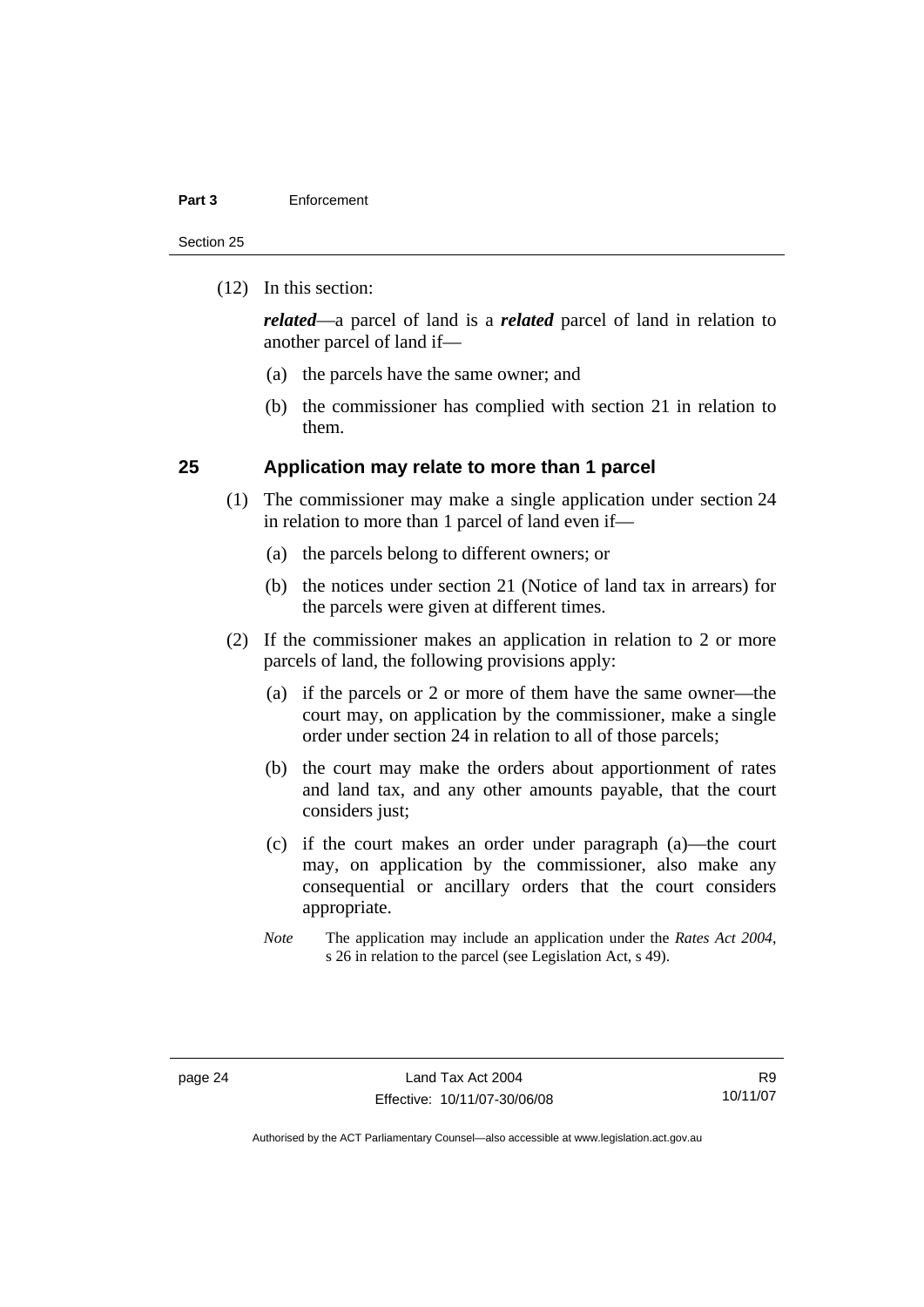*Note* Section 9 imposes land tax on unit subdivisions.

## <span id="page-30-0"></span>**Division 4.1 Application of Act to unit subdivisions**

### **26 Unit subdivisions**

- (1) For this Act, if a parcel of land is a unit subdivision, the land making up the parcel is taken to continue to be a single parcel of land.
- (2) However, in the application of this Act to a unit subdivision—
	- (a) a reference to a parcel of land in relation to the assessment or payment of land tax is a reference to a unit; and
	- (b) a reference to the owner is—
		- (i) in relation to the assessment or payment of land tax—a reference to the unit owner; and
		- (ii) in relation to any other notice—a reference to the owners corporation.

### **27 Unit subdivisions—land tax**

- (1) This section applies to a parcel of land that is a unit subdivision.
- (2) If land tax imposed for the parcel of land for the quarter when the units plan is registered is not paid before registration of the units plan, it is payable by the person who was the owner of the parcel on the day before the day when the units plan was registered.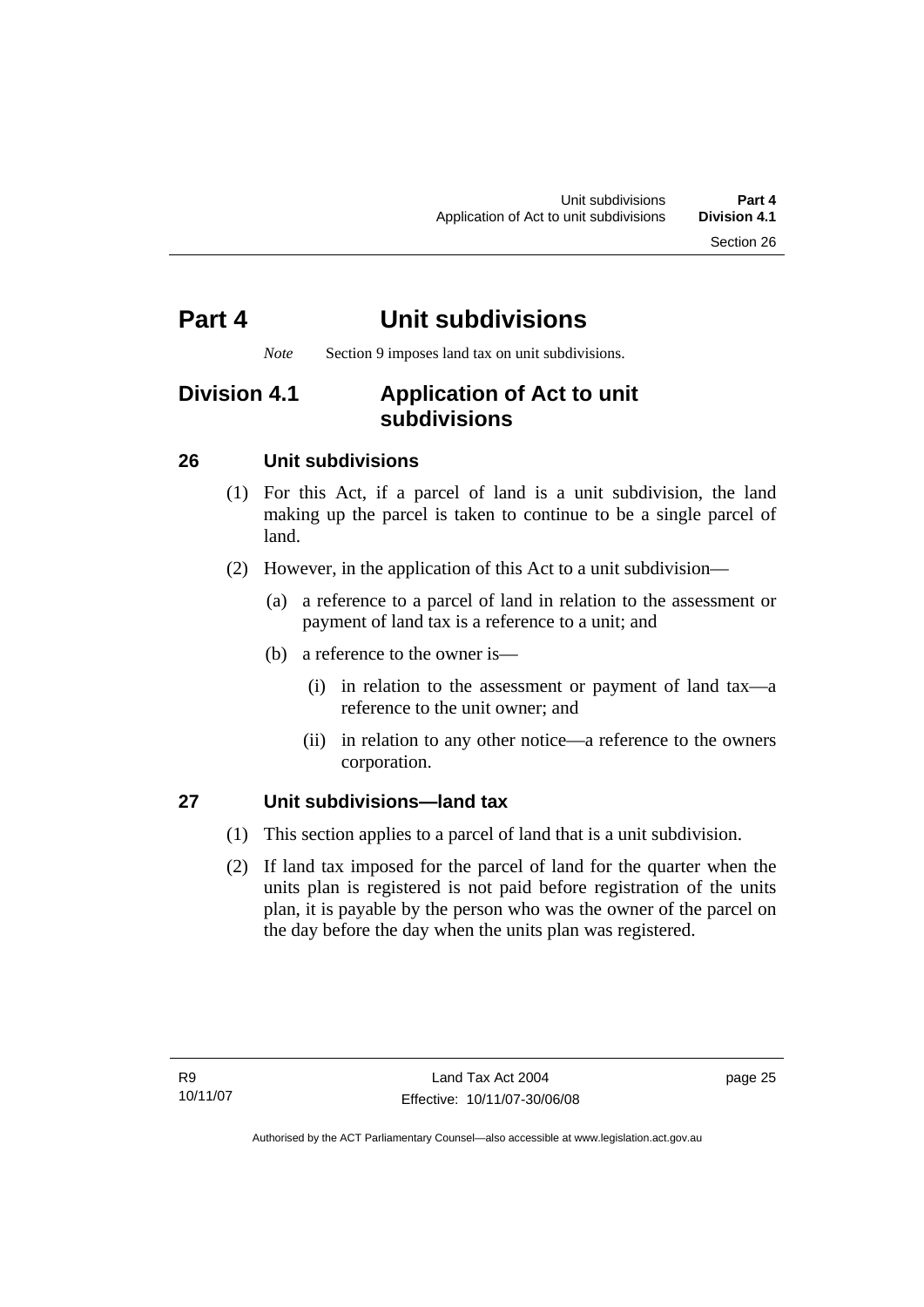- (3) On and after the 1st day of the next quarter after the day when the units plan is registered or, if it is registered on the 1st day of a quarter, on and after that day—
	- (a) any land tax imposed for the parcel of land is payable by the unit owners whose units are subject to land tax; and
	- (b) the amount payable by each unit owner whose unit is subject to land tax is the amount worked out under subsection (5); and
	- (c) no land tax for the parcel is payable by the owners corporation.
- (4) Section 9 (Imposition of land tax) applies to impose land tax on a unit that is part of the unit subdivision as if a reference to a parcel of land were a reference to the unit.
- (5) In working out the land tax payable for the unit under section 9, the average unimproved value of the unit is the amount worked out in accordance with the following formula:

$$
\frac{UE}{TUE}\times \text{AUV}
$$

(6) In this section:

*AUV* means the average unimproved value of the parcel of land under the *Rates Act 2004*.

*TUE* means the unit entitlement of all the units in the units plan.

*UE*means the unit entitlement of the unit.

*unit entitlement*—see the Unit Titles Act, section 8.

*units plan* means a units plan under the *Unit Titles Act 2001*, section 7.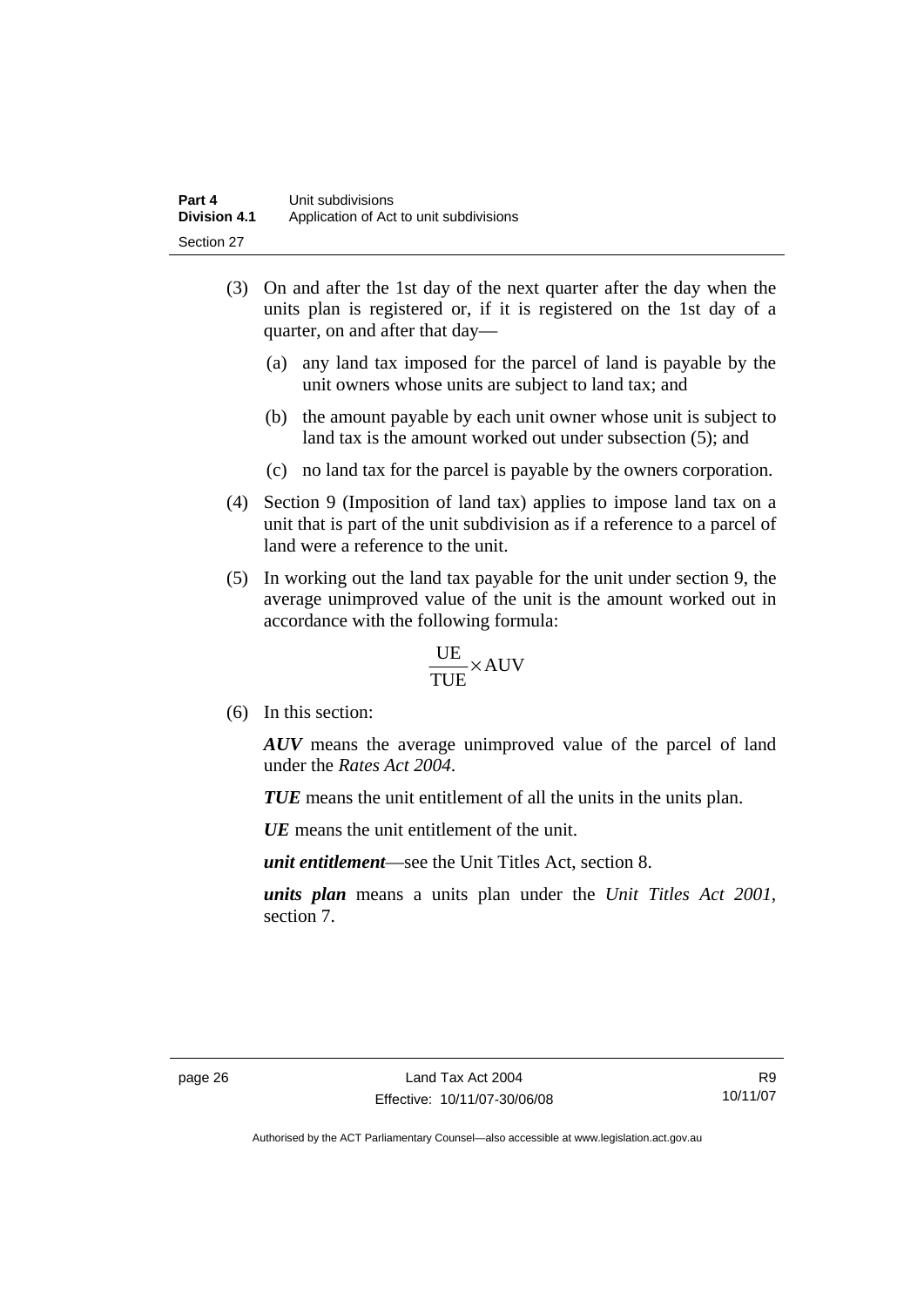## <span id="page-32-0"></span>**Division 4.2 Certain proposed unit subdivisions**

### **28 Meaning of** *qualifying parcel of land* **for div 4.2**

In this division:

*qualifying parcel of land* means a parcel of land to which this division applies because of section 29.

### **29 When div 4.2 applies to parcel of land**

- (1) If the commissioner makes a determination under the *Rates Act 2004*, section 32 (2) for a parcel of land—
	- (a) this division applies to the parcel; and
	- (b) this division is taken to have begun to apply to the parcel on the 1st day when, under the current lease of the land, the parcel became an eligible parcel of land.
- (2) In this section:

*eligible parcel of land* means a parcel of rateable land for which the lease of the parcel allows development of the parcel for residential and commercial purposes.

### **30 Imposition of land tax—qualifying parcels of land**

- (1) Section 9 (Imposition of land tax) applies to impose land tax on a qualifying parcel of land as if a reference to the parcel were a reference to the percentage of the intended development of the parcel determined under the *Rates Act 2004*, section 32 to be used for commercial purposes.
- (2) In working out the land tax payable for the parcel of land under section 9, the average unimproved value of the parcel is the amount worked out in accordance with the following formula:

**CP**×AUV

R9 10/11/07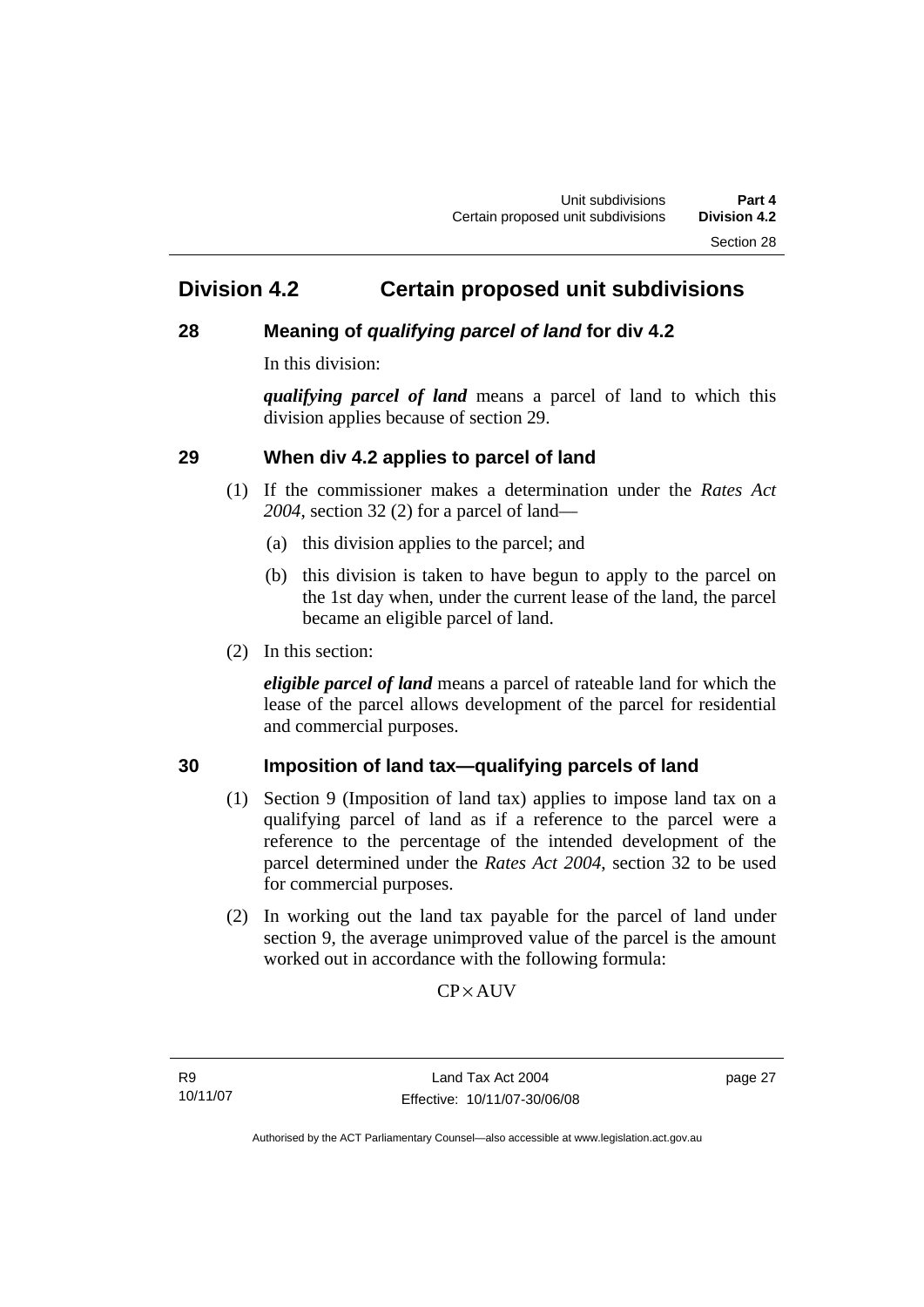<span id="page-33-0"></span>(3) In subsection (2):

*AUV* means the average unimproved value of the parcel of land under the *Rates Act 2004*.

*CP* means the percentage of the intended development of the parcel determined under the *Rates Act 2004*, section 32 to be used for commercial purposes.

### **31 End of application of div 4.2**

This division stops applying to a parcel of land on the happening of any of the following days:

- (a) if the parcel is subdivided under the Unit Titles Act—the day after the end of the quarter when the subdivision happens;
- (b) if the owner of the land does not apply under the Unit Titles Act, part 3 within 30 days beginning on the day when a certificate of occupancy under the *Building Act 2004* is issued for the development, or within any longer period that the commissioner allows, for the subdivision of the land under the Unit Titles Act—the 1st day after the end of the 30 day period or the longer period;
- (c) if the land is not subdivided under the Unit Titles Act within 1 year beginning on the day the application (or, if there is more than 1 application, the 1st application) mentioned in paragraph (b) was made, or within any longer period that the commissioner allows—the 1st day after the end of the 1 year period or the longer period;
- (d) if there is a variation of the lease, so that the development of the land partly for residential and partly for commercial purposes is no longer allowed—the day the change happens;

R9 10/11/07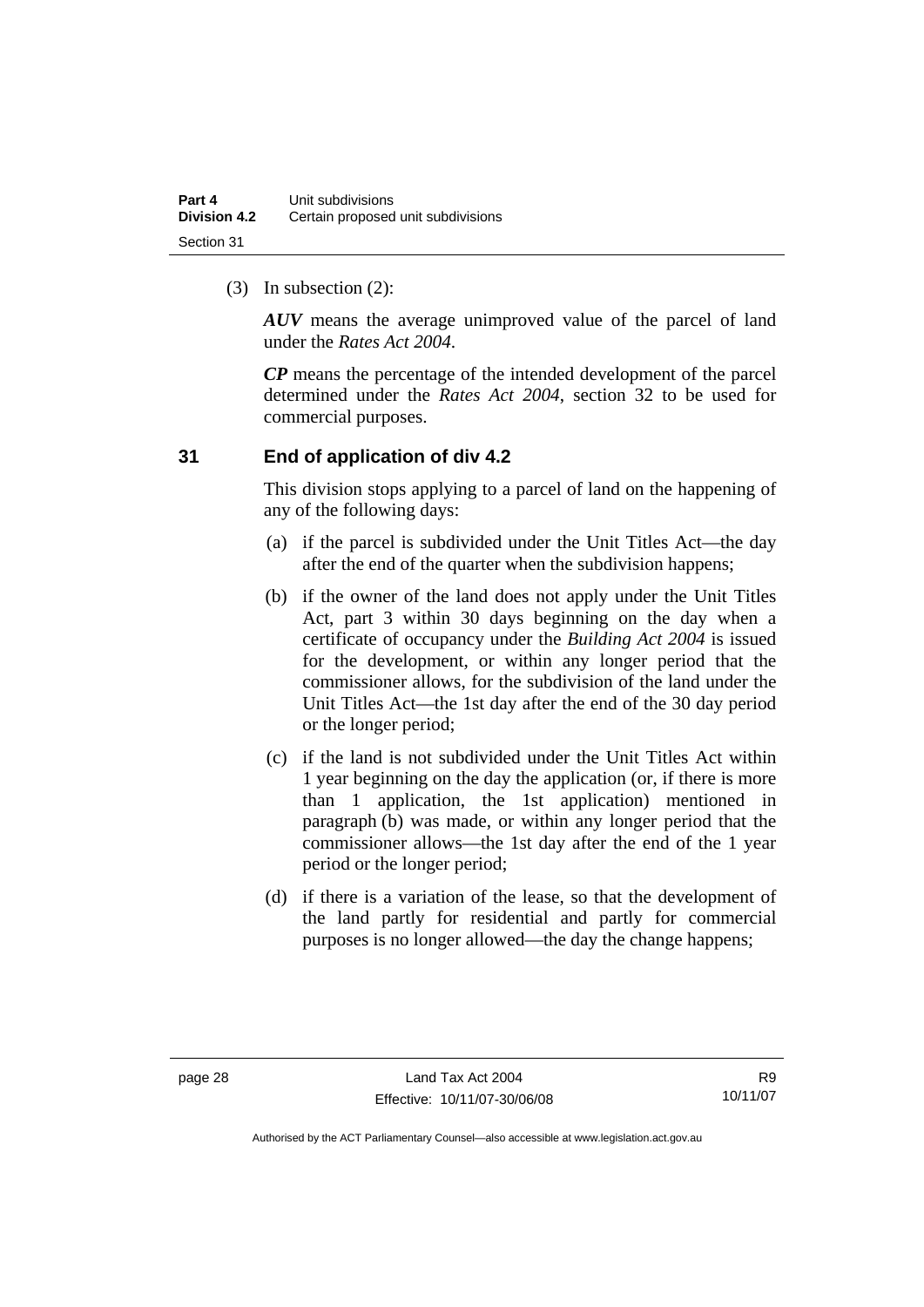- <span id="page-34-0"></span> (e) if development of the land for subdivision under the Unit Titles Act is abandoned—the day it is abandoned;
- (f) if the application made under the *Rates Act 2004*, section 31 for the parcel of land is withdrawn by written notice to the commissioner—the day the notice is given;
- (g) if the commissioner gives notice to the applicant that the application is to be treated as withdrawn—the day the notice is given.

### **32 Reassessment—completion of development**

- (1) This section applies if—
	- (a) the commissioner has prepared an assessment of land tax payable for a qualifying parcel of land for a period; and
	- (b) before the end of the period the land stops being a qualifying parcel because it is subdivided under the Unit Titles Act; and
	- (c) the commissioner is satisfied that the percentages of the intended development that are to be used for residential and commercial purposes are different from the percentages determined under the *Rates Act 2004*, section 32 (2); and
	- (d) the commissioner redetermines the percentages under the *Rates Act 2004*, section 32 (5).
- (2) The commissioner must reassess the amount of land tax payable for the parcel of land for the period when the land was a qualifying parcel.

### **33 Reassessment—noncompletion of development**

- (1) This section applies if—
	- (a) the commissioner has made an assessment of land tax (the *previous land tax assessment*) for a qualifying parcel of land for a period; and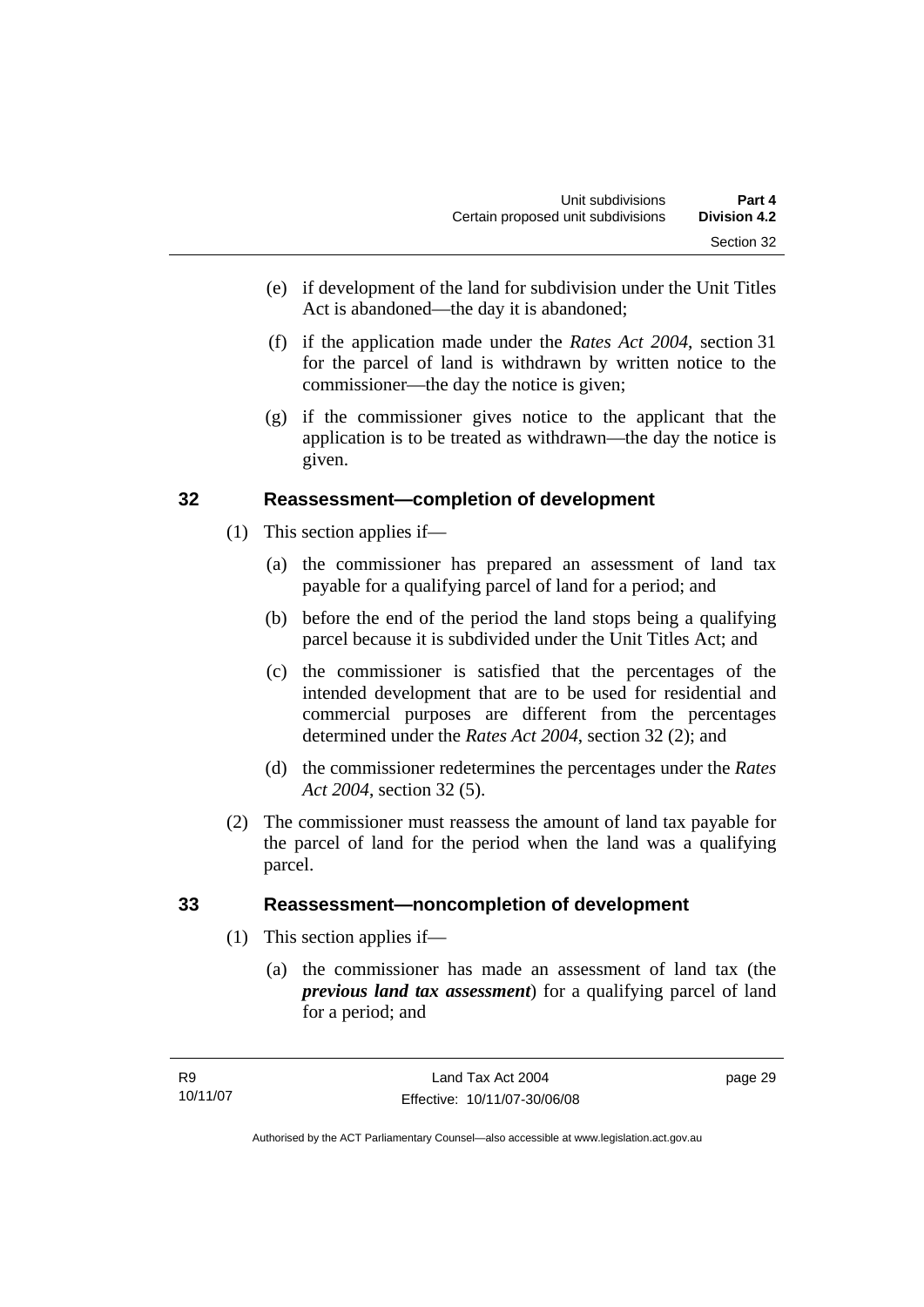- (b) before the end of the period—
	- (i) the parcel stops being a qualifying parcel because of the happening of a circumstance mentioned in section 31 (b), (c), (f) or (g); or
	- (ii) the commissioner is satisfied that the parcel has stopped being a qualifying parcel because of a circumstance mentioned in section 31 (d) or (e).
- (2) The commissioner must reassess the amount of land tax payable for the parcel of land for the period when the parcel was a qualifying parcel for—
	- (a) the period when the previous land tax assessment was made; or
	- (b) if there has been more than 1 assessment—the period equal to both or all of the periods for which assessments were made.
- (3) The reassessment must be on the basis that the parcel is not, and was never, a qualifying parcel.

page 30 Land Tax Act 2004 Effective: 10/11/07-30/06/08

R9 10/11/07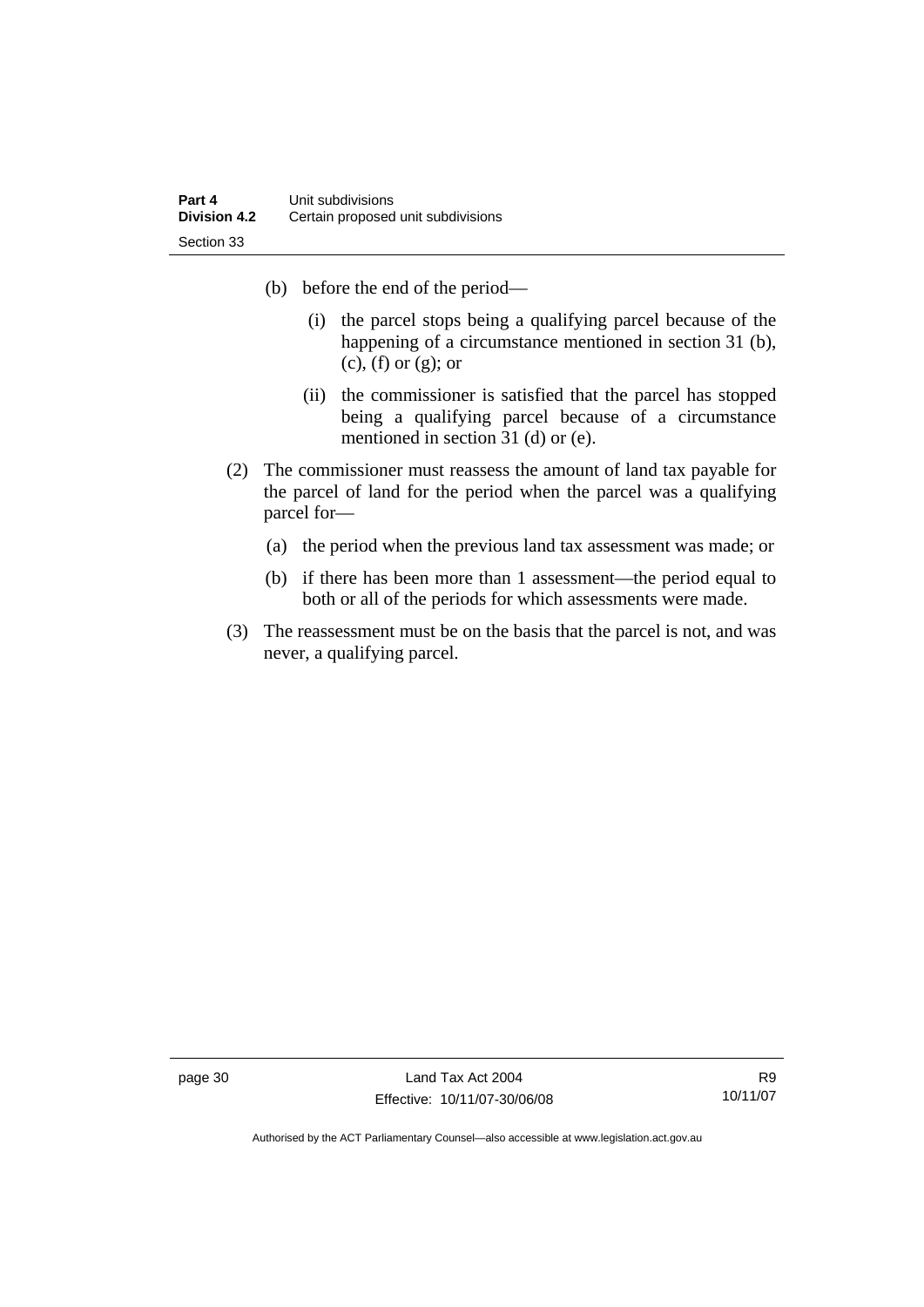# <span id="page-36-0"></span>**Part 5 Exemptions, remissions and certain interest payments**

### **34 Exemption from land tax**

- (1) The Minister may, in writing, exempt the owner of a parcel of land from payment of land tax owing for any period in relation to the parcel, or from payment of a stated part of the land tax.
- (2) An exemption is a notifiable instrument.

*Note* A notifiable instrument must be notified under the Legislation Act.

- (3) The Minister may make guidelines for the exercise of a function under this section.
- (4) Guidelines are a disallowable instrument.
	- *Note* A disallowable instrument must be notified, and presented to the Legislative Assembly, under the Legislation Act.

### **35 Remission of land tax**

- (1) The Minister may remit the land tax, or part of the land tax, payable for a parcel of land if the Minister is satisfied that it is fair and reasonable in the circumstances.
- (2) The Minister may make guidelines for the exercise of a function under this section.
- (3) Guidelines are a disallowable instrument.
	- *Note* A disallowable instrument must be notified, and presented to the Legislative Assembly, under the Legislation Act.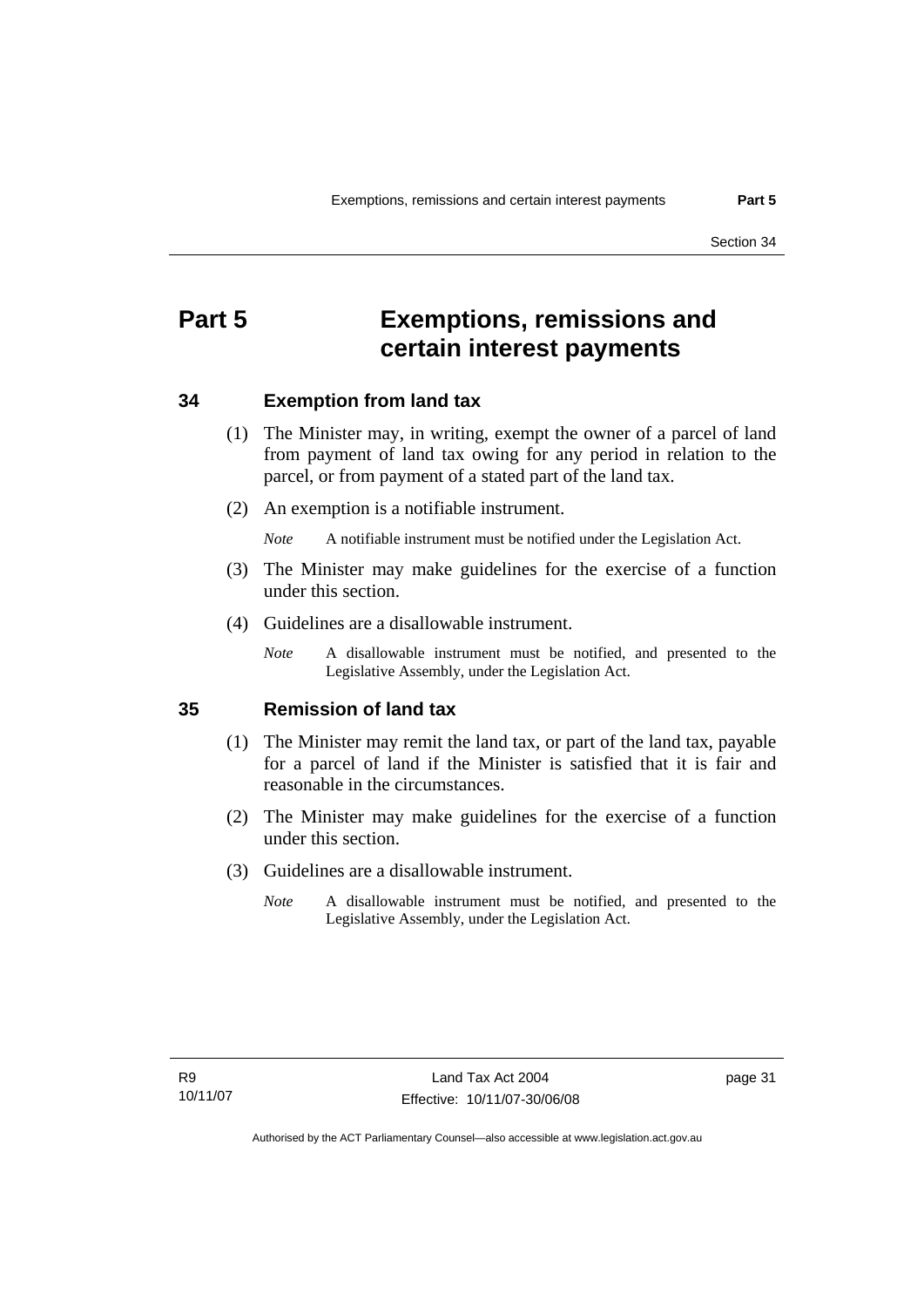<span id="page-37-0"></span>Section 36

### **36 Remission of interest**

- (1) The commissioner may remit all or part of an amount of interest payable by a person in relation to land tax if the commissioner is satisfied that it is fair and reasonable having regard to—
	- (a) any circumstances that contributed to the delay in payment of the land tax; or
	- (b) any other relevant matter.
- (2) The Minister may make guidelines for the exercise of a function under this section.
- (3) Guidelines are a disallowable instrument.
	- *Note* A disallowable instrument must be notified, and presented to the Legislative Assembly, under the Legislation Act.

### **37 Interest on refund**

- (1) This section applies if the commissioner is satisfied that—
	- (a) an assessment of land tax payable for a parcel of land has been wrongly made because of an administrative error; and
	- (b) because of the error, a person has overpaid land tax for the parcel.
- (2) The commissioner may pay interest to the owner of the parcel—
	- (a) at the market rate component determined under the Taxation Administration Act, section 26; and
	- (b) worked out from the date when the overpayment was made or a later date the commissioner considers appropriate.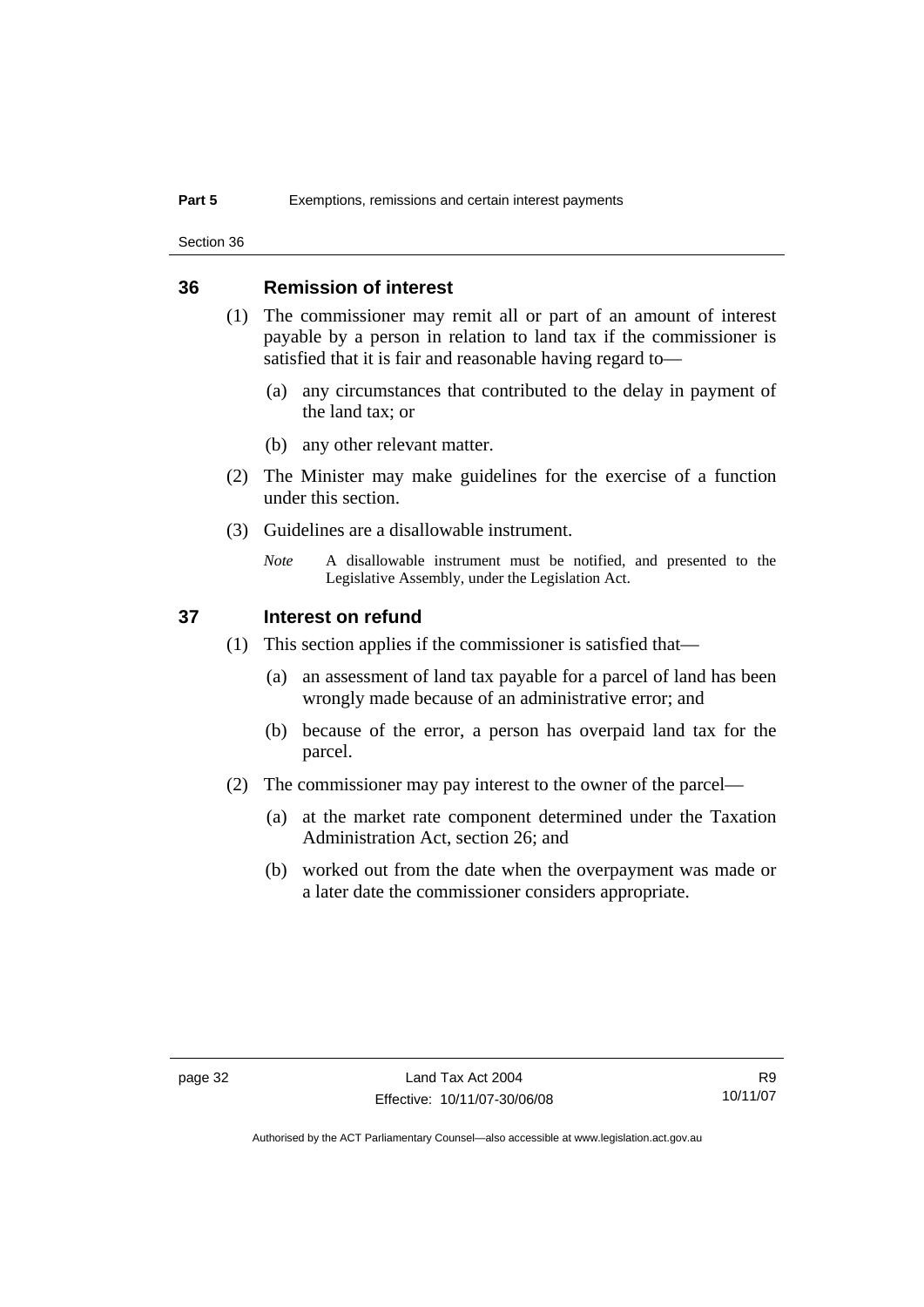# <span id="page-38-0"></span>**Part 6 Miscellaneous**

### **38 Objections**

The following decisions of the commissioner are prescribed for the Taxation Administration Act, section 100 (Objection):

- (a) a decision under section 13 (1) (b) to refuse to exempt a parcel of land from land tax on compassionate grounds;
- (b) a decision under section 13 (5) revoking an exemption given on compassionate grounds;
- (c) a decision under section 37 to refuse to pay interest on an overpayment or to pay interest other than from the date when the overpayment was made.
- *Note* Assessments are made under the Taxation Administration Act and objections may be made under that Act, s 100 (1) (a). For example, if a person is given an assessment for land tax and the person is dissatisfied with the assessment because land tax was not payable in relation to the parcel of land, the person may object under that paragraph.

### **39 Review by AAT**

- (1) This section applies to a determination by the commissioner of an objection to a decision mentioned in section 38.
- (2) The determination is prescribed for the Taxation Administration Act, section 107.
	- *Note* Applications for review by the AAT may also be made in relation to determination by the commissioner of a decision on an objection to an assessment.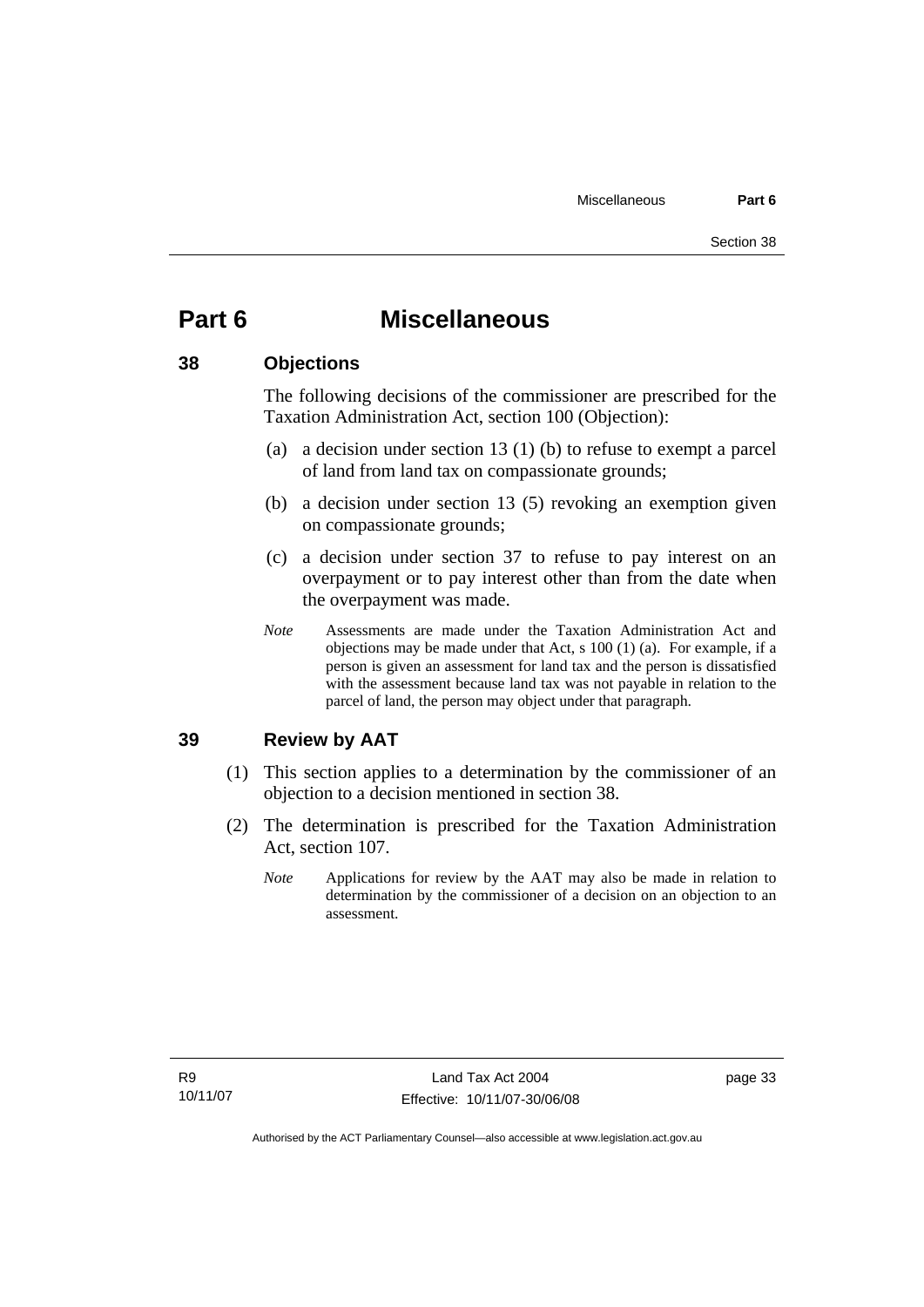#### <span id="page-39-0"></span>**Part 6** Miscellaneous

Section 40

### **40 Working out amounts with fractions for Act**

- (1) If an amount worked out under this Act contains a fraction of a cent, the amount must be rounded to the nearest cent, with  $\frac{1}{2}$  a cent being disregarded.
- (2) However, in working out the average unimproved value under section 15 (3) (Multiple dwellings), section 16 (2) (Land partly owned by corporation or trustee) or section 27 (5) (Unit subdivisions—land tax), any fraction of a dollar in the amount worked out must be disregarded.
- (3) The Taxation Administration Act, section 123 (Adjustments of amounts) does not apply in working out an amount under this Act.

### **41 Certificate of land tax and other charges**

- (1) A person may apply to the commissioner for a certificate of—
	- (a) the land tax assessed to be payable under this Act for a parcel of land for the current financial year; and
	- (b) the land tax and other amounts immediately payable to the commissioner under this Act in relation to the parcel.
	- *Note 1* A fee may be determined under s 43 for this provision.
	- *Note 2* If a form is approved under the Taxation Administration Act, s 139C for an application, the form must be used.
	- *Note 3* A single application form may be approved for this section and the *Rates Act 2004*, s 76 (see Legislation Act, s 255 (7)).
- (2) The commissioner must give the applicant the certificate.
- (3) The certificate is conclusive proof for an honest buyer for value of the parcel of land of the matters certified.
	- *Note* The certificate may include a certificate of amounts payable under the *Rates Act 2004* in relation to the parcel (see Legislation Act, s 49).

R9 10/11/07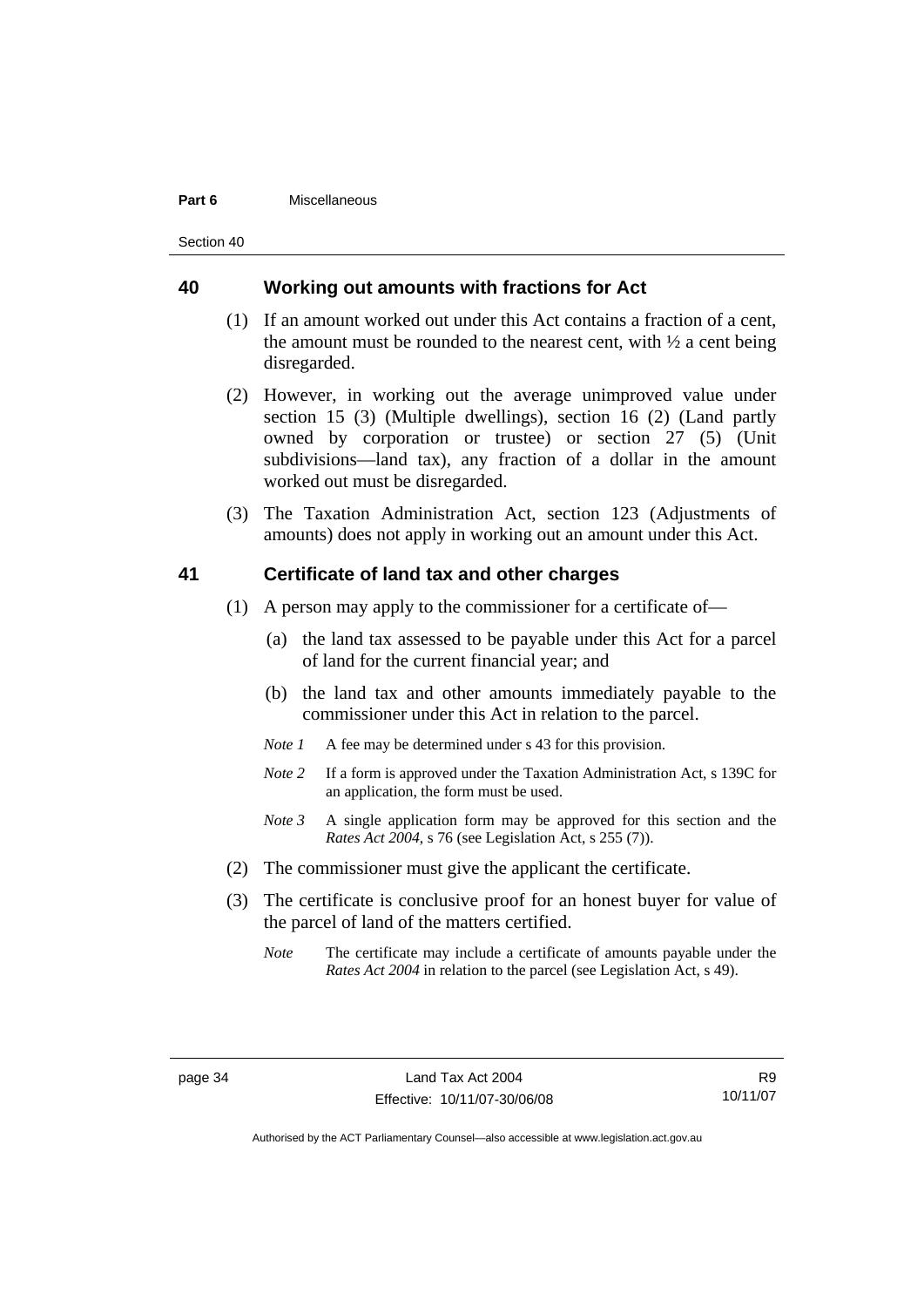<span id="page-40-0"></span> (4) For this section, land tax and other amounts are taken to be payable immediately even if any necessary time after service of a notice has not ended.

### **42 Statement of amounts payable and payments made**

- (1) A person may apply to the commissioner for a statement of—
	- (a) the amounts that became payable to the commissioner under this Act in relation to a parcel of land in a stated financial year; and
	- (b) the payments received by the commissioner in the financial year for amounts that became payable under this Act in relation to the parcel.
	- *Note 1* A fee may be determined under s 43 for this provision.
	- *Note 2* If a form is approved under the Taxation Administration Act, s 139C for an application, the form must be used.
	- *Note 3* A single application form may be approved for this section and the *Rates Act 2004*, s 77 (see Legislation Act, s 255 (7)).
- (2) The commissioner must give the applicant the statement.
	- *Note* The statement may include a statement of rates payable and received under the *Rates Act 2004* in relation to the parcel of land (see Legislation Act, s 49).

### **43 Determination of fees**

- (1) The Minister may, in writing, determine fees for this Act.
	- *Note* The Legislation Act contains provisions about the making of determinations and regulations relating to fees (see pt 6.3)
- (2) A determination is a disallowable instrument.
	- *Note* A disallowable instrument must be notified, and presented to the Legislative Assembly, under the Legislation Act.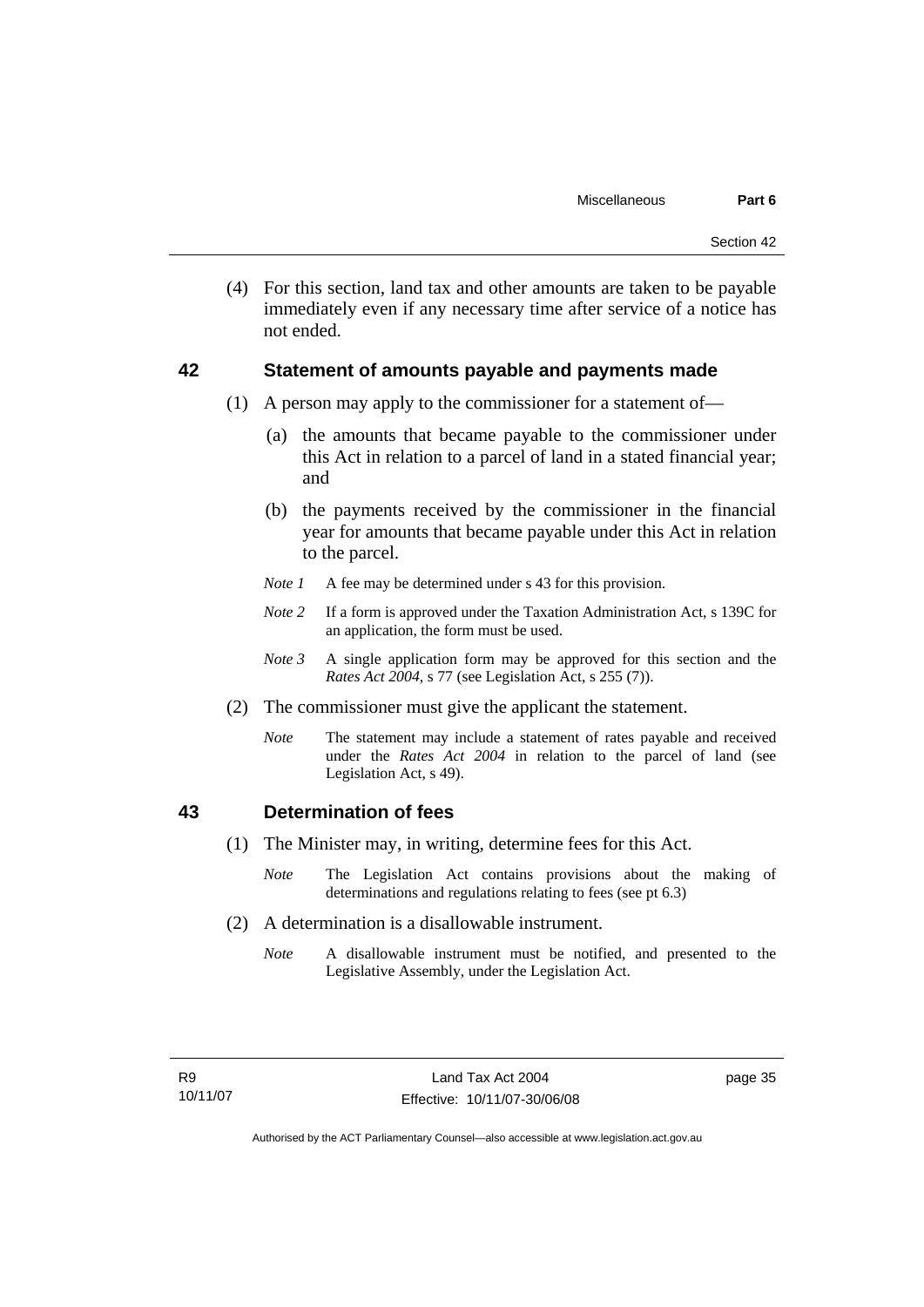#### <span id="page-41-0"></span>**Part 6** Miscellaneous

Section 44

# **44 Regulation-making power**

The Executive may make regulations for this Act.

*Note* Regulations must be notified, and presented to the Legislative Assembly, under the Legislation Act.

page 36 Land Tax Act 2004 Effective: 10/11/07-30/06/08

R9 10/11/07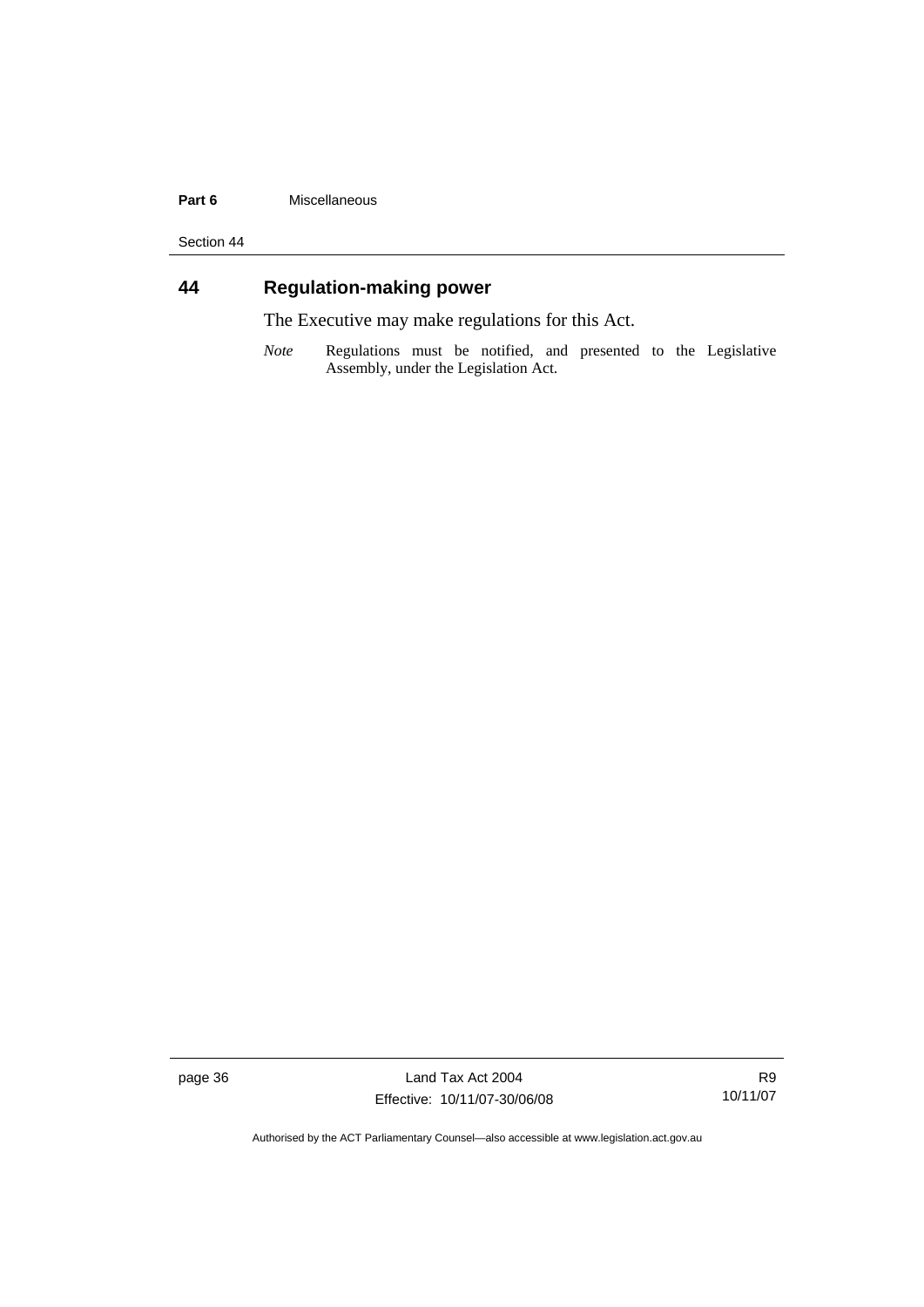# <span id="page-42-0"></span>**Dictionary**

(see s 3)

- *Note 1* The Legislation Act contains definitions and other provisions relevant to this Act.
- *Note 2* For example, the Legislation Act, dict, pt 1 defines the following terms:
	- AAT
	- calendar month
	- commissioner for revenue
	- corporation
	- financial year
	- function
	- *interest*
	- person
	- quarter
	- under.

*assessment notice*, in relation to land tax, means a notice of assessment under the Taxation Administration Act, section 14 in relation to the land tax.

*commissioner* means the commissioner for revenue.

*land tax* includes—

- (a) penalty tax; and
- (b) the total of—
	- (i) the costs and expenses reasonably incurred by the Territory in attempting to recover the land tax; and
	- (ii) interest payable in relation to the land tax.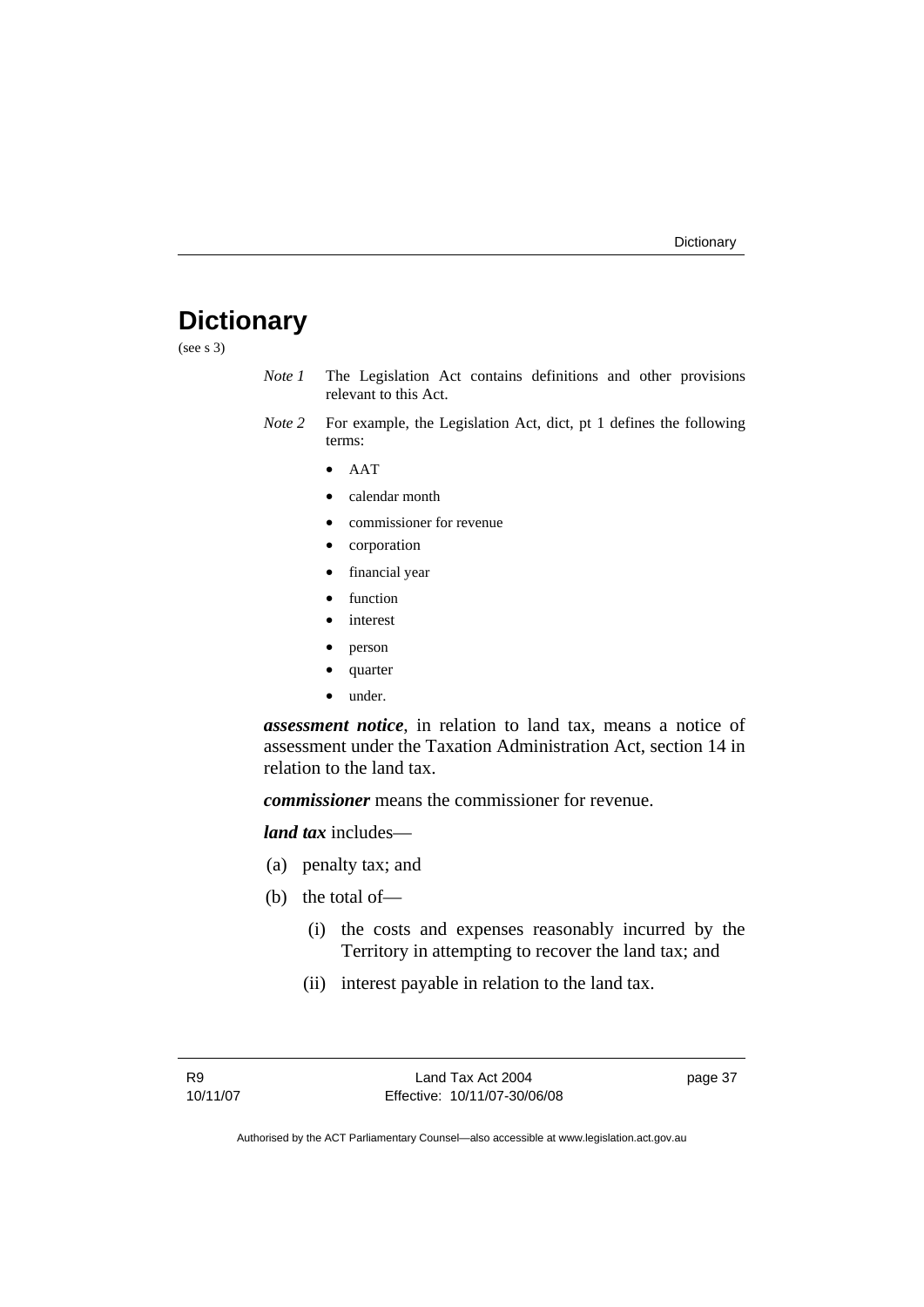*lease* means a lease from the Commonwealth or the Territory, and includes an agreement with the Commonwealth or the Territory—

- (a) for a lease of a parcel of land; or
- (b) for the tenancy or occupation of a parcel of land.

*owner*, of a parcel of land means—

- (a) the registered proprietor of an interest in the parcel (other than an interest in a lease granted by a person other than the Territory or the Commonwealth); or
- (b) a mortgagee in possession of the parcel; or
- (c) a person holding the parcel under a sublease from the Territory, if the Territory holds the parcel under a lease from the Commonwealth.

*owners corporation*—see the Unit Titles Act, dictionary.

*parcel* includes a part of a parcel of land that is separately held by an occupier, tenant, lessee or owner.

### *primary production* means—

- (a) production resulting directly from—
	- (i) cultivation of land; or
	- (ii) keeping animals for their sale, bodily produce or natural increase; or
	- (iii) fishing operations; or
	- (iv) forest operations; and
- (b) the manufacture of dairy produce by the person who produced the raw material used in that manufacture.

*qualifying parcel of land*, for division 4.2 (Certain proposed unit subdivisions)—see section 28.

| page 38 |  |
|---------|--|
|---------|--|

R9 10/11/07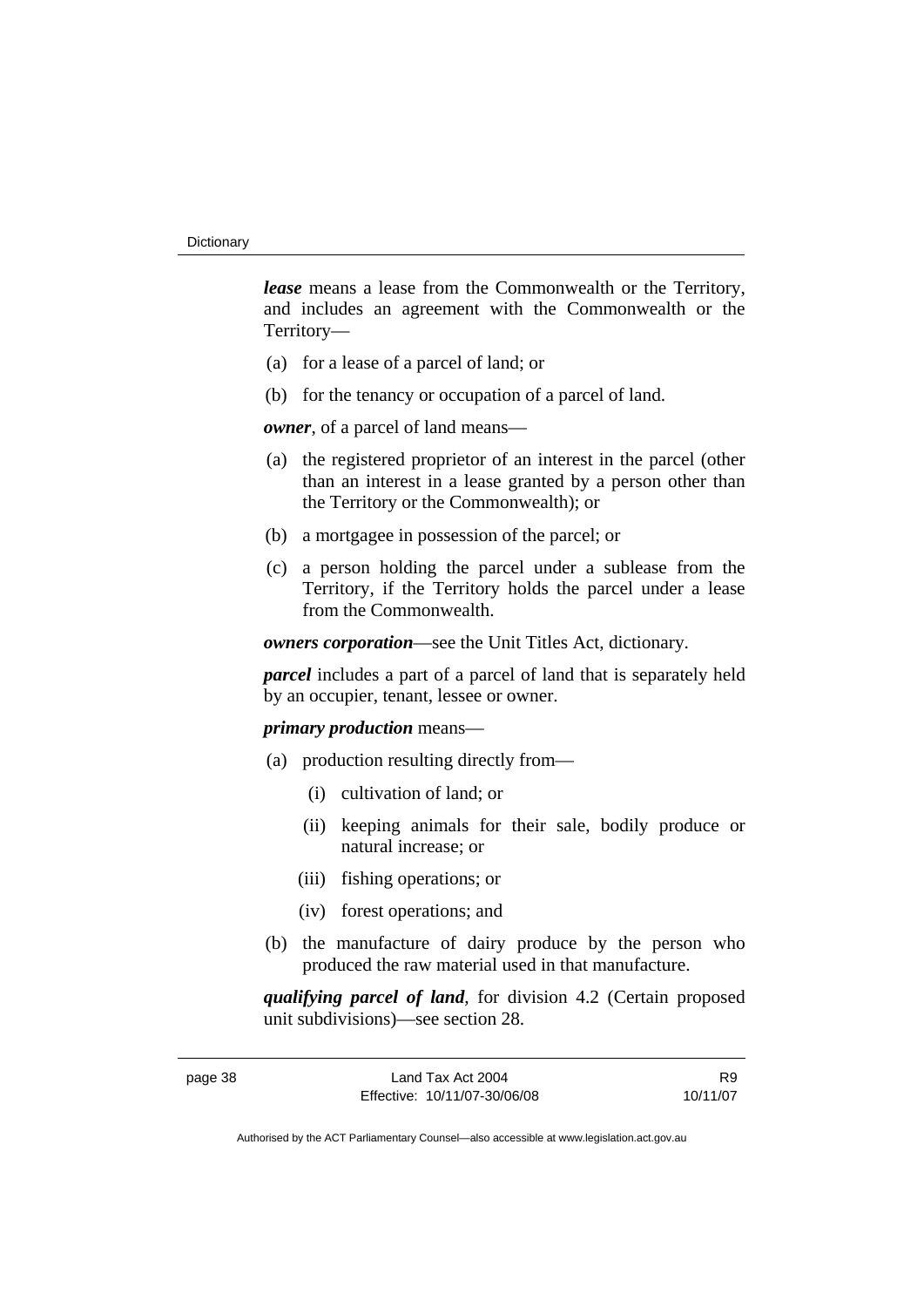*rateable land*—see the *Rates Act 2004*, section 8.

*rates*—see the *Rates Act 2004*, dictionary.

*rent*, for part 2 (Imposition and payment of land tax)—see section 7.

*rented*, for part 2 (Imposition and payment of land tax)—see section 8.

*residential land* means rateable land—

- (a) leased for residential purposes only; or
- (b) leased for residential purposes and other purposes but used for residential purposes only.

*rural land* means rateable land—

- (a) leased for the purpose of primary production only; or
- (b) leased for the purpose of primary production and other purposes but used mainly for primary production.

*Taxation Administration Act* means the *Taxation Administration Act 1999*.

*tenancy agreement*, for part 2 (Imposition and payment of land tax)—see section 7.

*tenant*, for part 2 (Imposition and payment of land tax)—see section 7.

*trustee*, for part 2 (Imposition and payment of land tax)—see section 7.

*unit* means a unit under the Unit Titles Act, section 9.

*unit owner*—see the Unit Titles Act, dictionary.

*unit subdivision*—see the *Rates Act 2004*, dictionary.

*Unit Titles Act* means the *Unit Titles Act 2001*.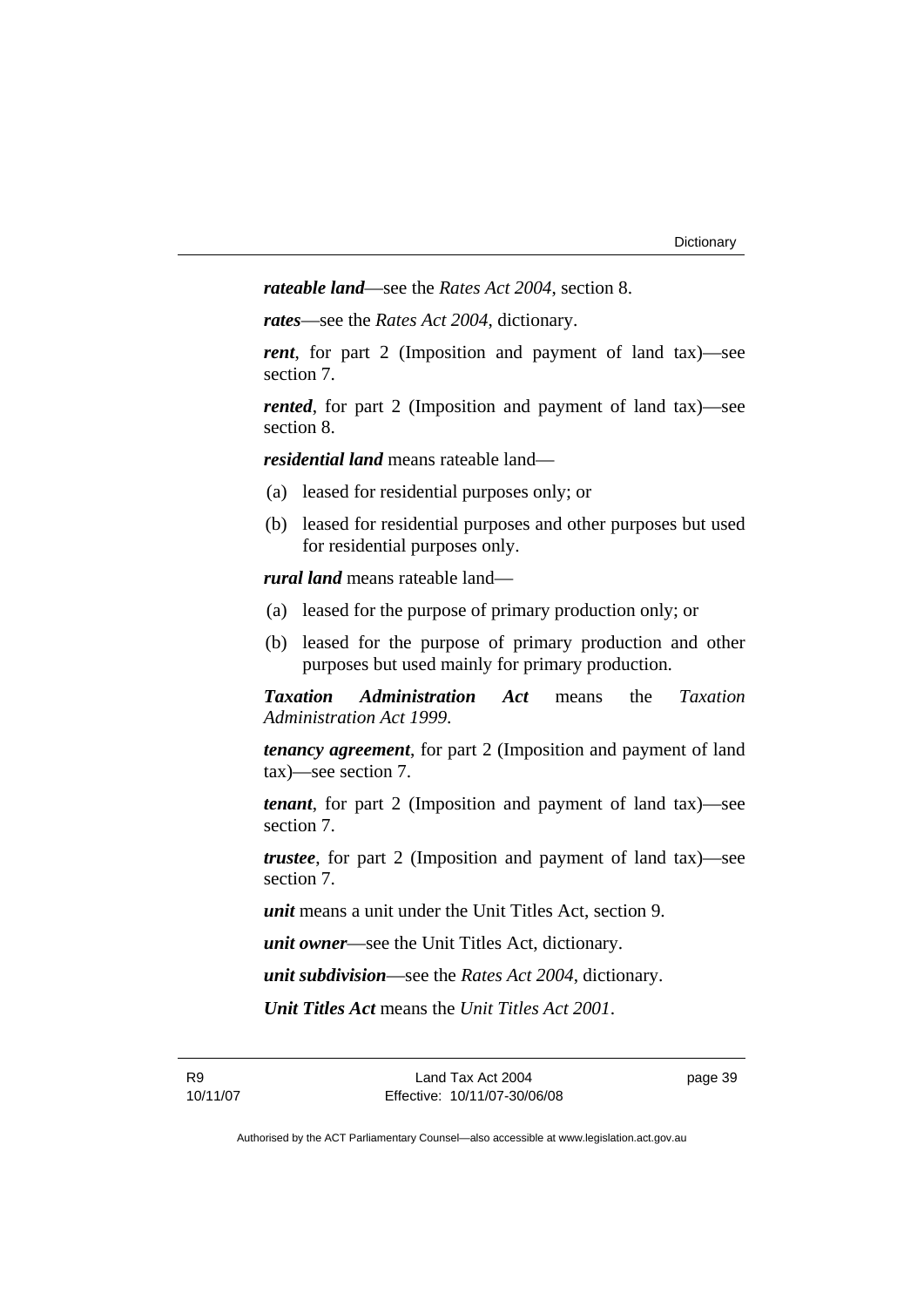<span id="page-45-0"></span>1 About the endnotes

### **Endnotes**

### **1 About the endnotes**

Amending and modifying laws are annotated in the legislation history and the amendment history. Current modifications are not included in the republished law but are set out in the endnotes.

Not all editorial amendments made under the *Legislation Act 2001*, part 11.3 are annotated in the amendment history. Full details of any amendments can be obtained from the Parliamentary Counsel's Office.

Uncommenced amending laws and expiries are listed in the legislation history and the amendment history. These details are underlined. Uncommenced provisions and amendments are not included in the republished law but are set out in the last endnote.

If all the provisions of the law have been renumbered, a table of renumbered provisions gives details of previous and current numbering.

The endnotes also include a table of earlier republications.

| $am = amended$                               | $ord = ordinance$                         |
|----------------------------------------------|-------------------------------------------|
| $amdt = amendment$                           | $orig = original$                         |
| $ch = chapter$                               | par = paragraph/subparagraph              |
| $def = definition$                           | $pres = present$                          |
| $dict = dictionary$                          | $prev = previous$                         |
| disallowed = disallowed by the Legislative   | $(\text{prev}) = \text{previously}$       |
| Assembly                                     | $pt = part$                               |
| $div = division$                             | $r = rule/subrule$                        |
| $exp = expires/expired$                      | $renum = renumbered$                      |
| $Gaz = gazette$                              | $reloc = relocated$                       |
| $hdg =$ heading                              | $R[X]$ = Republication No                 |
| $IA = Interpretation Act 1967$               | $RI = reissue$                            |
| $ins = inserted/added$                       | $s = section/subsection$                  |
| $LA =$ Legislation Act 2001                  | $sch = schedule$                          |
| $LR =$ legislation register                  | $sdiv = subdivision$                      |
| $LRA =$ Legislation (Republication) Act 1996 | $sub = substituted$                       |
| $mod = modified/modification$                | SL = Subordinate Law                      |
| $o = order$                                  | underlining = whole or part not commenced |
| $om = omitted/report$                        | or to be expired                          |
|                                              |                                           |

### **2 Abbreviation key**

page 40 Land Tax Act 2004 Effective: 10/11/07-30/06/08

R9 10/11/07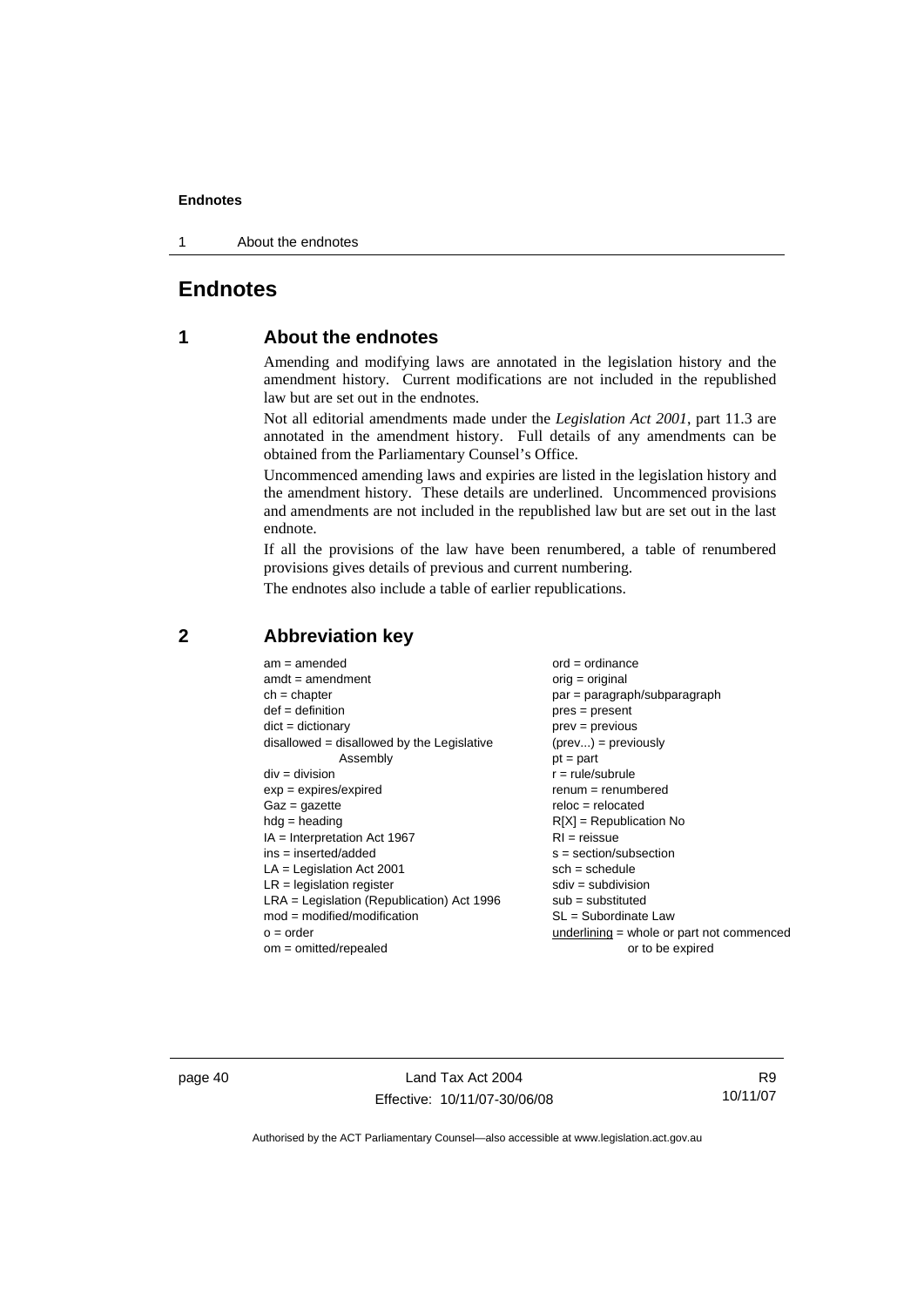### <span id="page-46-0"></span>**3 Legislation history Land Tax Act 2004 A2004-4**  notified LR 18 February 2004 s 1, s 2 commenced 18 February 2004 (LA s 75 (1)) remainder commenced 1 July 2004 (s 2) as amended by **Statute Law Amendment Act 2005 A2005-20 sch 3 pt 3.32**  notified LR 12 May 2005 s 1, s 2 taken to have commenced 8 March 2005 (LA s 75 (2)) sch 3 pt 3.32 commenced 2 June 2005 (s 2 (1)) **Revenue Legislation Amendment Act 2005 A2005-29 pt 3**  notified LR 28 June 2005 s 1, s 2 commenced 28 June 2005 (LA s 75 (1)) pt 3 commenced 29 June 2005 (s 2 (2)) **Revenue Legislation Amendment Act 2006 A2006-19 pt 3**  notified LR 17 May 2006 s 1, s 2 commenced 17 May 2006 (LA s 75 (1)) pt 3 commenced 18 May 2006 (s 2 (3)) **Housing Assistance Act 2007 A2007-8 sch 1 pt 1.5**  notified LR 10 May 2007 s 1, s 2 commenced 10 May 2007 (LA s 75 (1)) sch 1 pt 1.5 commenced 10 November 2007 (s 2 and LA s 79) **Land Tax (Interest and Penalty) Amendment Act 2007 A2007-20**  notified LR 14 June 2007 s 1, s 2 commenced 14 June 2007 (LA s 75 (1)) remainder commenced 15 June 2007 (s 2) **Revenue Legislation Amendment Act 2007 A2007-21 pt 3**  notified LR 19 June 2007 s 1, s 2 commenced 19 June 2007 (LA s 75 (1)) pt 3 commenced 20 June 2007 (s 2)

page 41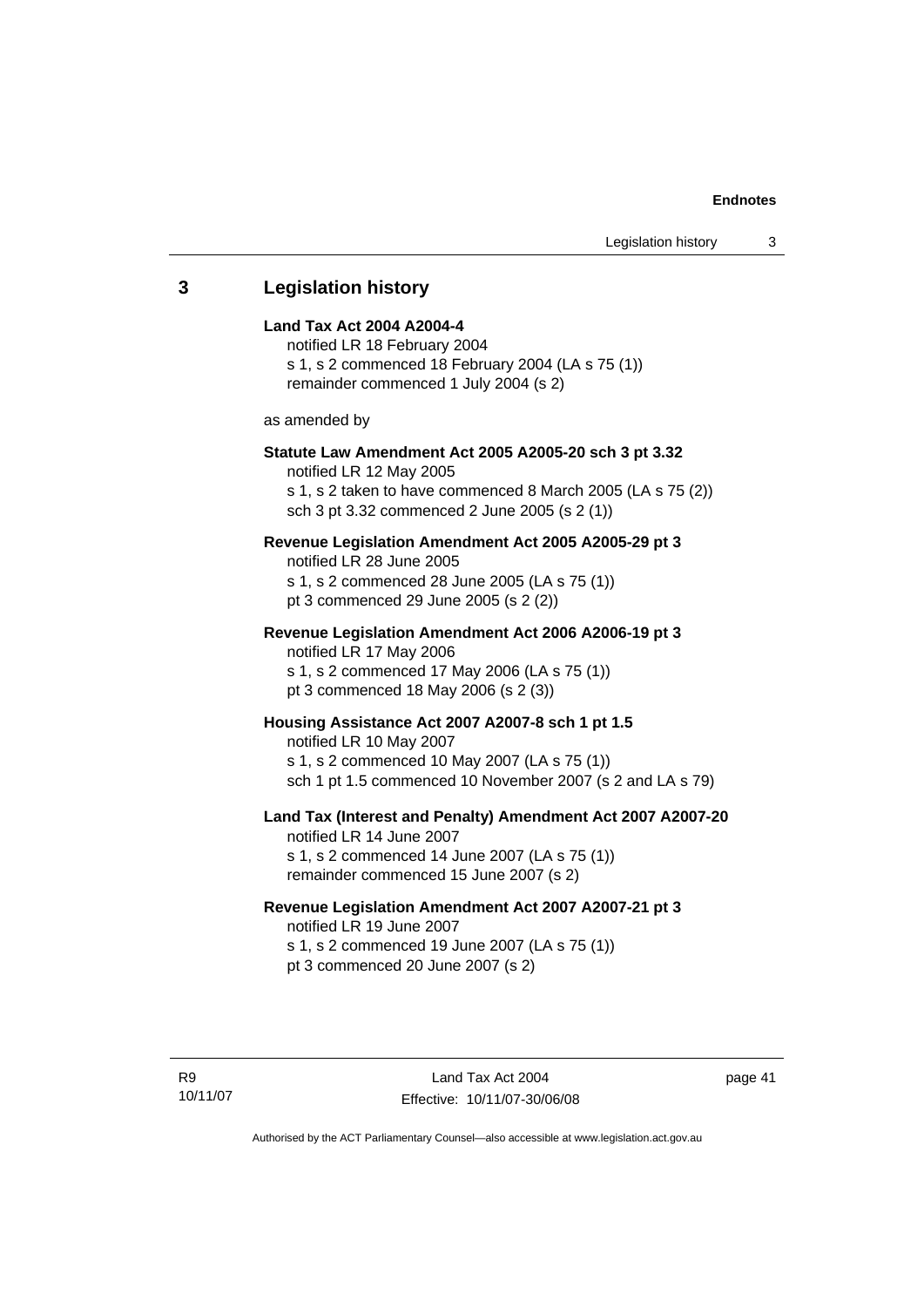<span id="page-47-0"></span>4 Amendment history

**Revenue Legislation (Housing Affordability Initiatives) Amendment Act 2007 A2007-29 pt 3**  notified LR 2 October 2007 s 1, s 2 commenced 2 October 2007 (LA s 75 (1)) pt 3 commenced 3 October 2007 (s 2) **4 Amendment history Commencement**  s 2 om LA s 89 (4) **Imposition of land tax**  s 9 am A2005-29 s 11 **Land exempted from s 9 generally**  s 10 am A2007-29 s 14; pars renum R8 LA; A2007-8 amdt 1.11 **Multiple dwellings**  s 15 am A2005-29 s 12 **Land partly owned by corporation or trustee**  s 16 am A2005-29 s 13 **Payment of land tax**  s 17 am A2007-21 s 9; ss renum R7 LA **Land tax for part of quarter**  s 18 am A2005-29 s 14 **Interest and penalty tax payable on land tax if no disclosure**  s 19A ins A2007-20 s 4 **Sale of land for nonpayment of land tax**  s 24 sub A2006-19 s 20 **Application may relate to more than 1 parcel**  s 25 am A2006-19 s 21 **Unit subdivisions—land tax**  s 27 am A2005-20 amdt 3.185 **Imposition of land tax—qualifying parcels of land**<br>s 30 am A2005-29 s 15 am A2005-29 s 15 **Interest on refund**  s 37 am A2005-29 s 16 **Transitional**  pt 7 hdg exp 1 July 2005 (s 57) **Meaning of** *repealed Act* **for pt 7**  s 45 exp 1 July 2005 (s 57)

page 42 Land Tax Act 2004 Effective: 10/11/07-30/06/08

R9 10/11/07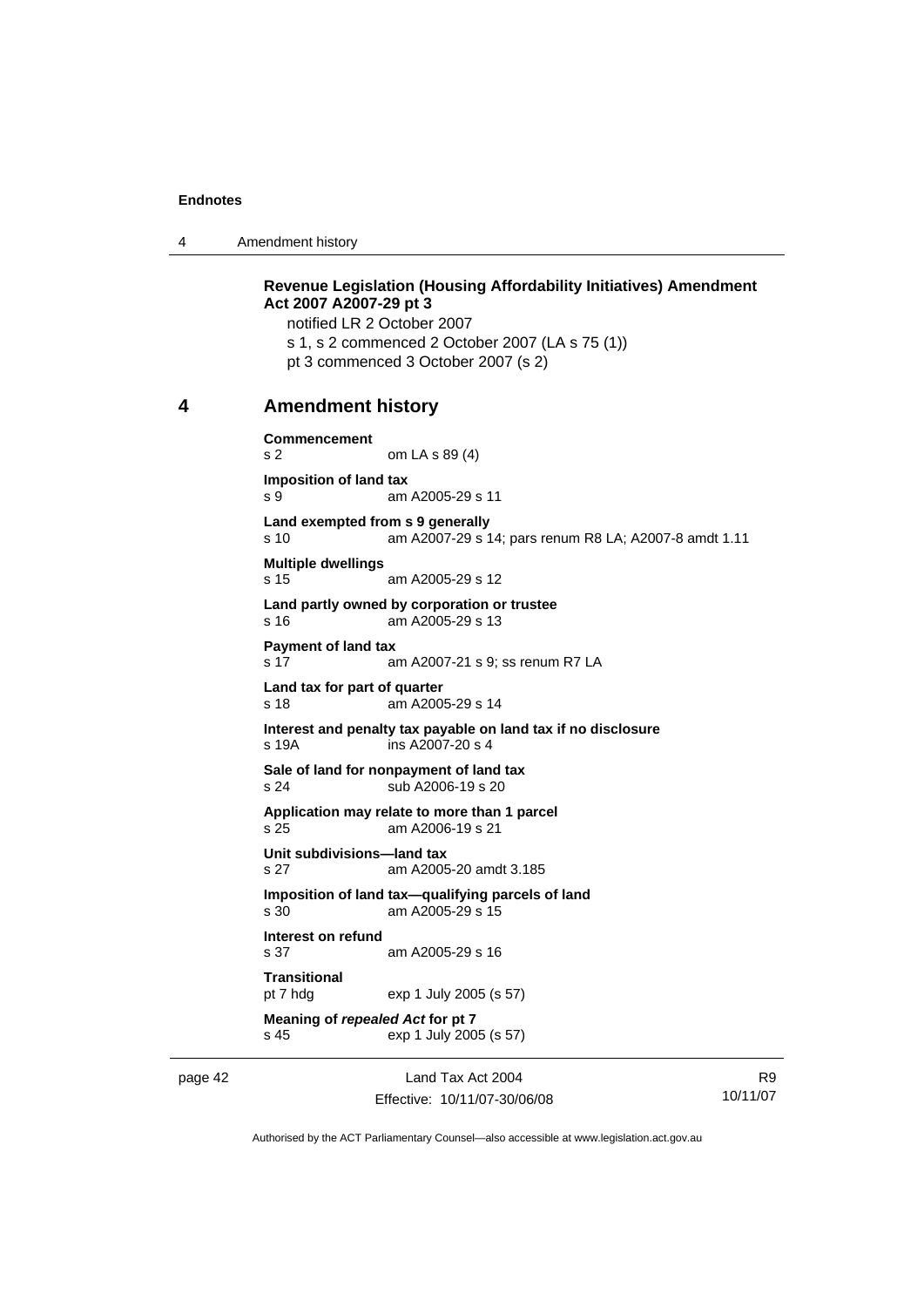Amendment history 4

**Special provision for period to 30 June 1987**  exp 1 July 2005 (s 57) **Meaning of** *assessment* s 47 exp 1 July 2005 (s 57) **Land tax payable under repealed Act**  exp 1 July 2005 (s 57) **Land to which repealed Act, pt 4A applied**  s 49 exp 1 July 2005 (s 57) **Right to object if no objection lodged**<br>s 50 exp 1 July 2005 (s 5 exp 1 July 2005 (s 57) **Objections lodged under repealed Act**  s 51 exp 1 July 2005 (s 57) **Applications for review if no application lodged**  s 52 exp 1 July 2005 (s 57) **Application for review if application lodged**  s 53 exp 1 July 2005 (s 57) **Notice of land tax in arrears**  s 54 exp 1 July 2005 (s 57) **Statements under s 42**  s 55 exp 1 July 2005 (s 57) **Modification of pt 7's operation**  s 56 exp 1 July 2005 (s 57) **Expiry of pt 7**  s 57 exp 1 July 2005 (s 57)

R9 10/11/07 page 43